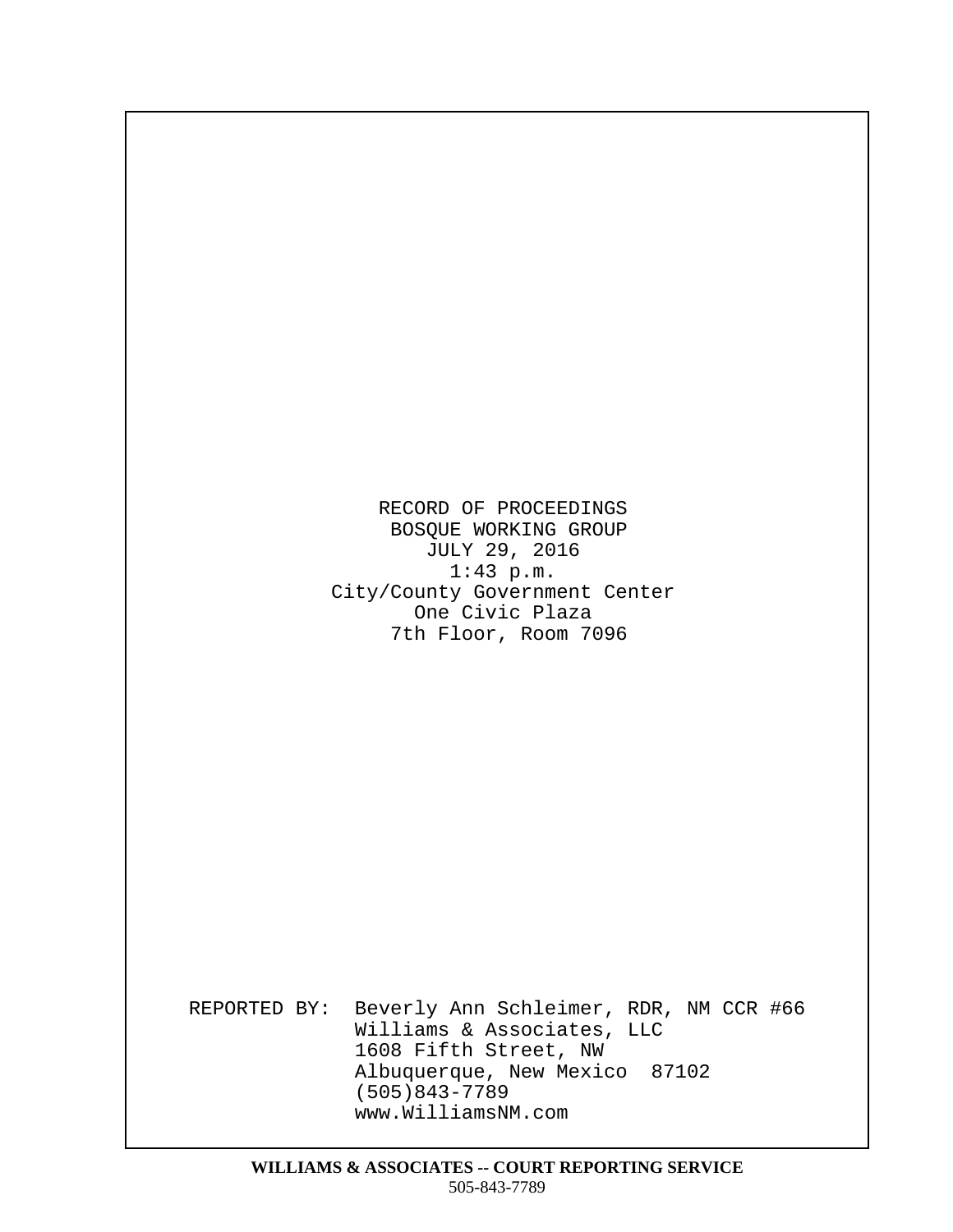Page 2

| $\mathbf{1}$   |                                                                                                             |
|----------------|-------------------------------------------------------------------------------------------------------------|
| $\overline{2}$ | A P P E A R A N C E S                                                                                       |
| 3              | Mr. Richard Barrish, Bosque Working Group, Sierra<br>Club                                                   |
| $\overline{4}$ | Mr. Michael Jensen, Bosque Working Group, Sierra Club<br>Ms. Yasmeen Najmi, Planner, Middle Rio Grande      |
| 5              | Conservancy District                                                                                        |
| 6              |                                                                                                             |
| $\overline{7}$ | City Personnel:                                                                                             |
| 8              | Mr. Keith Reed, Deputy Director of Parks and<br>Recreation, Co-Chair of Bosque Action Group                 |
| 9              | Ms. Barbara Taylor, Director of Parks and Recreation<br>Mr. Matt Schmader, Parks and Recreation, Open Space |
| 10             | Mr. Robert Ramirez, Parks and Recreation                                                                    |
| 11             |                                                                                                             |
| 12             |                                                                                                             |
| 13             |                                                                                                             |
| 14             |                                                                                                             |
| 15             |                                                                                                             |
| 16             |                                                                                                             |
| 17             |                                                                                                             |
| 18             |                                                                                                             |
| 19             |                                                                                                             |
| 20             |                                                                                                             |
| 21             |                                                                                                             |
| 22             |                                                                                                             |
| 23             |                                                                                                             |
| 24             |                                                                                                             |
| 25             |                                                                                                             |
|                | WILLIAMS & ASSOCIATES -- COURT REPORTING SERVICE                                                            |

ľ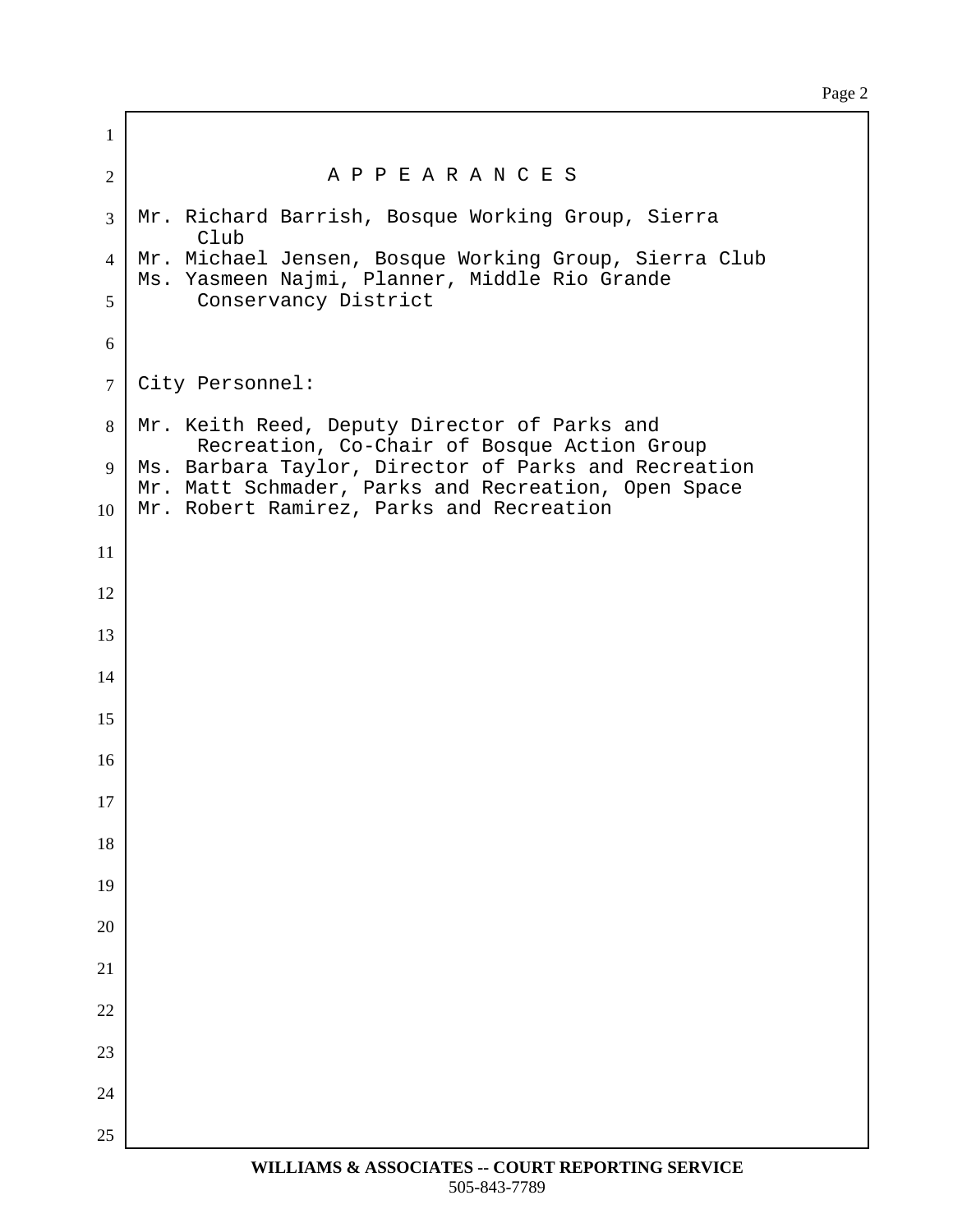1 | CO-CHAIR REED: Welcome everyone. I'm 2 | going to call this meeting of the Bosque Working  $3$  Group to order. It's Friday, July 29th, 2016. 4 It's approximately 1:41 p.m. My name is Keith Reed, 5 and I'm the co-chair of the Bosque Working Group, and  $6$  also Deputy Director with the City of Albuquerque 7 | Parks and Recreation Department. We'll just go  $8$  around the table real quick and have other folks  $9$  introduce themselves, starting with you Michael. 10 | The MR. JENSEN: Michael Jensen. I'm here  $11$  today representing Camilla, who is on maternity  $12$  leave. 13 | MR. BARISH: And I'm Richard Barrish. I'm  $14$  a member of the Bosque Working Group, and I am here 15 representing the Sierra Club and the Bosque Action  $16$  Team. 17 WR. SCHMADER: And I'm Matt Schmader. I'm 18 the City of Albuquerque Open Space Superintendent. 19 | MS. NAJMI: Yasmeen Najmi. I'm the planner  $20$  for the Middle Rio Grande Conservancy District. 21 | CO-CHAIR REED: Okay. Thanks everyone.  $22$  And I want to point out that absent at today's  $23$  meeting is Camilla Feibelman, Mike Hamman, and Mary  $24$  | Beresford. 25· · · · · · · So, with that, I want -- we're going to go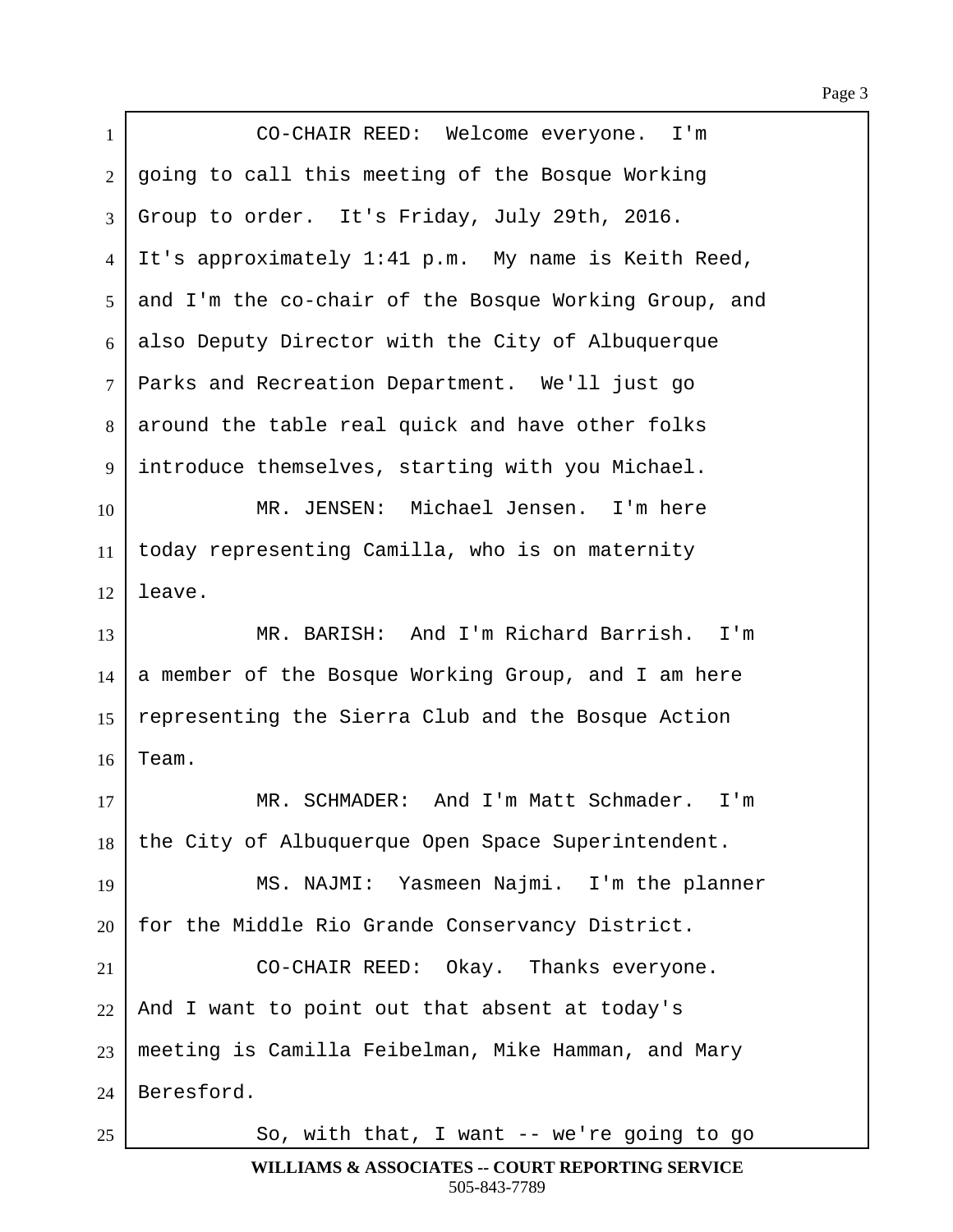1 | to Item Number 2 on the agenda, and that's the public 2 | process and schedule for the Bosque Multiuse  $3$  Accessible Path Phase 3 project that begins at 4 Campbell Road and terminates at Montano Boulevard. 5 | MR. BARISH: I'm sorry, before we move on,  $6$  could we just reflect that Barbara Taylor is also  $7$  | present, and --8 | MS. TAYLOR: I was about to say my name and 9 | because I'm going to get into the schedule and the  $10$  meeting information. 11 CO-CHAIR REED: So for the public process  $12$  and schedule on the Phase 3 project, I'm going to  $13$  turn it over to Barbara Taylor, the director with the 14 City of Albuquerque Parks and Recreation Department. 15 | MS. TAYLOR: So, the schedule and public  $16$  | process is that there were three walking tours;  $17$  June 11th, June 18th, and June 25th, conducted  $18$  by the Open Space Division. The first two by  $19$  Dr. Matt Schmader and last one by Bill Pentler. 20 The Bosque Working Group meeting is today,  $21$  July 29th. The public meeting is at Los Duranes 22 Community Center, August 11th from  $6:00$  to  $7:30$ . 23 In between the  $-$ - well, following the public meeting,  $24$  | there, we will finalize the route between Campbell  $25$  Road and Montano, and we expect to be in construction **WILLIAMS & ASSOCIATES -- COURT REPORTING SERVICE**

505-843-7789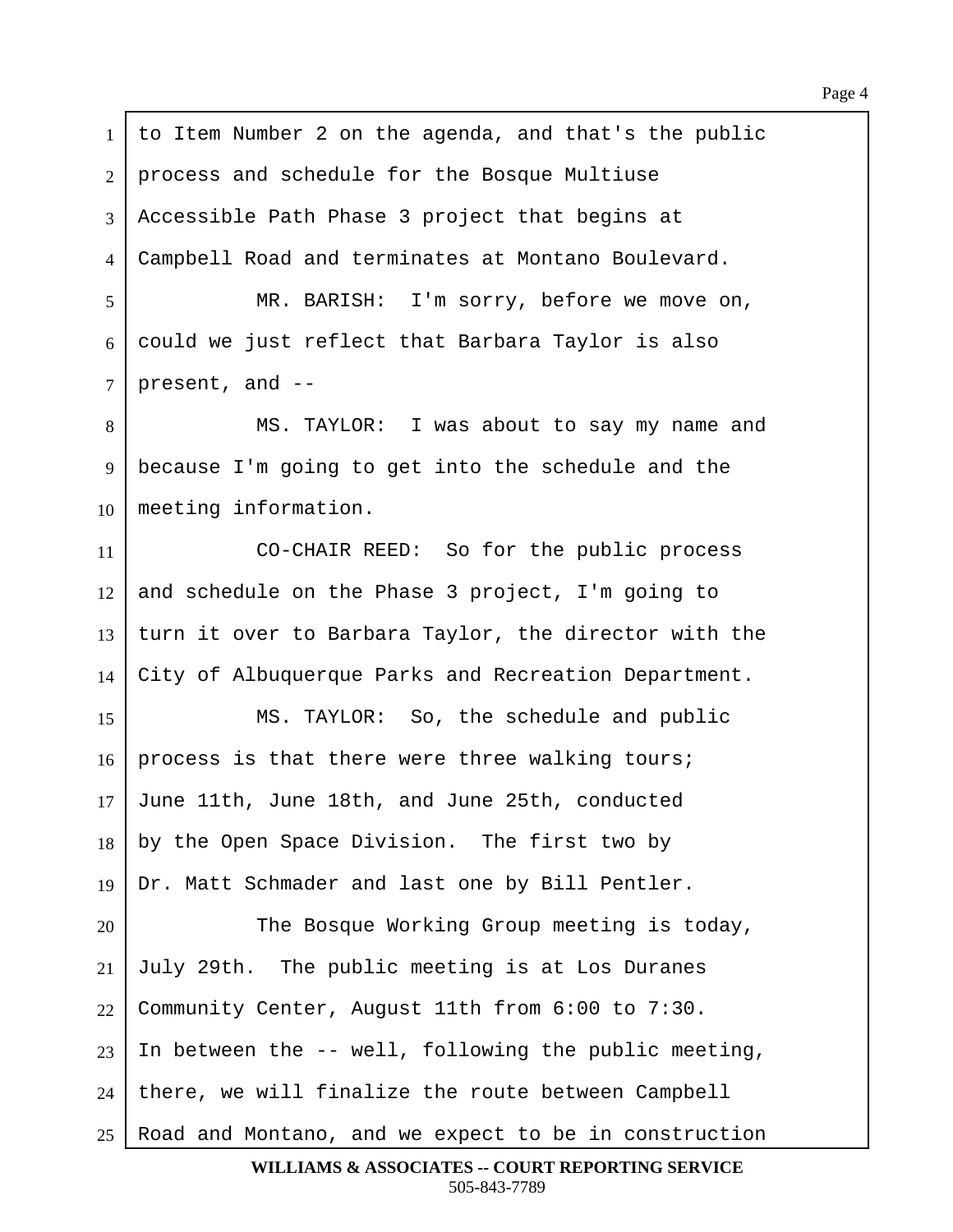| $\mathbf{1}$   | by mid-September, roughly.                           |
|----------------|------------------------------------------------------|
| $\overline{2}$ | MR. BARISH: And, Barbara, when is the                |
| 3              | deadline for written comments?                       |
| 4              | MS. TAYLOR: Well, I would suggest that the           |
| 5              | ideal time to get written comments in would be the   |
| 6              | week after the public meeting.                       |
| $\overline{7}$ | CO-CHAIR REED: So, to set a time for that,           |
| 8              | with the public meeting being on Thursday,           |
| 9              | August 11th, I think we can give until Friday,       |
| 10             | August 19th at 5:00 p.m. to turn in all written      |
| 11             | comments. Any objections?                            |
| 12             | MS. TAYLOR: I agree. I think that's fine.            |
| 13             | I do want to state on the record, we're not going to |
| 14             | turn away any comments at any time.                  |
| 15             | MR. BARISH: And is there a projected date            |
| 16             | when an alternative will be selected? I mean,        |
| 17             | obviously, comments after the alternative would not  |
| 18             | be very useful.                                      |
| 19             | MS. TAYLOR: Matt?                                    |
| 20             | MR. SCHMADER: I think what we would do is            |
| 21             | we would compile all of the comments received and    |
| 22             | then evaluate them, and publish the final selective  |
| 23             | alternative within a week or so after the closure of |
| 24             | the comment period.                                  |
| 25             | TAYLOR: That works.<br>MS.                           |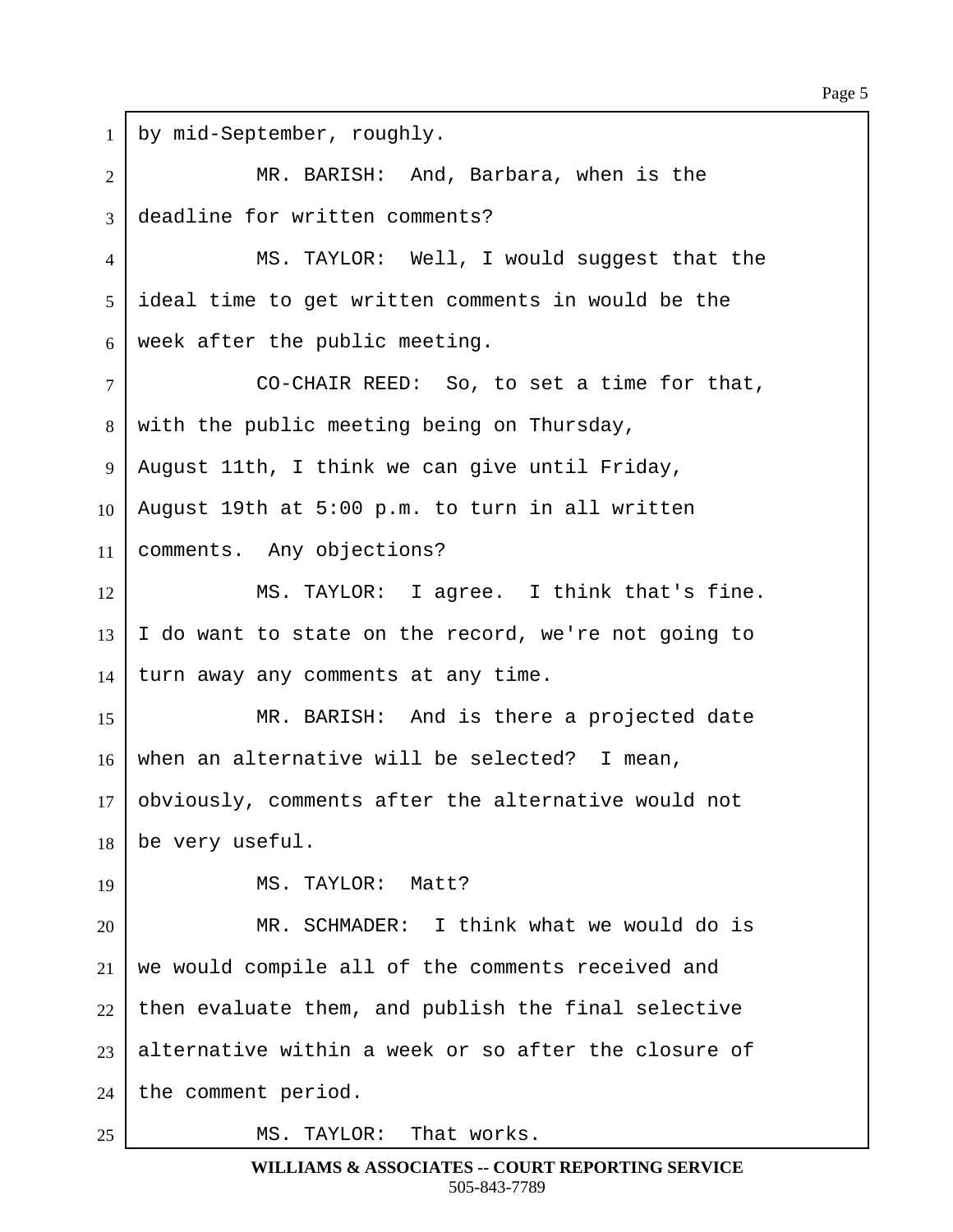1 | MR. SCHMADER: It wouldn't be done before,  $2$  of course. 3 | MS. TAYLOR: Yeah. That works. And then  $4$  that gives us time to be in construction by 5 | mid-September. Yeah. That's good.  $6$  MR. BARISH: And is there any environmental  $7$  review that will be conducted? 8 | THE REPORTER: I'm having a hard time 9 | hearing you. 10 | MR. BARISH: And would -- I'm asking 11 whether there would be any environmental review done  $12$  in conjunction with this phase. 13 MR. SCHMADER: Well, there's ongoing 14 environmental monitoring. So, nothing beyond what's 15 already been conducted. We can have  $-$ -16 | MS. TAYLOR: Nothing beyond what's already  $17$  been done. Southwest  $-$ - SWCA did an extensive  $18$  environmental review and we continue to rely on that. 19· · · · · · · CO-CHAIR REED:··Okay.··Thanks, Barbara, for  $20$  that. I'm going to move on to item number 3, which  $21$  is the alternatives discussion for the Phase 3  $22$  project. And for that, I'm going to turn the floor  $23$  over to Matt Schmader. 24 MR. SCHMADER: So you can let this show  $25$  that I'm passing out some maps.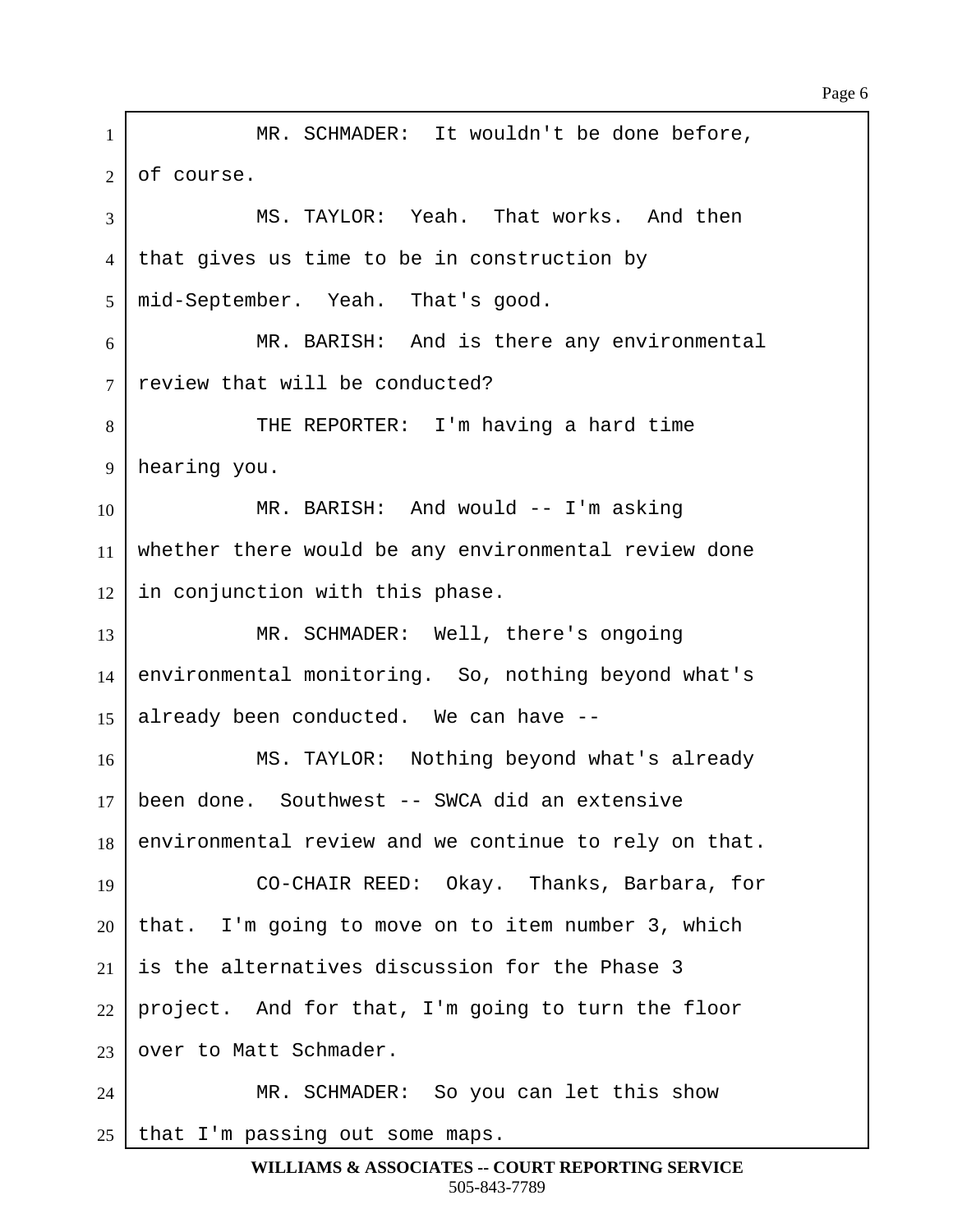1 | MS. TAYLOR: And this will be available 2 electronically for you. 3 MS. NAJMI: Oh, Mike's not going to be 4 | here. I wasn't aware that his dad passed away. It 5 | was his funeral today. ·6· · · · · · · CO-CHAIR REED:··Oh, that's terrible. 7 | MS. NAJMI: Yeah, it must have been fairly 8 sudden or recent. 9 | MR. SCHMADER: As Barbara had indicated, we  $10$  had conducted three public hikes in this area during 11  $\vert$  the month of June. But the collection of the  $12$  existing conditions for the area is something that 13 Open Space Division has been doing for a much longer  $14$  period of time. 15 What I passed out is a set of four maps.  $16$  and the first map is the existing conditions 17 | highlighting the area from Campbell Road, north to 18 | Montano. 19· · · · · · · So, in that area, it also includes the  $20$  access from the Rio Grande Nature Center. And what  $21$  the existing conditions map shows is that there is a  $22$  | very extensive network of user-made trails, official  $23$  | trails, unofficial side trails, developed asphalt  $24$  | trail, within the Bosque. 25· · · · · · · We calculated the amount of existing trail

Page 7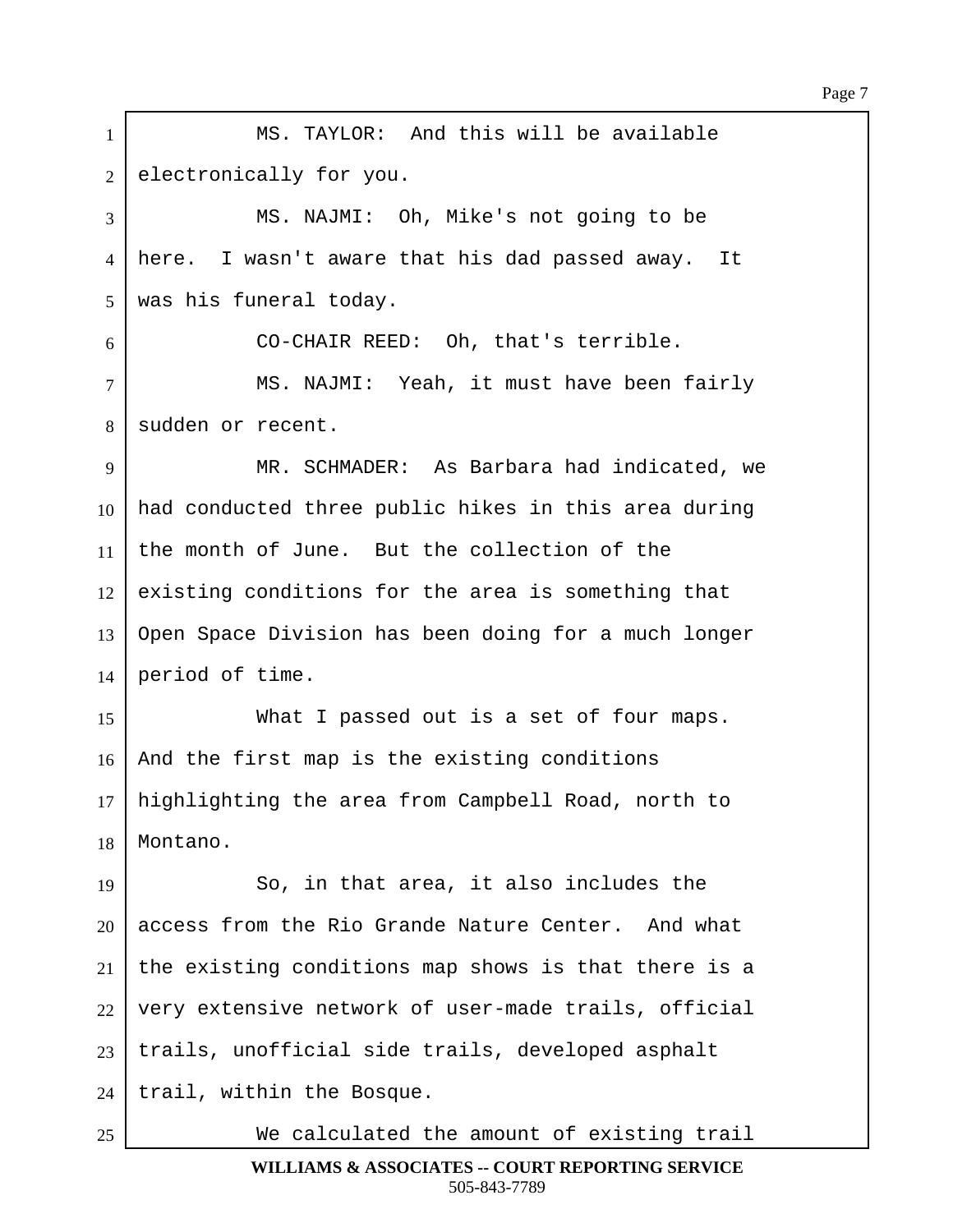$1$  surface in the Bosque. I should have looked it up.  $2 \mid I$  think it's something on the order of 15,000 to  $3$  | 20,000 linear feet of existing trails. 4 MR. JENSEN: Just in this section? 5 MR. SCHMADER: Just in this area. And this  $6$  overall length from Campbell -- the overall existing 7 length from Campbell Road to Montano is just under  $8 \mid 10,000$  linear feet, straight measurement. So, when 9 | you add on all of the other side trails, it easily  $10$  gets up to 20 or so thousand linear feet. 11 **I** It's notable -- two things are notable as  $12$  well. One, is that this area contains probably the  $13$  only asphalt trail that exists inside of the Bosque.  $14$  It's about a mile long -- I'm sorry, a quarter of a  $15$  mile long, and it's called the Aldo Leopold Paved 16 Loop that comes from the Rio Grande Nature Center. 17 and the other thing is that there are a 18 | number of jetty jacks that exist in this area, long 19  $\vert$  rows of jetty jacks that are in the Bosque. 20 | So this is part of the existing condition  $21$  that we are looking at. 22 When you look at the configuration of the  $23$  existing trails, there are several logical ways to  $24$  select which ones would be used for the primary  $25$  newly-constructed improved trail. And the first one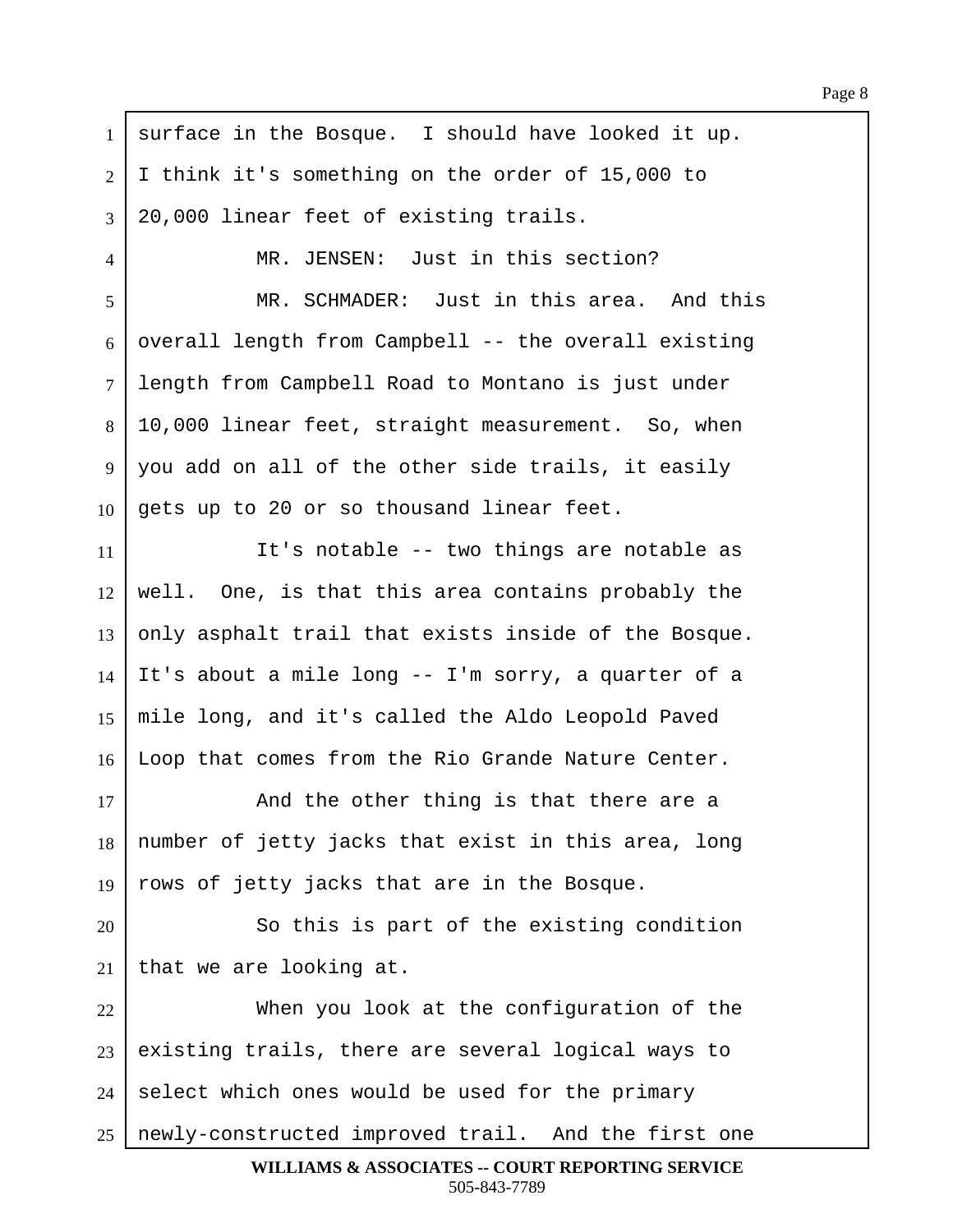1 of those is reflected in Alternative A, or  $2$  | Alternative 1. We walked these routes at various 3 times on the public hikes. The overall distance was 4 too much really to cover in a single hike, so we  $5 \mid$  covered most of these areas on all of the hikes.  $6$   $\vert$  The Alternative 1, the primary focus here  $7$  is to take off from and utilize the end of the prior 8 | phase at Campbell Road and then select what is the 9 | most central portion of the existing trail system,  $10$  which hooks up to the existing asphalt trail, and 11 | then continues north to Montano. 12 The reasoning behind this one then is to  $13$   $\vert$  follow on existing trails and to capitalize on the 15· · · · · · · Alternative 2 utilizes a route that is  $16$  further west than Alternative 1 and splits the  $17$  difference between Alternative 1 and the river edge.  $18$  and when it gets to where the asphalt trail is, it

19 | skirts off and bypasses it and then continues up to  $20$  | Montano.

 $14$  asphalt trail.

21 | MS. NAJMI: So, Matt, I guess with any of these alternatives, are we looking at closing off some of these side trails that aren't part of this | new lead trail and the paved trail?

25 MR. SCHMADER: Correct. And I should have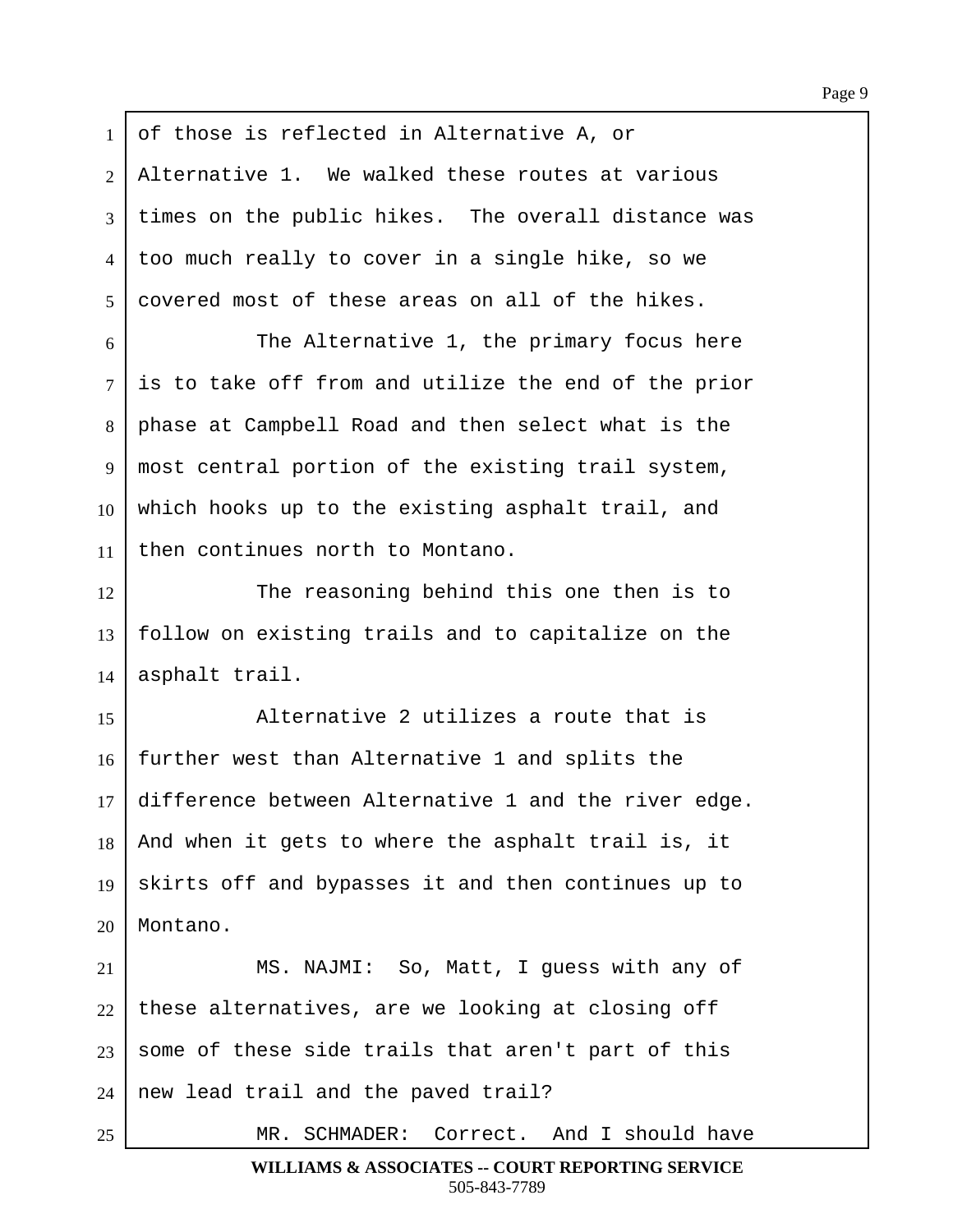1 | prefaced all of this by saying that the purpose of trying to select a single primary use, multiuse crusher fine trail is for user management and to help 4 protect the habitat by not having users going everywhere. And the way that is accomplished is by closing off a number of the redundant or unwanted side trails.

8 **I When you look at the map, there are a** 9 | number of locations where there are parallel trails  $10$  of unneeded cutoffs, side trails that don't go 11 anywhere, and it benefits the habitat and it is 12 better land management to eliminate unwanted,  $13$  unneeded, undesirable side trailing.

14 So this area from Campbell to Montano 15 | probably has some of the most intensive user-made  $16$  side trailing that really needs to be managed.

17 | MS. NAJMI: You know, I quess I would 18 | suggest, Matt, that because we've run into the issue 19 of a number of people, a number of the members of the public saying that they want to retain some of the primitive trail, and we did that in the last phase, that I think we need to be clear about it. If you are going to do that, where that is and where we're | going to definitively close them off, or we -- well, | I shouldn't say "definitively." Where we're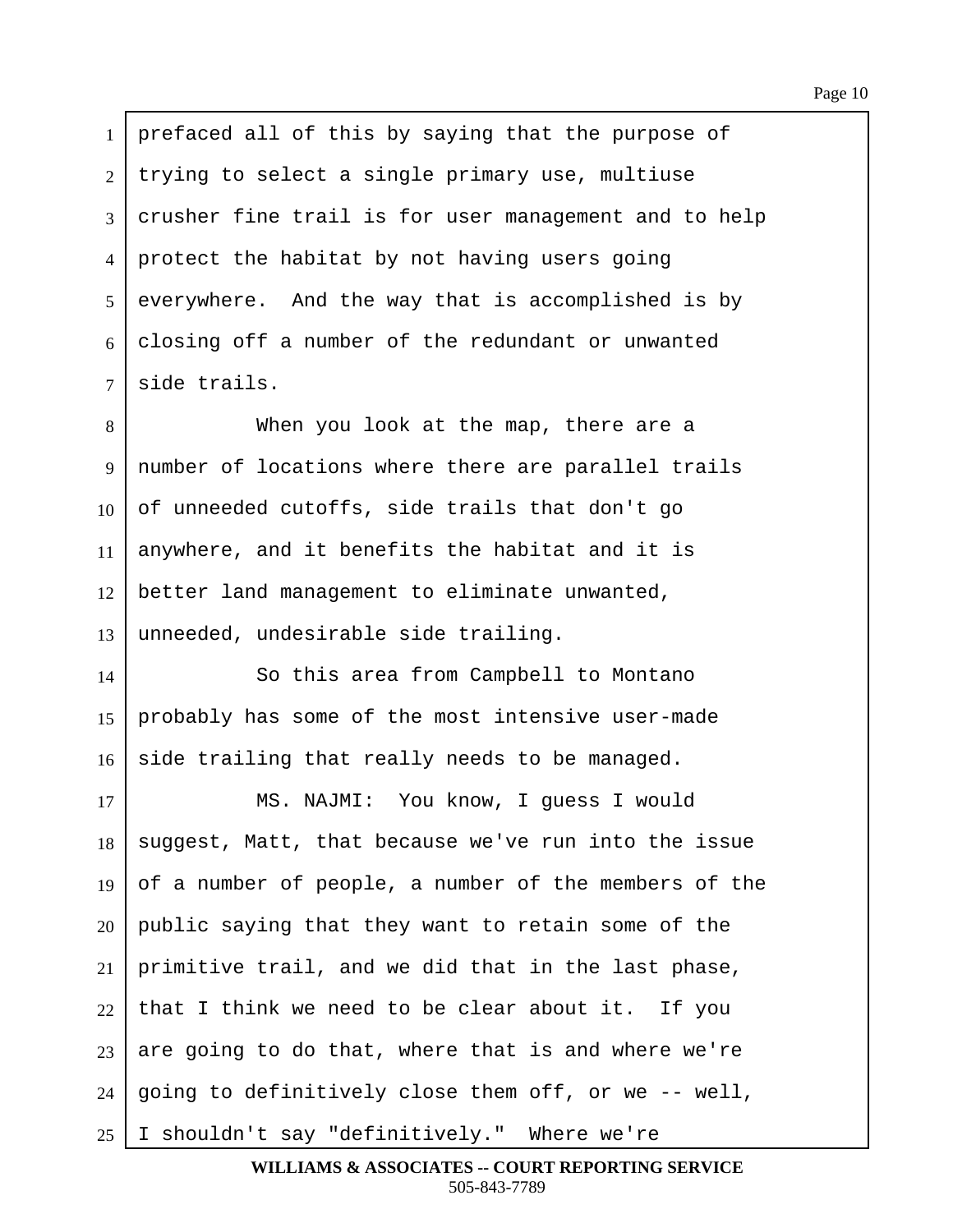1 proposing to close them off. 2 MR. BARISH: There really are a lot of 3 these remaining trails in this section. 4 | MS. NAJMI: Right. 5 | MR. BARISH: They're not even all reflected  $6$  on the map. 7 | THE REPORTER: It's hard to hear you. 8 | MR. BARISH: I was just saying there really  $9$  are a lot of user-made trails in this section. They  $10\,$  aren't even all reflected on the Matt's maps here.  $11$  So there's lots of opportunity for closing off some  $12$  trails. 13 | MR. SCHMADER: Partly that's a matter of  $14$  when some of the data collection was done a couple of 15 | years ago, there have even been new user-made trails 16 that have occurred since them. 17 | MS. NAJMI: I mean, would we want to just  $18$  kind of propose an alignment and not propose that 19 | primitive trails would be left and then to see what  $20$  people say, and maybe make some accommodations and  $21$  then -- or make -- or will we want to propose  $22$  specifically what we would like to do -- we would be  $23$  willing to leave, I guess. 24 | MR. BARISH: You know, I don't really know  $25$  which of these trails are actually used a lot, but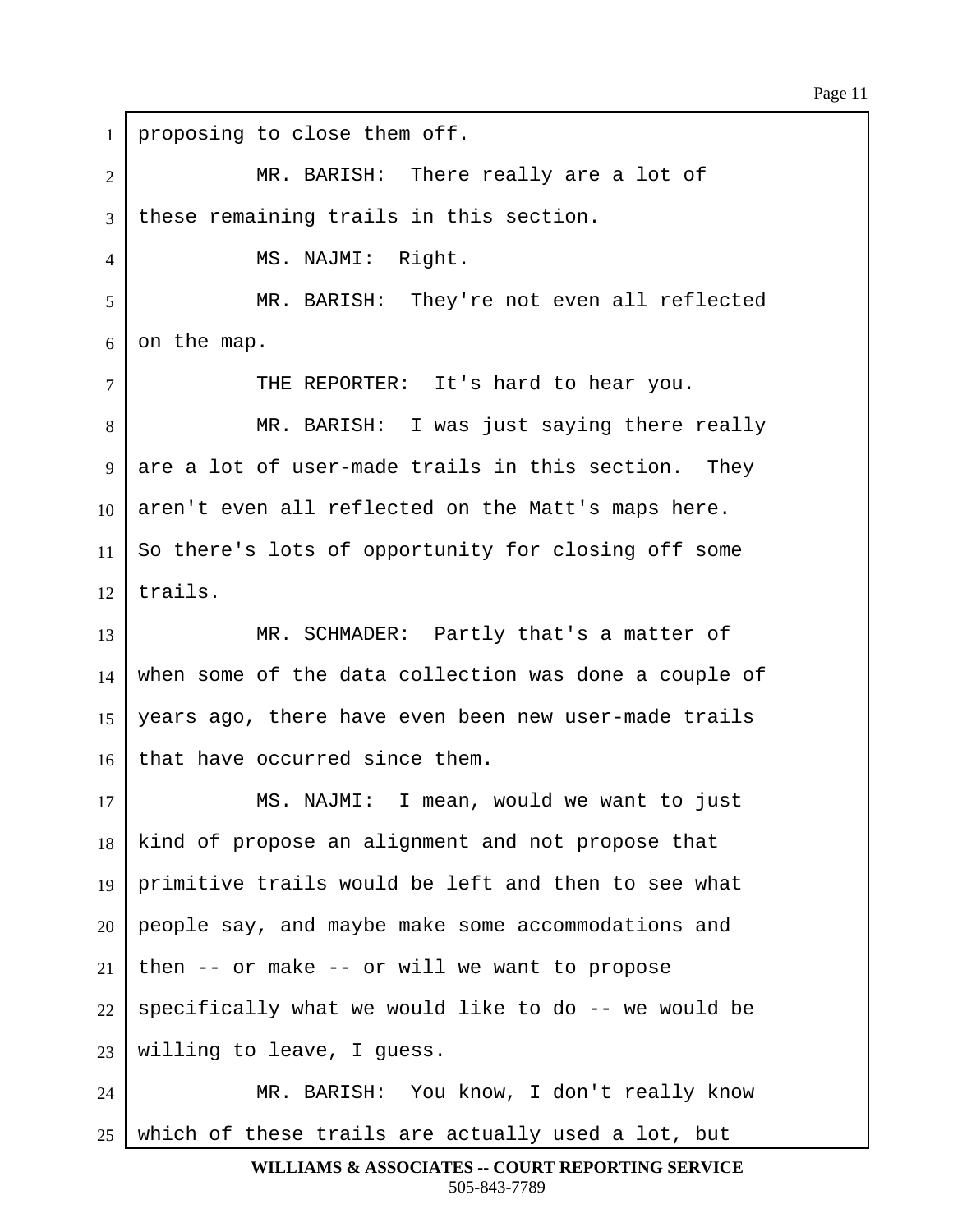1 | when Brian Hansen did his survey and how trails were  $2$  used in the Bosque, he said a lot of these side 3 | trails really get very little use. So, I'm guessing  $4$  that  $-$  especially the ones that aren't right along  $5$  the river, probably won't be any great constituents  $6$  for it, but that's just a quess. 7 | MS. NAJMI: Probably. 8 | MR. SCHMADER: I suspect that the answer to 9 | what Yasmeen is asking is that there be three levels.  $10$  There would be the primary interior multiuse trail 11 | that will be improved. There will be the existing  $12$  trails that will be left open. And then there will  $13$  be a suite of trails that would be selected for  $14$  closure. 15· · · · · · · And as with the Phase 2 on the final  $16$  alternatives map that show the selection, we can  $17$  indicate proposed trail closures as well. We did  $18$  that on the first phase. 19 **8** · So I think there will be kind of three  $20$  levels of trail designation when the final 21 alternative is decided. 22 | CO-CHAIR REED: Matt, one thing that occurs  $23$  to me is that the proposed crusher fine path, there's  $24$  | no crusher fine path linkage between it and the  $25$  | paved -- existing paved trail. Is that something **WILLIAMS & ASSOCIATES -- COURT REPORTING SERVICE**

505-843-7789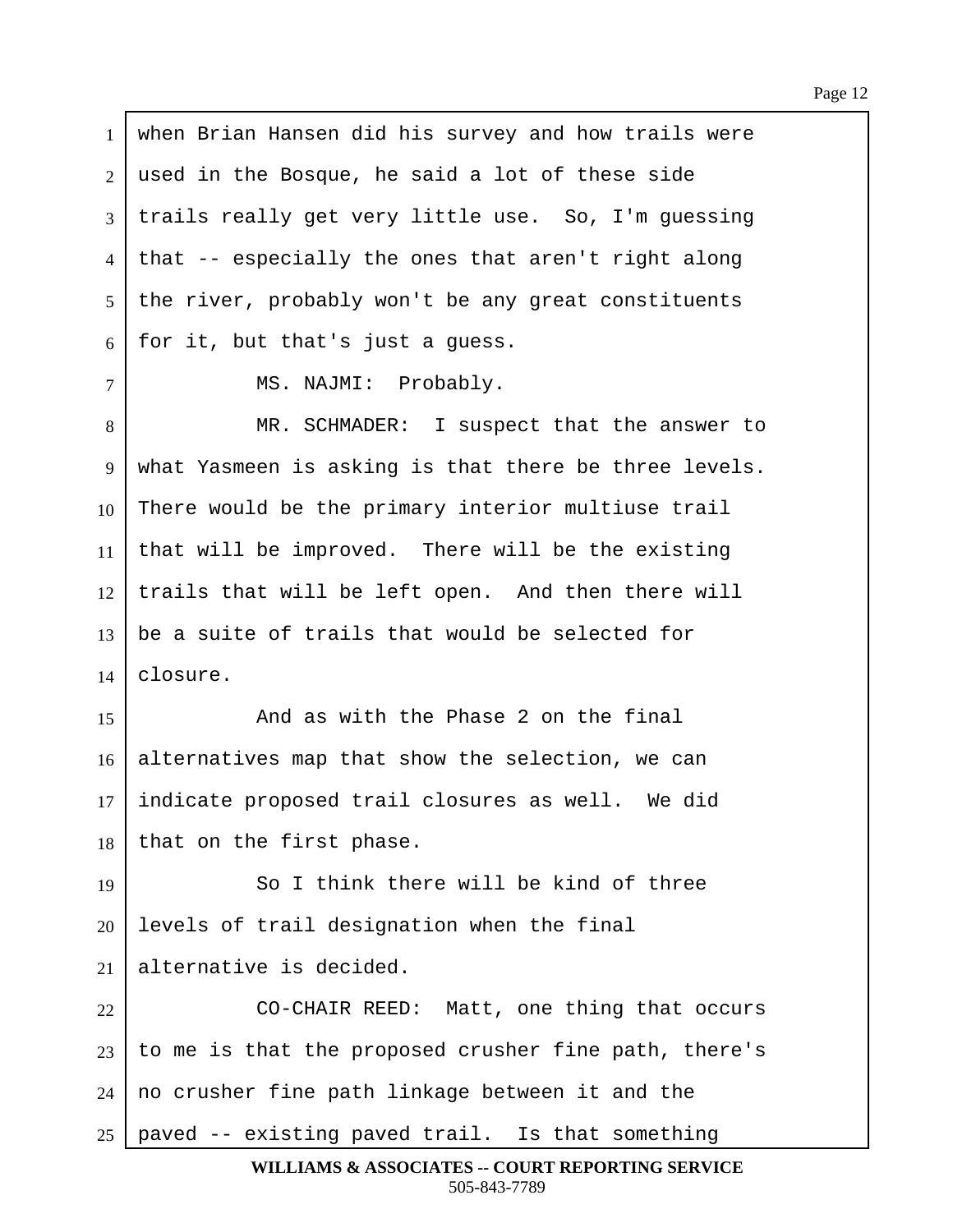1 | that we ought to consider at more than one location  $2$  so that we maintain a level of acceptable  $3$  accessibility. 4 MR. BARISH: Are you talking about the ·5· ·Paseo del Bosque trail or --  $6$   $\vert$  00-CHAIR REED: No, just the Aldo -- I'm 7 | talking about the Aldo Leopold trail. 8 | MR. SCHMADER: And that's a good 9 | suggestion. There are two very short connections at 10 the north and south ends of the asphalt trail that 11  $\vert$  can be added to this. 12 I also wanted to be sure to note in the  $13$  existing conditions, that there already are  $14$  crusher-fine trails in the Bosque in the nature 15 center area, and the difference really is, how they 16 were originally installed, and whether they have any  $17$  stabilizer in the crusher fine, because back sometime 18 ago when the crusher fine was laid down, that there's 19  $\vert$  no stabilizer added to it. 20 MR. JENSEN: But they are -- I mean, they  $21$  get so much use, and they're so packed down. The  $22$  last time I was out there was after there had been a  $23$  | fair amount of rain the previous week, and then a  $24$  slight dry period, and then rain overnight the  $25$  morning before I went in, and they were in great **WILLIAMS & ASSOCIATES -- COURT REPORTING SERVICE**

505-843-7789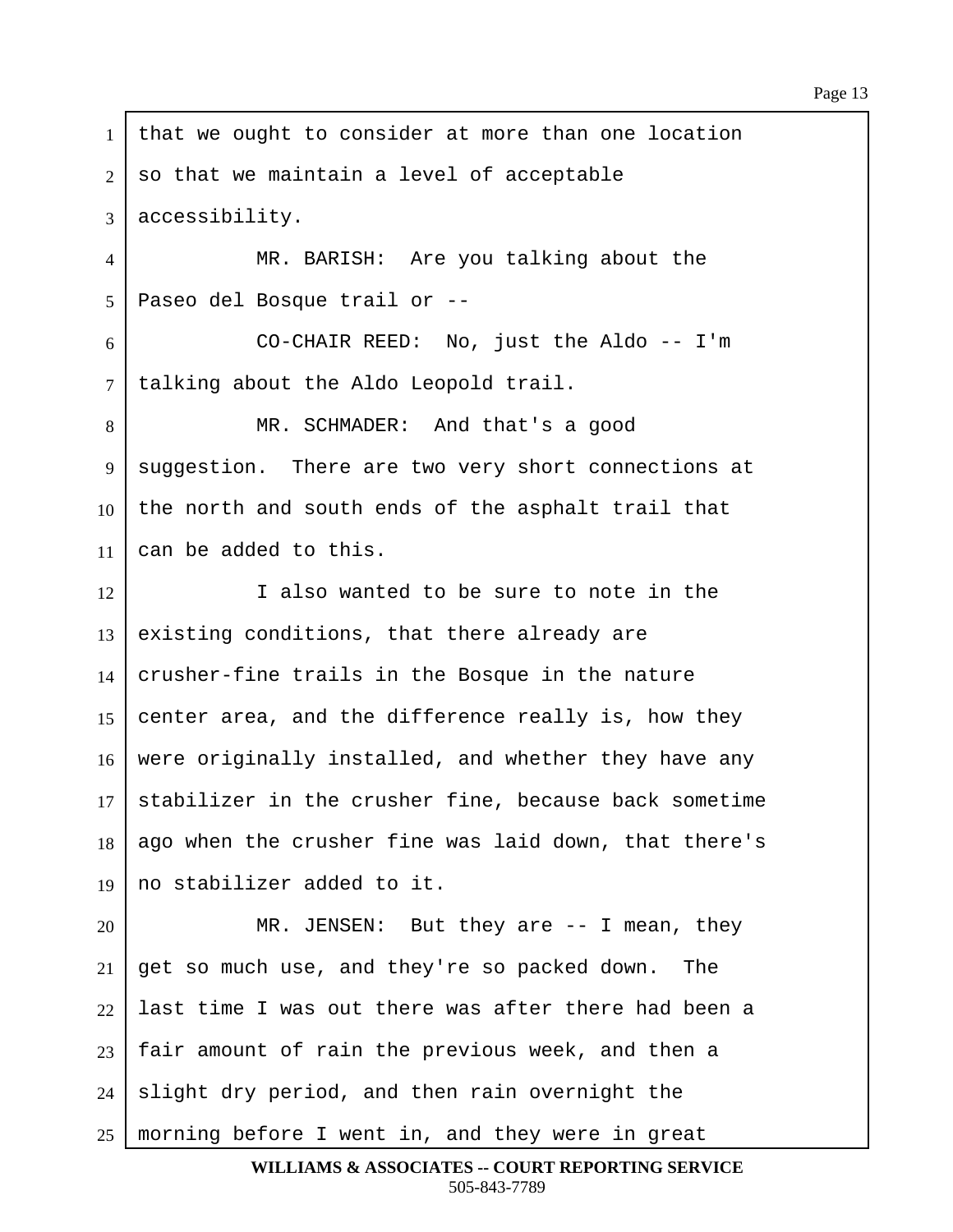$1$  shape. There was  $-$  I walked this whole area here. 2 | And there were two small areas of five or six feet  $3 \mid$  long, and maybe a foot wide in the  $-$ - where the  $-$ - a 4 couple of the hard-packed Earth trails were cupped a 5 Iittle bit, but the crusher fine trails were  $6$  completely dry. And that was after, you know, it had 7 been saturated a little bit and then dried out, and 8 | they got, you know, sort of reclaimed. So I think 9 | they're in pretty good shape personally, but I 10  $\ell$  mean --11 MR. BARISH: And my observation is the  $12$  same, they are handling that very well. 13 | MS. NAJMI: So, Matt, just to help my  $14$  memory here. This Alternative 1, is this following 15 the existing  $-$ - what we were calling the crusher fine  $16$  trail in the  $-$ 17 | MR. SCHMADER: Yes. 18 | MS. NAJMI: An approved trail. Okay. But 19  $\vert$  these other alternatives don't follow that? 20 MR. BARISH: Sorry. What are you saying? 21 | MS. NAJMI: This follows that existing kind  $22$  of improved trail that was in there? 23 | MR. BARISH: So, this is not an approved  $24$  | trail. This is that central trail --25 THE REPORTER: You have to speak up.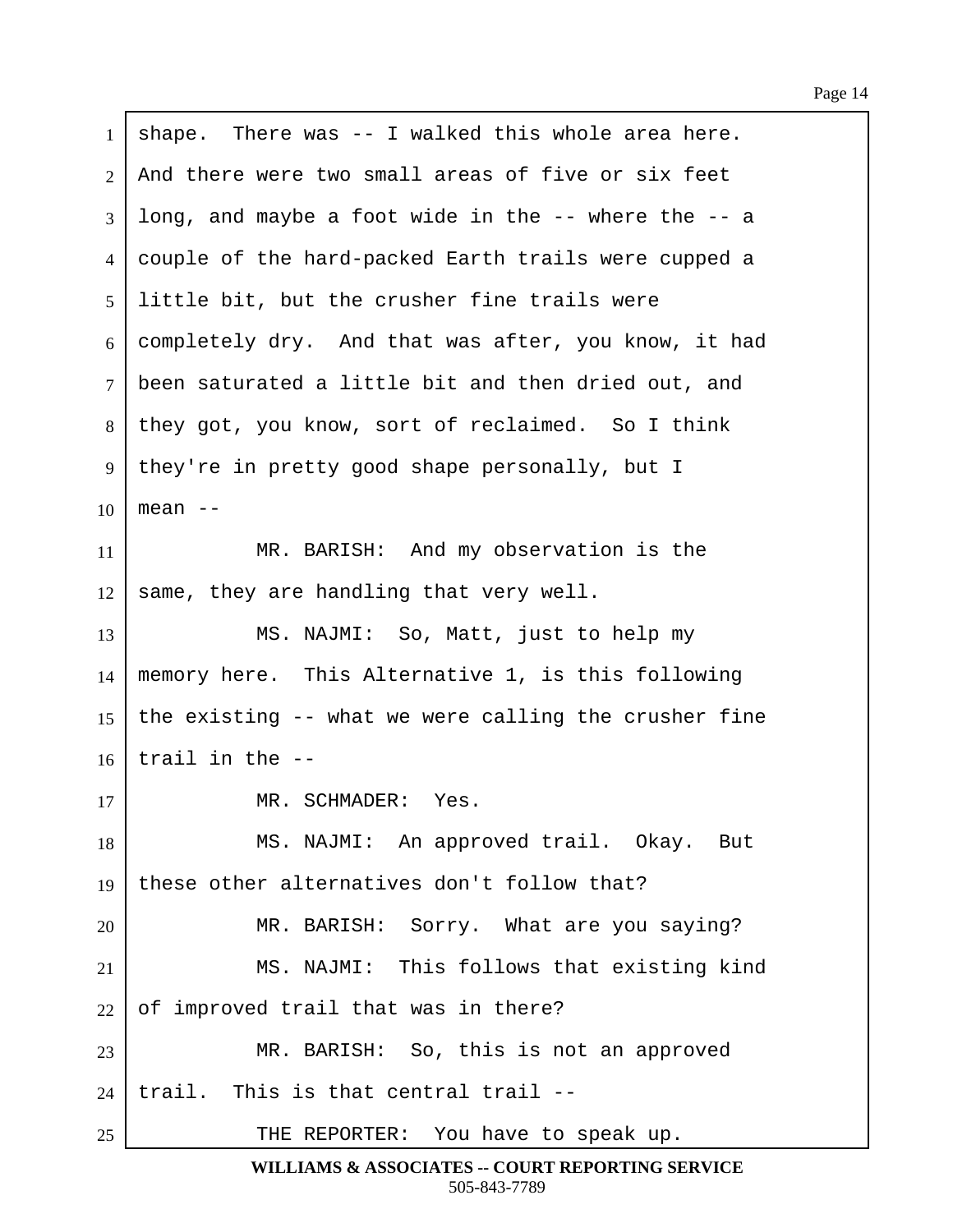| $\mathbf{1}$   | MR. BARISH: Sorry, I talk softly.                     |
|----------------|-------------------------------------------------------|
| $\overline{2}$ | So the trail coming north of Campbell is              |
| 3              | not a crusher fine trail. It does meet up here with   |
| $\overline{4}$ | the Bosque Loop Trail. This is the Bosque Loop Trail  |
| 5              | here. So this is an improved trail.                   |
| 6              | MS. NAJMI: Okay. Yeah. That's the one we              |
| $\overline{7}$ | walked.                                               |
| 8              | MR. BARISH: Yeah. That section.                       |
| 9              | MS. NAJMI: Okay. Then we did walk down                |
| 10             | here?                                                 |
| 11             | MR. SCHMADER: Yeah.                                   |
| 12             | MS. NAJMI: So, Matt, do any of these                  |
| 13             | alternatives incorporate the idea that we talked      |
| 14             | about with Brian and other folks on the walk about    |
| 15             | skirting around, like, some of those large paths of   |
| 16             | the habitat, like the willows and that kind of thing, |
| 17             | or are we just following existing alignments?         |
| 18             | MR. JENSEN: Alt 1 skips a lot of that.                |
| 19             | MR. BARISH: And Alt 2, I think -- to me,              |
| 20             | Alternative 2 is the best at avoiding the sensitive   |
| 21             | areas. There aren't any -- there aren't too much in   |
| 22             | the way of sensitive areas.                           |
| 23             | MS. NAJMI: Right.                                     |
| 24             | MR. BARISH: There is one restoration area             |
| 25             | that it skirts somewhere around where these parallel  |

**WILLIAMS & ASSOCIATES -- COURT REPORTING SERVICE** 505-843-7789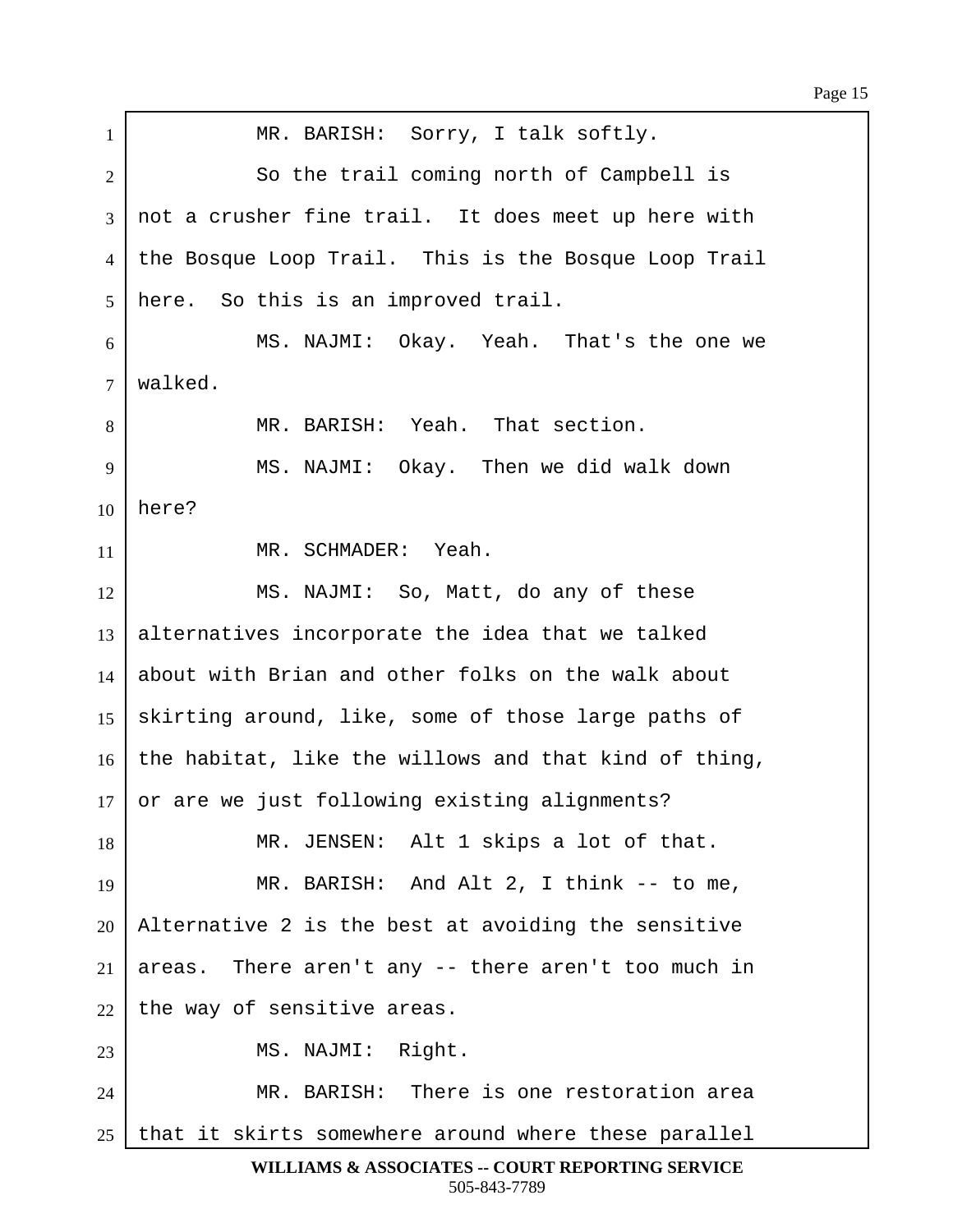Page 16

1 | lines are here, some are around here. I believe  $2$  | there's a restored area there. 3 | THE MR. JENSEN: Yes, there is. ·4· · · · · · · MR. BARISH:··Yeah.··And it does skirt that  $5$  and get moved away from that. 6 MR. JENSEN: There's a little swale or  $7$  something there --8 | MR. SCHMADER: Yeah. ·9· · · · · · · MR. JENSEN:··-- that just goes -- you know,  $10$  it's like a high-water channel or something like 11 | that, I think, or backwater channel. But there's a 12 I little kind of swale. 13 MS. NAJMI: Is that the silvery minnow  $14$  channel?  $15$  **MR. BARISH:** No. 16 **8** MR. SCHMADER: No. That's not what he's 17 | talking about. 18 MR. JENSEN: No. That's farther south; 19  $\lceil$  right? I mean, I could be confusing this with other  $20$  | places that I walked, because it was six or eight  $21$  months ago or something, but I'd have go back and  $22$  look at the photos. But I took some photos, and  $23$  | there's some kind of swale or something in that area  $24$  right there kind of at where Richard was saying at 25  $\vert$  the end of the sort of two parallel tracks, because I

**WILLIAMS & ASSOCIATES -- COURT REPORTING SERVICE** 505-843-7789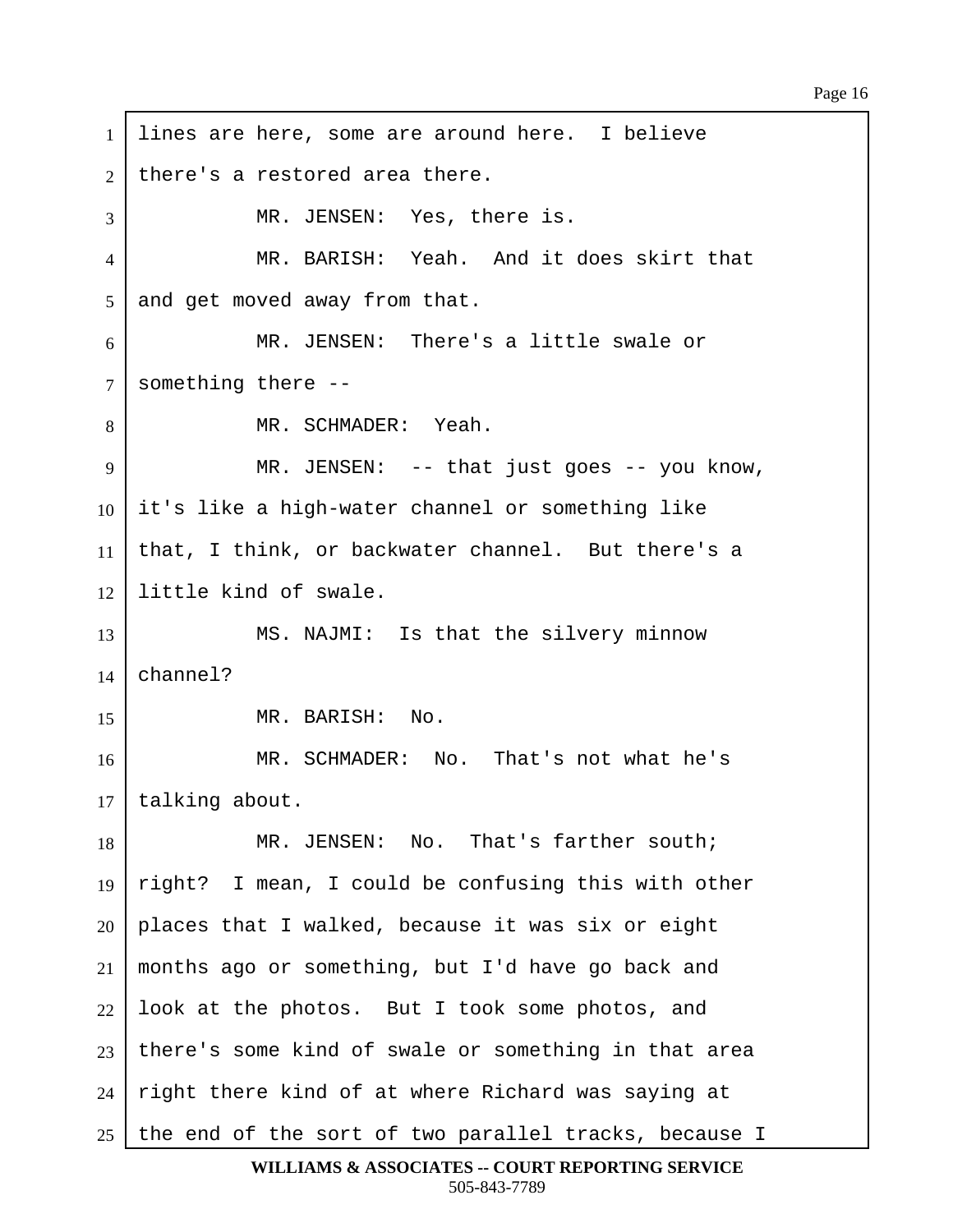1 | walked from the nature center down the asphalt to 2 this trail here and kind of roamed around here, and  $3$  walked -- kind of rambled through various of these 4 sort of little side trails and up and around. 5 | MS. NAJMI: Well, isn't this the channel  $6$  right here? 7 | MR. BARISH: Yeah. 8 | MS. NAJMI: So that's probably a swale that 9 | was done with that silvery minnow channel that comes  $10 \mid$  down and comes around. 11 | MR. JENSEN: This whole thing right here? 12 | MS. NAJMI: Yeah. But what I was thinking  $13$  in particular, Matt -- I don't remember exactly where  $14$  it was we walked. I can't point to it on the map, 15 but do you remember when we went to the river and  $16$  then just to the north of that big, large willow  $17$  area -- area of willows, and we talked about closing  $18$  off the primitive trail that went into that. It was 19  $|$  close to the river. And meandering the trail around  $20$  that. And -- but I can't remember exactly where it  $21$  was. 22 | MR. BARISH: So, from my perspective, the  $23$  | Alternative 2 trail really does a pretty good job of  $24$  avoiding the really sensitive areas. In Alternative 25 | 1 -- at the north part of Alternative 1 it has this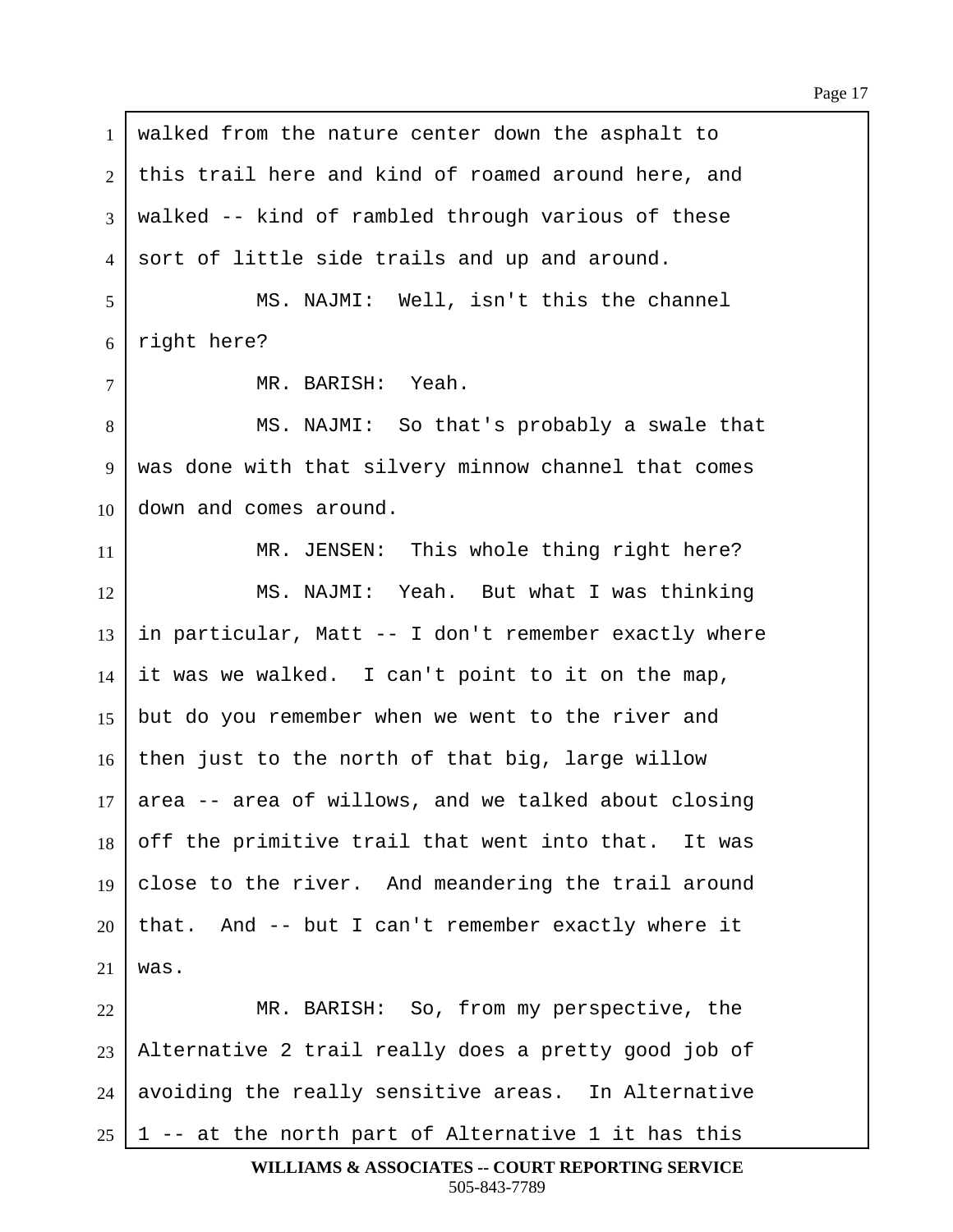1 loop trail, and the part that is right along closest to the river there  $-$ - it really isn't along the river. There's such a lot of vegetation between the 4 I trail and the river, but the part that's closest to | the river there, that part really is hardly even a trail at all. It is barely a footpath. And, in | fact, at some point the path is actually overgrown 8 | with grasses and with willows. I mean, it really 9 | barely exists. **I** and this whole area in the north, and really is an area that from my observations, including the bird habitat  $-$  and I was worried about 13 putting even one trail there, but two  $-$ - having a loop there, really, I think, would disturb that area. 15 The place where I see the most important is 16 along Alternative 3, the river bank, you know, coming north from Campbell. That area is a grassy meadow. Of course, they're aren't that many grassy meadows in 19 | the Bosque anymore, so that, I think is an important | habitat. 21 And when I was there yesterday, there were incredible numbers of birds and butterflies, and dragonflies in that area. There must have been at | least 20 ash-throated flycatchers down there. There

 $25$  were lots of clean butterflies, if you know what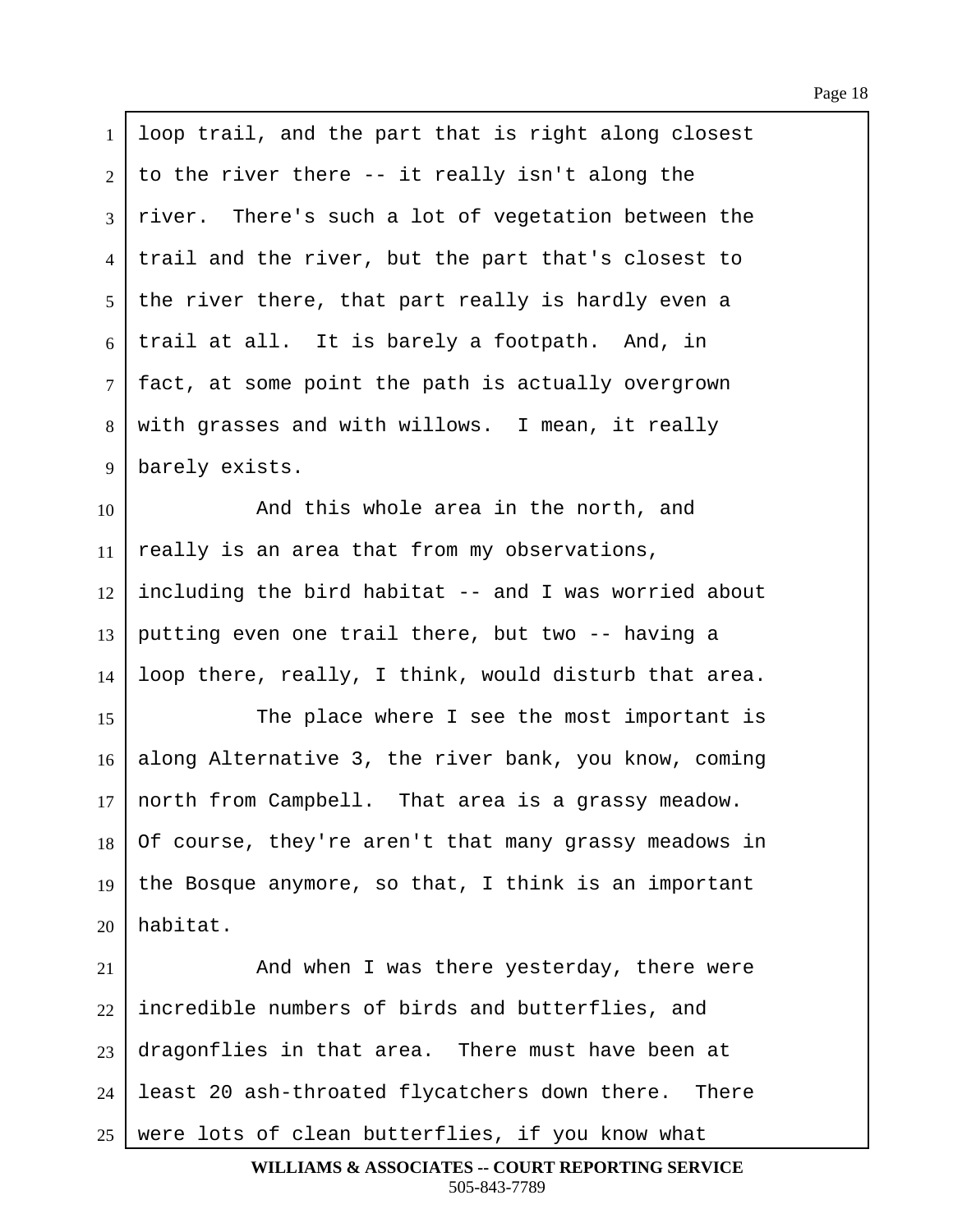$1$  cleans are. They're kind of a very pretty butterfly. 2 There were what I think were common 3 whitetails, which are a bolded-pattern dragonfly down 4 | there. It was a great area. There was just lots of  $5$  stuff there.  $6$   $\vert$  80 that's an area that I think is important 7 | to avoid. And I think that the Alternative 2, from 8 | my perspective, does the best job of avoiding those 9 Sensitive areas. 10 I do want to ask, though, in terms of the  $11$  actual route you're going to select, is there the  $12$  possibility of having mixing and matching, so that we  $13$  can suggest other things? Because I was curious in  $14$  particular as to why in Alternative 2, you avoided 15 | asphalt. I know that asphalt trail does get used by 16 people with walkers and that would certainly be a  $17$  reason to avoid it then, and certainly because of 18 | asphalt bicycles could get a good rate of speed on 19  $\vert$  that trail, but it does seem like an obvious trail to  $20 \mid me.$ 21 WIR. SCHMADER: So what Richard has asked is  $22$  a very important question, and this gets to the heart  $23$  of the reason why we are doing the planning the way  $24$  we're doing it, and getting input the way we are.  $25$  And that is that in the end it's highly likely that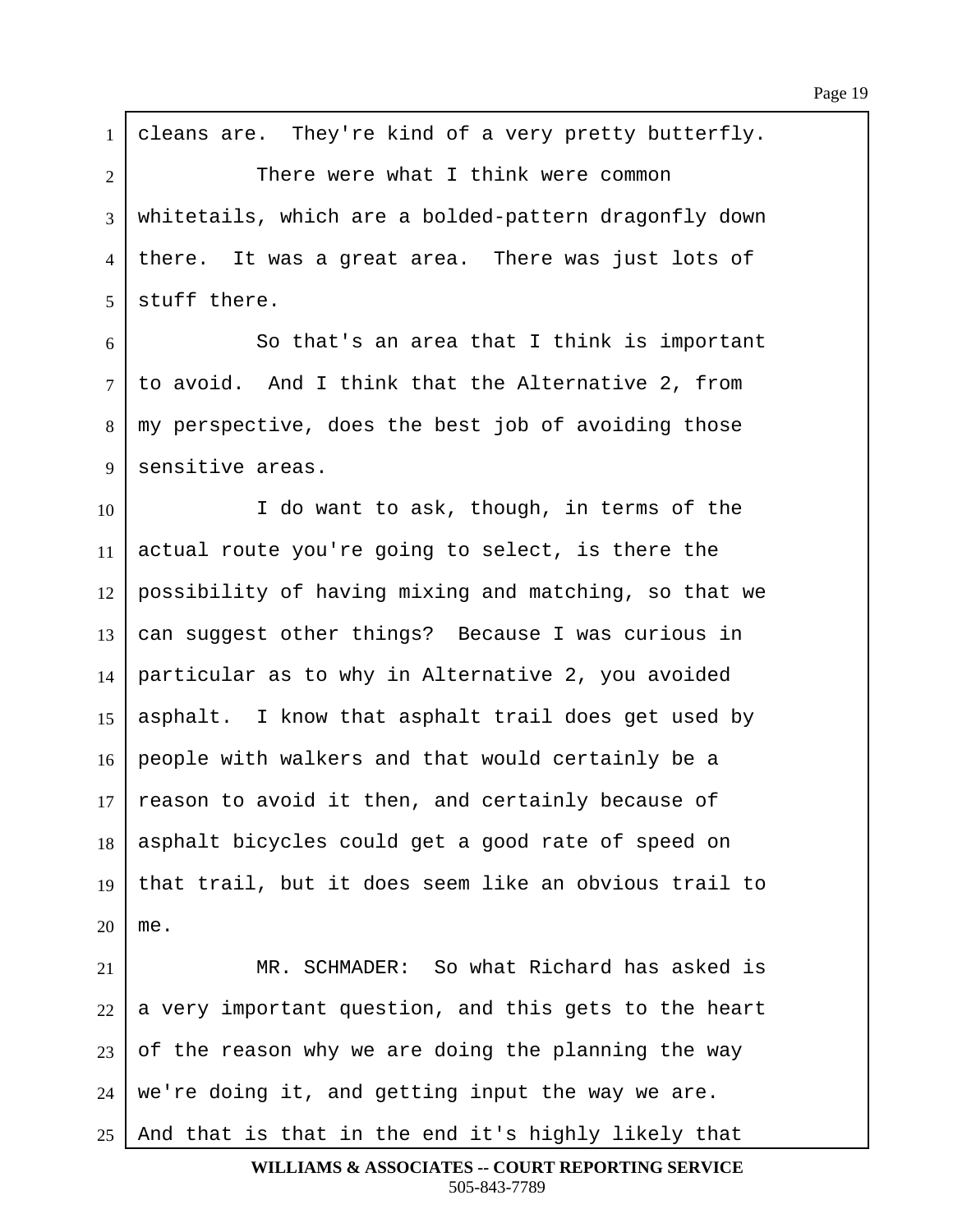1 there will be elements of the best portions of 2 several different alternatives that would be pieced  $3$  boqether to create what would the most desirable. 4 | So, for the purposes of planning and trying  $5/$  to lay out as much difference as we can between  $6$  different considerations, we lay them out in these  $7$  draft alternatives. But in the end, it's highly 8 Iikely that we'll take the most desirable parts of  $9$  several different ones and create the best result. 10 | MS. NAJMI: So, I mean -- there's a couple 11 of comments that I have are  $-$  I would like to see us  $12$  pursue the strategy of avoiding those major habitat  $13$  areas -- patches of the habitat. 14 And, then, you know, I'm not too favorable 15  $\vert$  to having two improved trails in the Bosque, parallel 16 | trails. You know, I think where we have one that's  $17$  already existing I think it would be good to utilize  $18$  and tie into it rather than creating a whole other 19  $\vert$  one. It's just going to get essentially, the similar  $20$  or same usage. 21 | MR. JENSEN: Also that asphalt needs repair  $22$  anyway. 23 | MS. NAJMI: Might be a good reason to do  $24$  | it. 25 MR. JENSEN: Or just to be completely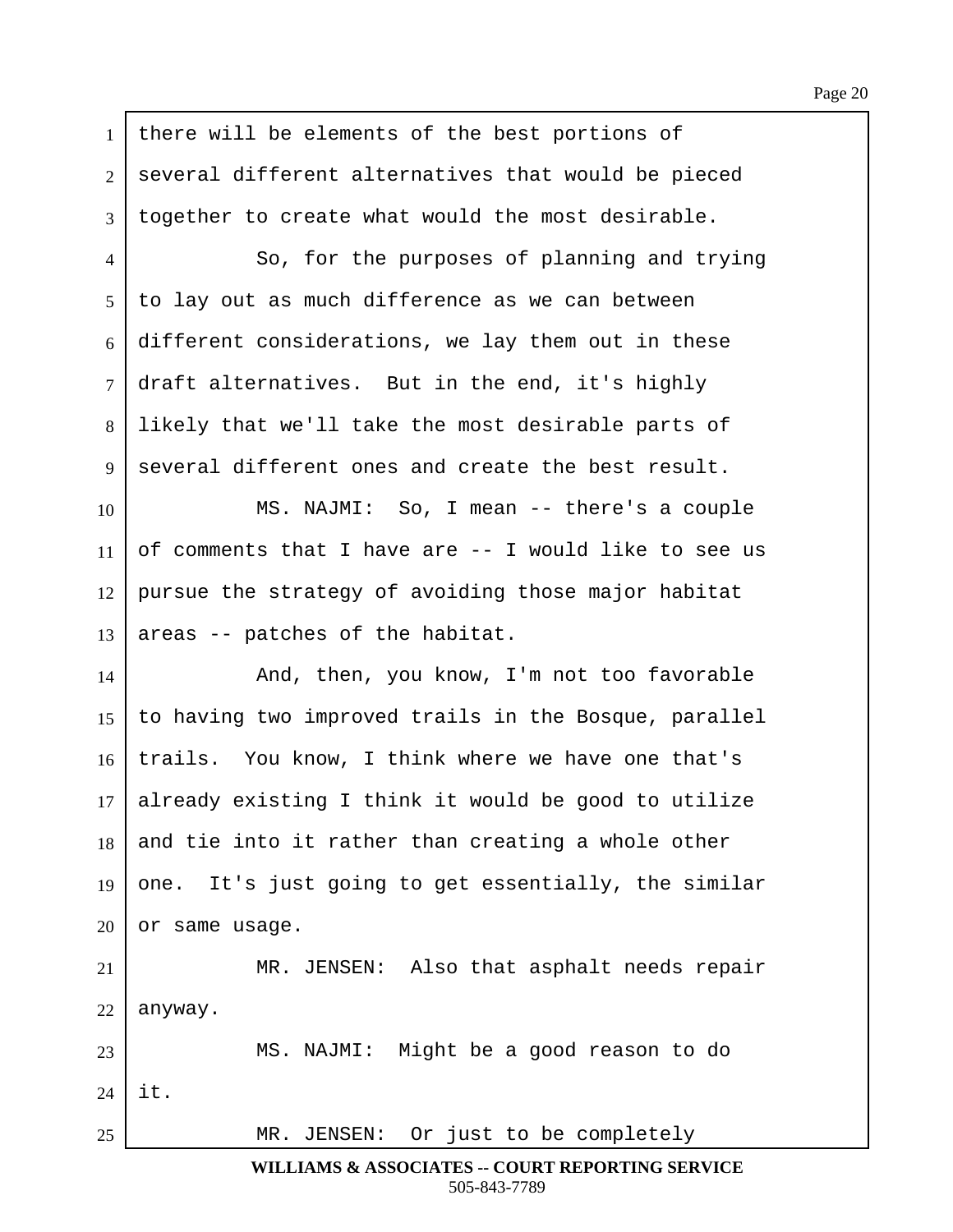1 redone. 2 | MS. NAJMI: Yeah. To redo it. If we're  $3 \mid$  going to retain it. I don't know how people feel 4 about retaining it. 5 MR. JENSEN: Is that about 8 feet right  $6 \mid now?$ 7 | MS. NAJMI: Is it about what? 8 | The MR. JENSEN: I'm sorry. Is that trail, the 9 | asphalt trail about 8 feet now? 10 MR. SCHMADER: The existing asphalt trail  $11$  is 8 feet; correct. 12 MR. JENSEN: And do you think that it needs  $13$  to be completely redone, or just patched? 14 | MR. SCHMADER: Just patched. 15 | MR. JENSEN: Okay. 16 | MR. BARISH: So what is the thought, 17 | though, about how you can slow bicycle traffic down  $18$  instead of  $-$  it really does get a lot use. School 19 | kids go down there and go in the Bosque, and  $-$ -20 MS. TAYLOR: I know it, Richard. I think 21 | you need to think very hard about making the asphalt  $22$  part of the main trail precisely for that reason.  $23$  | Bikes on asphalt, then you'll have people going  $24$  30 miles an hour. 25 | MR. JENSEN: You could put small speed --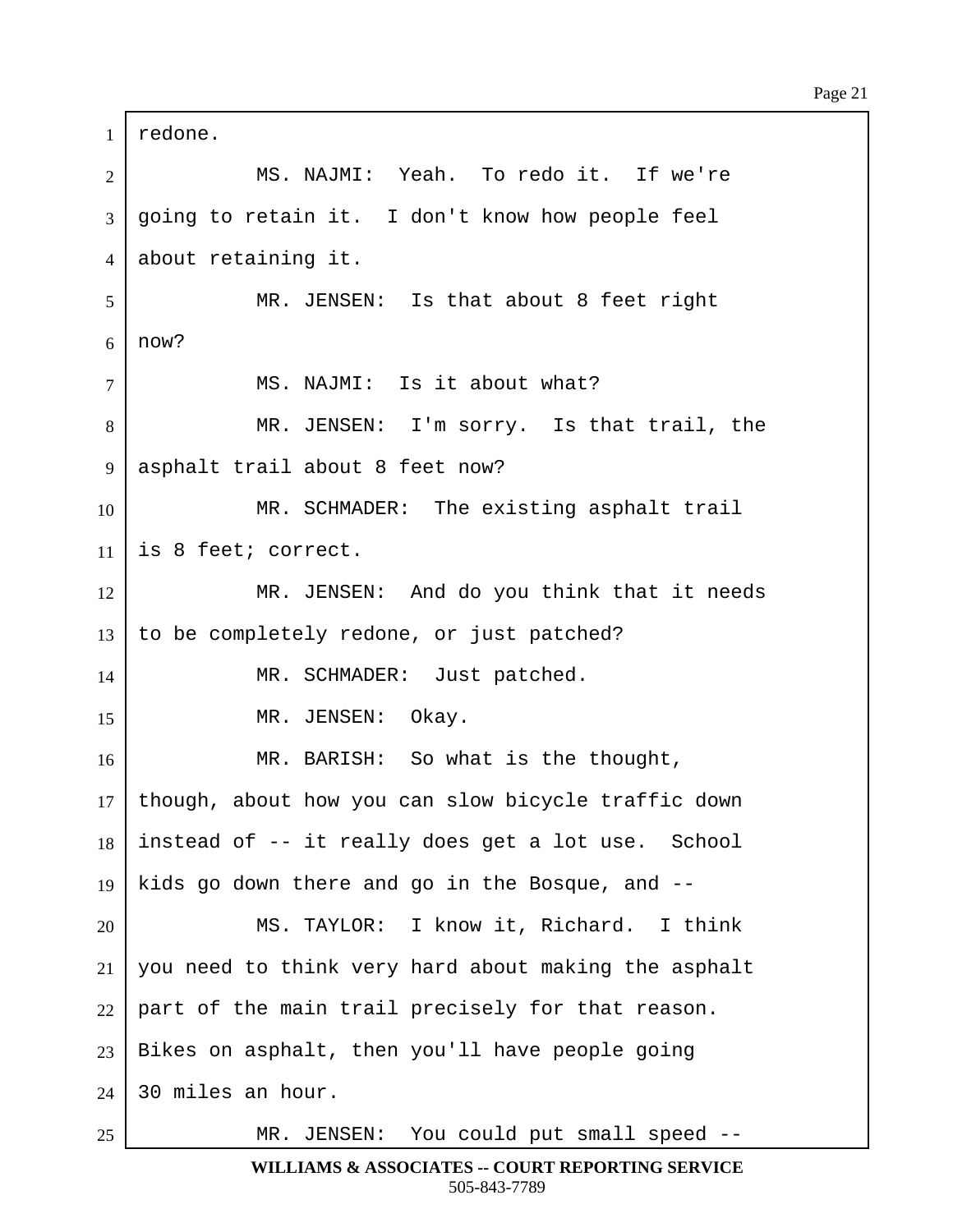1 | MR. BARISH: So you think it should be part  $2$  of the trail now? 3 MR. JENSEN: -- bumps on it that are ADA 4 compliant, but not so appealing to somebody going 5 | fast on bicycle. 6 | MS. TAYLOR: You just haven't seen the  $7$  lawsuits that I see from the bumps. 8 | The Bosque loop part of the Bosque loop part of the 9 | trail, but that's where you probably get the most, 10 | you know, hiking traffic in where the school kids go,  $11$  and it's -- you can't really avoid that in this  $12$  trail, so you have to think of some strategy for 13 Slowing those bikes down on that part of the trail. 14 | MR. JENSEN: You could have a sign saying, 15 | "Walk your bikes on this trail." 16 | MS. TAYLOR: Okay. I'll do it. 17 | MR. BARISH: And I really thought the 18 | Paseo del Bosque trail, just to skirt that would be  $19$  the best idea. 20 MR. JENSEN: Because I'm kind of with  $21$  | Yasmeen. We've got a big section of trail that's  $22$  already there. It would minimize the cost of trail  $23$  building in general, and utilize something that's  $24$  already there if we did it and just patched it and  $25$  put that sign up, you know, because the  $-$  anybody

**WILLIAMS & ASSOCIATES -- COURT REPORTING SERVICE** 505-843-7789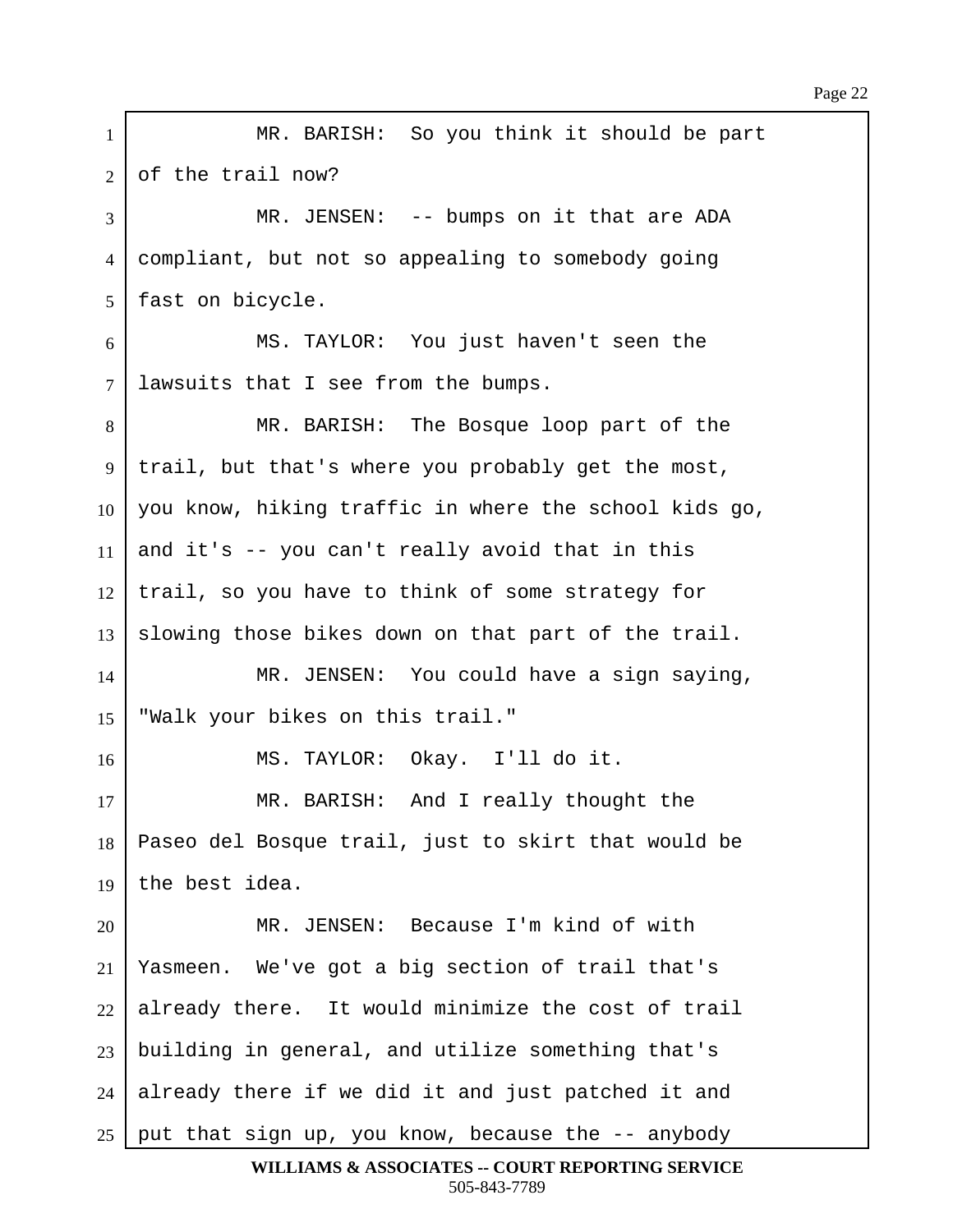1 seen entering that trail at the nature center end, 2 which is where most people would come up, to see they  $3$  have to walk on that, they may just stay on the ·4· ·Bosque del Apache -- Paseo Del Bosque trail, or just 5 | head down, you know, where they can ride their  $6$  bicycle on the crusher fine trail and just ignore  $7$  | that. 8 | MR. BARISH: Another possibility is to have  $9 \mid a$  -- since it is 8 feet wide, would be to have a  $10$  | pedestrian lane and a bike lane. 11 | MR. JENSEN: But that's only one direction. 12 | I mean, people are going in two directions and you've  $13$  got  $-$ 14 | MR. BARISH: Pedestrians are always on one 15  $\vert$  side and bikes are always on the other side. 16 | MR. JENSEN: Right. But you've got two  $17$  bicyclists on a four-foot lane. 18 | MR. BARISH: Well, they can go in the other 19 | lane when they have to. 20 | MR. JENSEN: But then they'll just stay on  $21$  that lane, because, you know --22 | CO-CHAIR REED: So to --23 | MR. BARISH: I mean, it would help to keep  $24$  them separate. I mean, it's not going to be the best  $25$  solution, but  $-$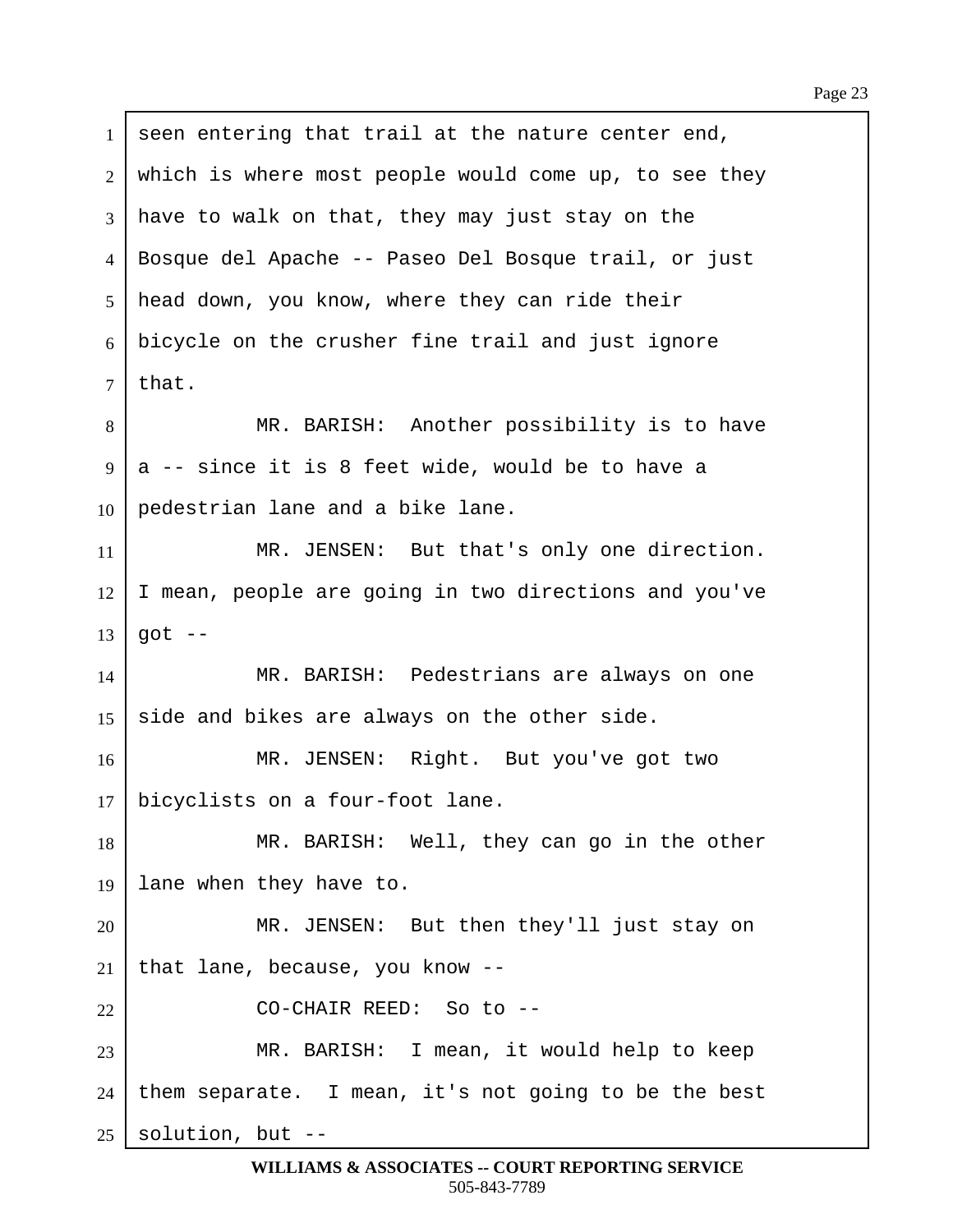| $\mathbf{1}$   | CO-CHAIR REED: So what if --                          |
|----------------|-------------------------------------------------------|
| $\overline{2}$ | MR. JENSEN: If you walk a quarter of a                |
| 3              | mile -- sorry, Keith.                                 |
| 4              | CO-CHAIR REED: That's all right. What                 |
| 5              | Yasmeen was saying was, limit to one -- instead of    |
| 6              | having parallel paths, which I would see having a     |
| $\tau$         | bicycle dismount zone on the existing Aldo Leopold    |
| 8              | asphalt path for pedestrians only. And try to sign    |
| 9              | it so that you have a crusher-fine path parallel to   |
| 10             | it that allows bicycles. So you give bicyclists an    |
| 11             | option, and hopefully you are encouraging them to use |
| 12             | this other route and avoid the higher pedestrian-use  |
| 13             | route like you were saying the children and everybody |
| 14             | else that use that so frequently, that might help to  |
| 15             | minimize the problems there.                          |
| 16             | MR. BARISH: And just to clarify, my                   |
| 17             | understanding of the area that's really used a lot by |
| 18             | the kids and so forth is not the asphalt. It's the    |
| 19             | Bosque -- the southern Bosque.                        |
| 20             | CO-CHAIR REED: Okay.                                  |
| 21             | MR. BARISH: And a portion of this trail is            |
| 22             | going to go on one or the other part of that Bosque   |
| 23             | Loop.                                                 |
| 24             | CO-CHAIR REED: Okay.                                  |
| 25             | MR. JENSEN: Yeah, you're talking about                |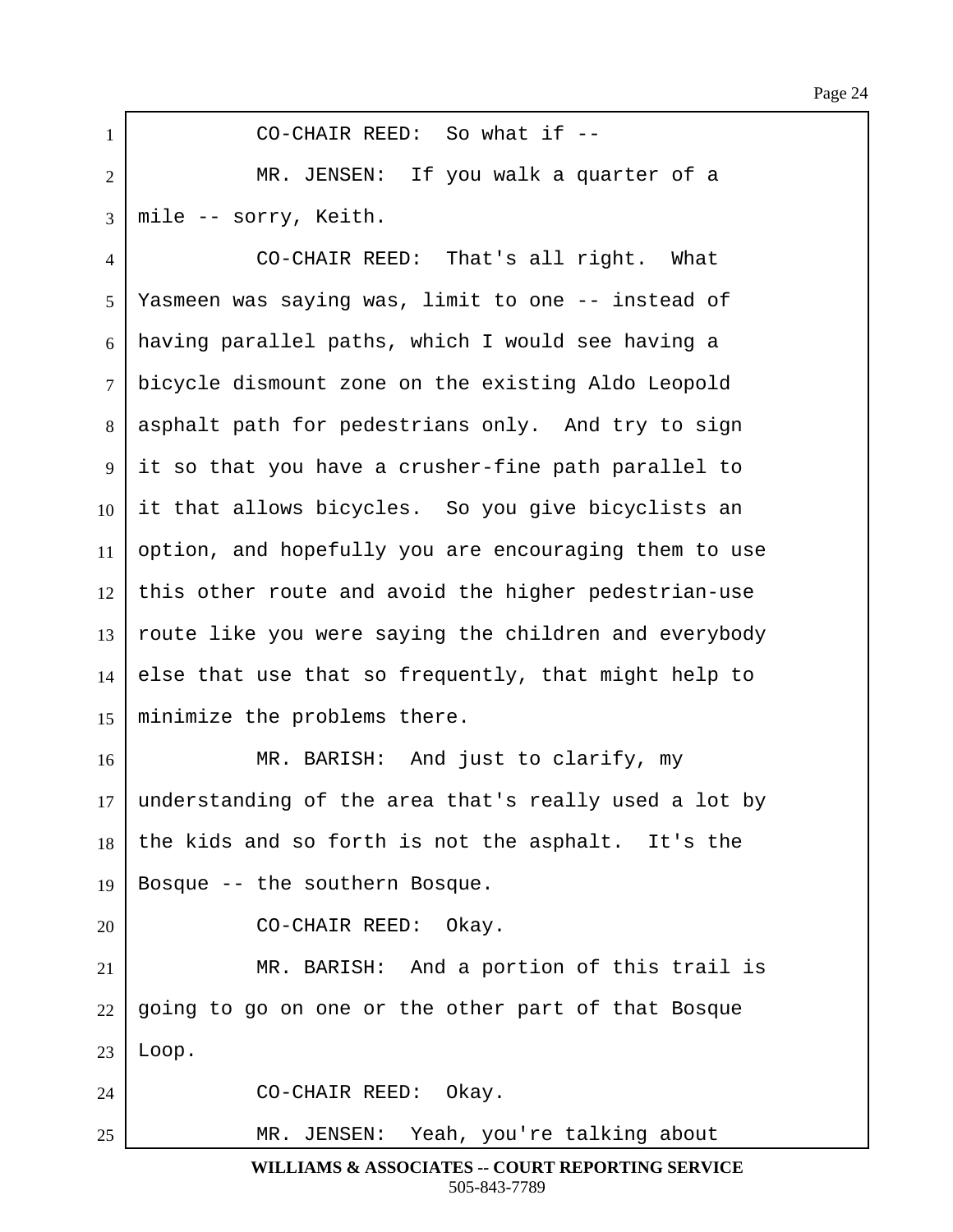$1$  this stuff right here. 2 | MR. BARISH: Exactly. 3 | MR. JENSEN: It does. ·4· · · · · · · MS. NAJMI:··Okay. 5 CO-CHAIR REED: Do you want to explain,  $6$  | Matt, any of the differences with Alternative 3? I 7 | think we kind of jumped ahead on you, and you didn't 8 really have a chance to formally present that 9 alternative and to highlight anything that you wanted  $10$  to highlight on that, or should we move on to the 11 okay next item on the agenda? 12 MR. SCHMADER: No. I think we have gotten  $13$  some feedback already from Richard on 3. The primary  $14$  reason for 3 was just to show that there are routes 15 that can be done further to the west and follow the  $16$  river bank more. We do have to be aware that none of  $17$  the alternatives, 1 or 2, really have any or much 18 direct line of site or visual access or experience of 19 | the river at all. They're all inside of the Bosque,  $20$  and not alongside the river. 21 CO-CHAIR REED: So what I would see as  $22$  being a reasonable way to proceed with this is,  $23$  Richard has proposed, you know, taking some elements  $24$  of the alternatives and, you know, having those be  $25$  incorporated into a new or a hybrid alternative that **WILLIAMS & ASSOCIATES -- COURT REPORTING SERVICE**

505-843-7789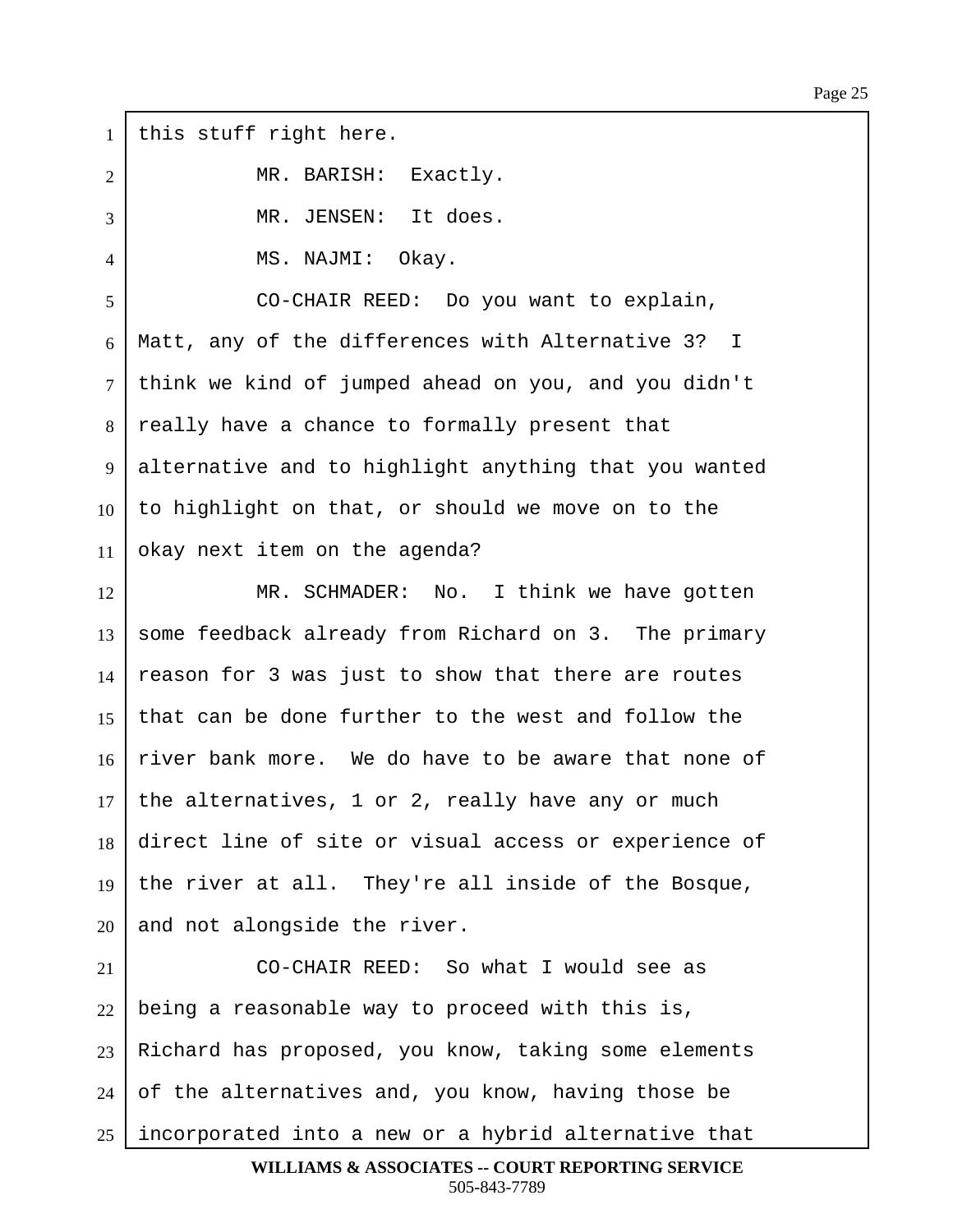$1$  is not currently mapped out on these exhibits. So is  $2$  that something we would want to do and to publish 3 | prior to the public meeting so folks have a chance to 4 comment on things, or --5 | MS. TAYLOR: And have it available at the  $6$  | meeting. 7 | CO-CHAIR REED: And have it available at 8 the public meeting so there's public comment that can 9 be received on some of that? And, you know, trying  $10$  to keep the alternative  $-$ - because you can come up 11  $\vert$  with an infinitant number of alternatives based on  $12$  which elements you want to select. So trying to 13 whittle this down to avoid the sensitive habitat, as 14 Yasmeen suggested, and coming up with some reasonable 15 alternatives that are in addition to the ones that  $16$  are presented here today. Is that how we're 17 proposing to proceed? 18 | MR. SCHMADER: I think that that's the best  $19$  way to go, because we're getting the advice and input  $20$  of the Bosque Working Group. And when we're looking  $21$  at Phase 2, we had several of those that were  $22$  Alternative 2A, Alternative 2B. We want to make sure  $23$  that we keep the number of those to just a couple,  $24$  | but I would welcome any drawings or any  $-$  just even  $25$  marked-up hard copy that I can  $-$ - yeah, you know.

**WILLIAMS & ASSOCIATES -- COURT REPORTING SERVICE** 505-843-7789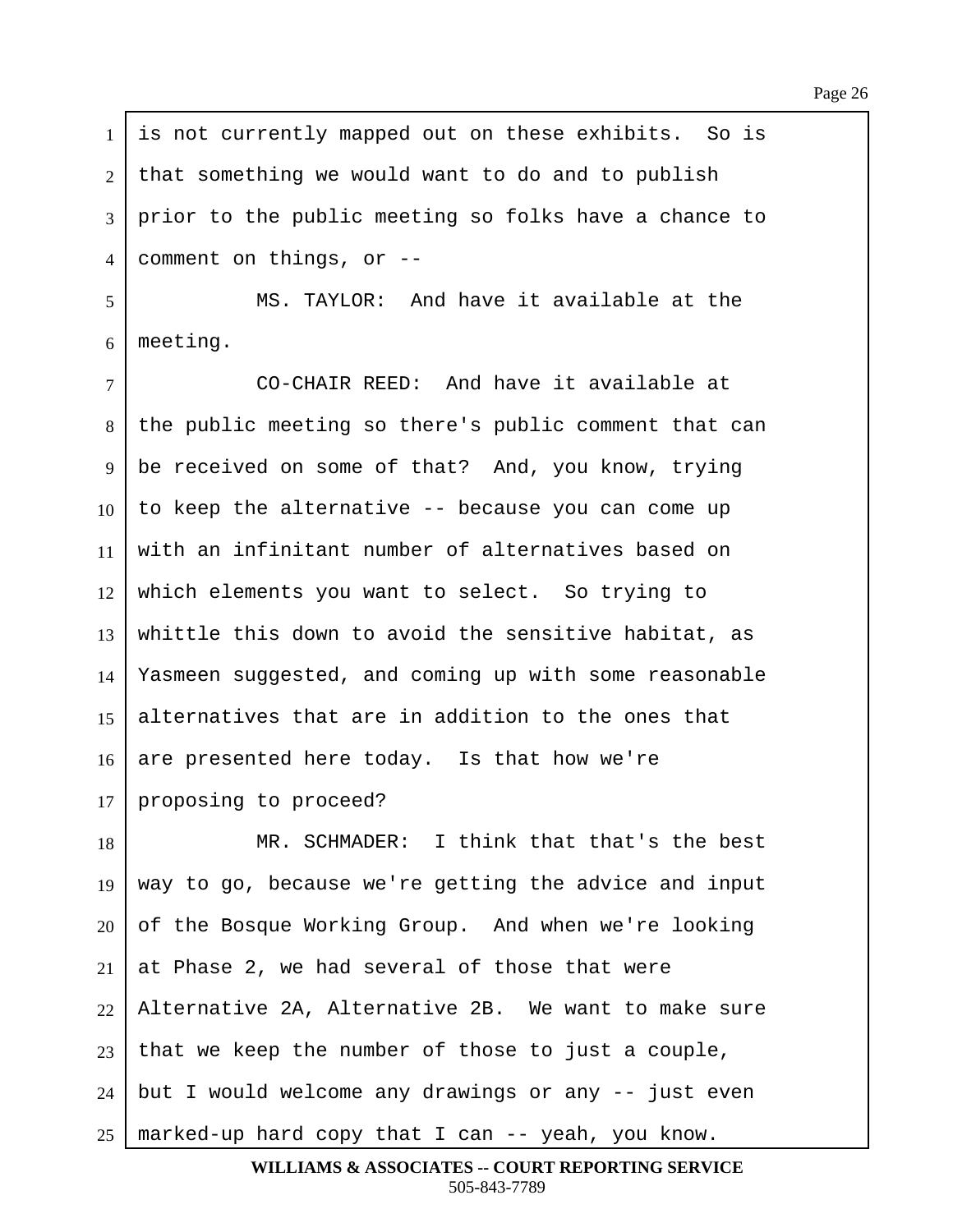1 **CO-CHAIR REED:** So that's kind of what I'm 2 trying to do is to promote conversation in this  $3 \mid$  meeting so that we can take away from it some good 4 suggestions so that we can work on some good 5 alternatives to propose prior to the public meeting  $6$  that can be discussed further at the public meeting,  $7$  and encourage that dialogue.

8 | MR. BARISH: So in terms of Alternative 2  $9 \mid$  access to the river, the one thing -- you know, I  $10$  don't really know how much wheelchair  $-$ - how much 11 | wheelchairs use the asphalt part of it. But it does  $12$  actually get its -- yes, to have that connection down  $13$  to the river, access for both wheelchairs and others.  $14$  The only thing in this stretch, there are a lot of 15 areas that are  $-$ - that aren't really good river 16 views. In the south part there are good river views,  $17$  though, I guess that really is probably the most 18 environmentally sensitive area as far as I can tell 19  $\vert$  looking at this sketch. And I would not want the  $20$  trail to be along the river there. You could create  $21$ <sup>|</sup> a link down to the nature center. That's a wide  $22$  | trail. So that would be a good place. 23 | MS. NAJMI: I think another -- I don't know  $24$  if it was here or not, Matt. I think --

25 | THE REPORTER: Can you speak up?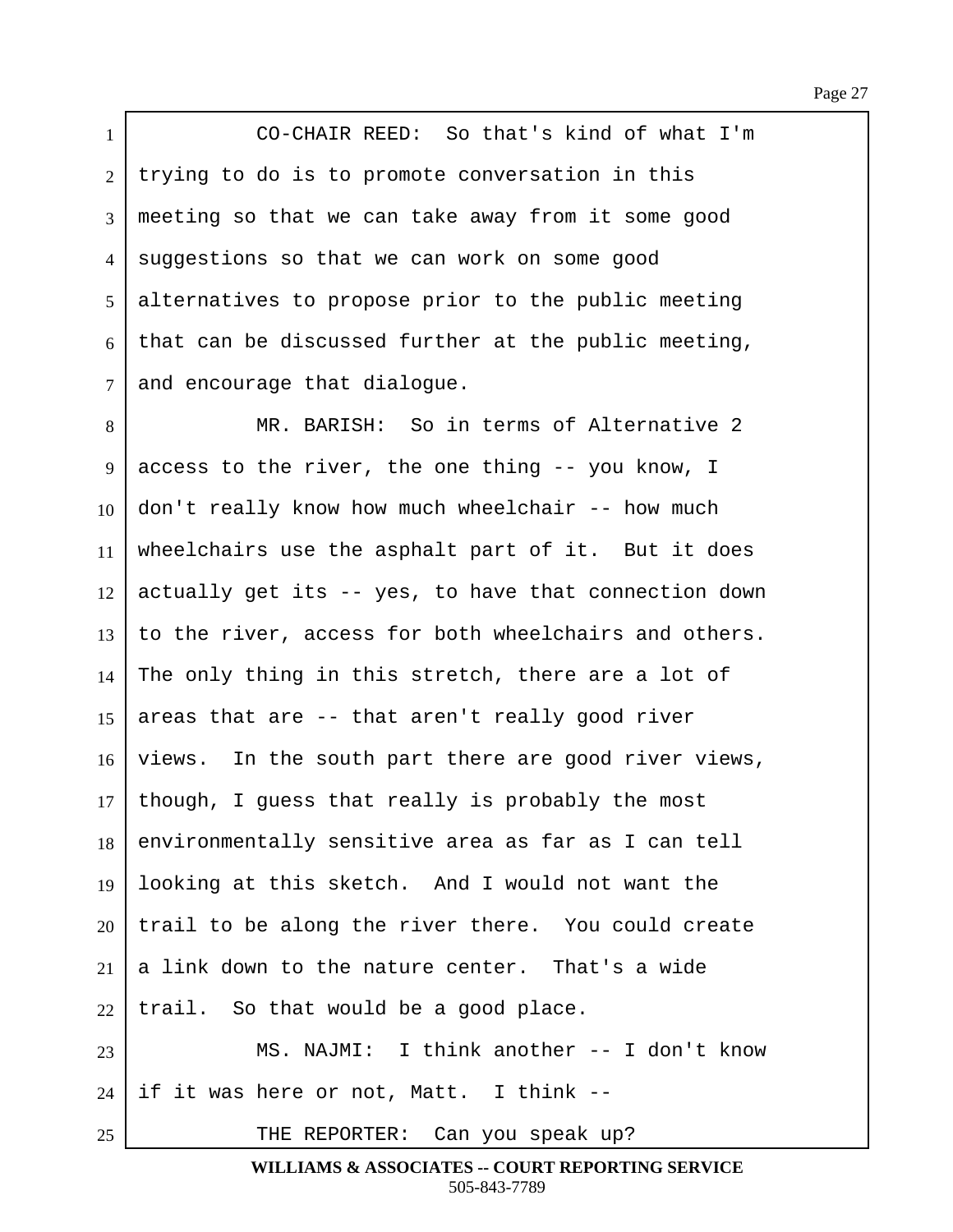Page 28

| $\mathbf{1}$   | MS. NAJMI: I think it was a little farther            |
|----------------|-------------------------------------------------------|
| $\overline{2}$ | south. You know the place that we went to the river   |
| 3              | and you could see that there were primitive trails on |
| $\overline{4}$ | either side ran along the river bank, both through    |
| 5              | willow habitat, one through that really extensive     |
| 6              | willow habitat. And so there may be some              |
| $\overline{7}$ | opportunities to -- other opportunities to get close  |
| 8              | to the river and then close off those other trails    |
| 9              | that go into those big patches of really good bird    |
| 10             | habitat, big willow patches and stuff.                |
| 11             | MR. JENSEN: Right. Matt, you were talking             |
| 12             | about some areas that people might want to keep sort  |
| 13             | of more primitive. And my experience from walking in  |
| 14             | this area is that it's incredibly nice. It's almost   |
| 15             | a tunnel, a canopy. And if you -- again, if you       |
| 16             | could sign it, and just make it pedestrian only, or   |
| 17             | walk your bikes, or something, because when I was     |
| 18             | there, a couple of bicyclists did come by. And even   |
| 19             | there where, you know, it's pretty narrow, there's    |
| 20             | branches, they were like zooming through and yelling  |
| 21             | at me from behind, you know, not too loud, but        |
| 22             | nevertheless, you know, you startle when you -- you   |
| 23             | know, "bicycle," you know.                            |
| 24             | But it's a really nice area to walk, and              |

25 | you get little glimpses through the trees, but it's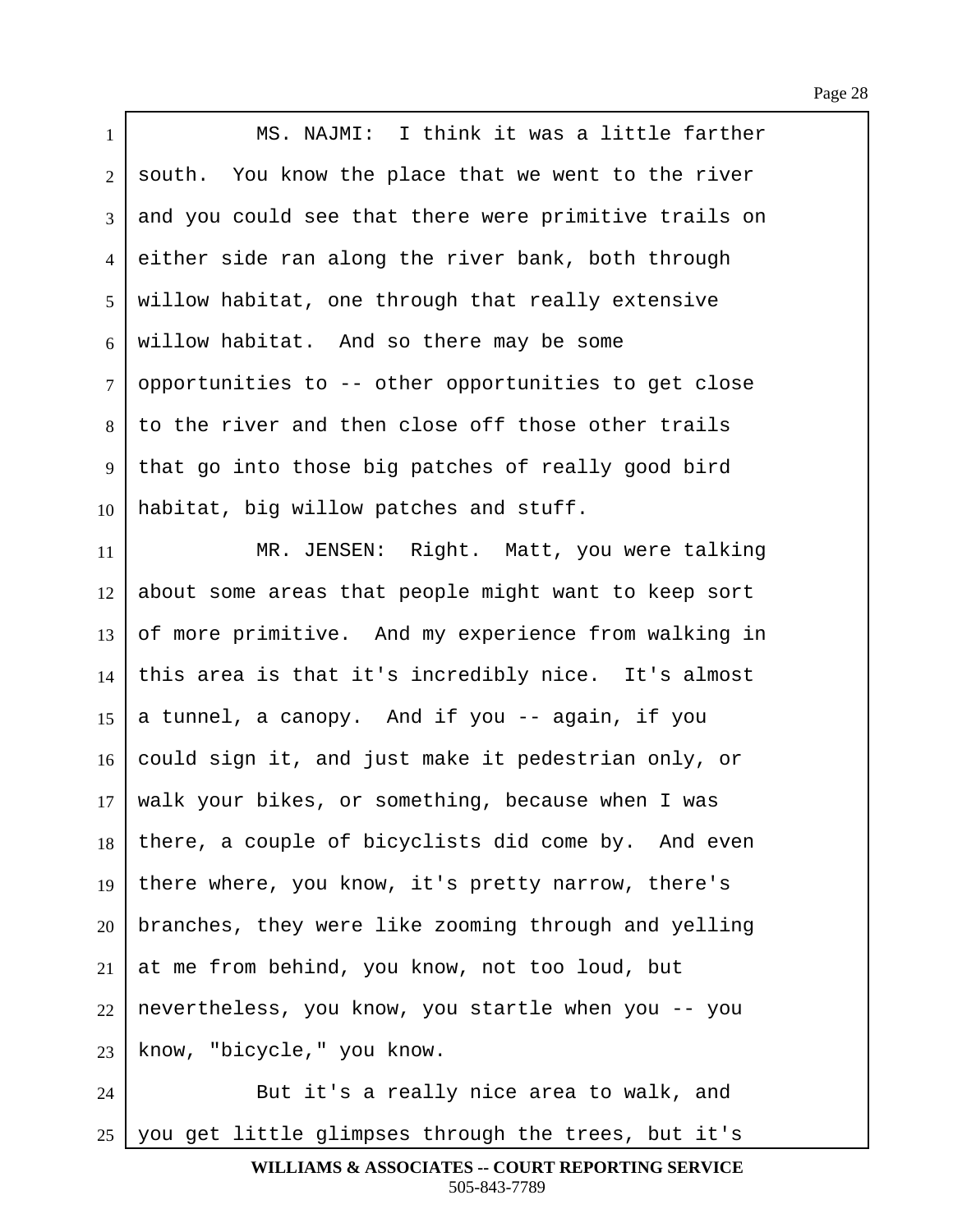| $\mathbf{1}$   | just incredibly peaceful in there, really nice there. |
|----------------|-------------------------------------------------------|
| $\overline{2}$ | MR. BARISH: And the area where I                      |
| 3              | particularly saw that is in your alternative 3 where  |
| 4              | it goes down to the river on a nature center trail,   |
| 5              | ande then proceeds north --                           |
| 6              | MR. JENSEN: It goes right through that.               |
| $\overline{7}$ | MR. BARISH: -- right in there where                   |
| 8              | there's an area that really is exactly what Michael   |
| 9              | is talking about there. Very narrow trail,            |
| 10             | overhanging branches. It's a lot like that area       |
| 11             | along the river south of Campbell that people like so |
| 12             | much.                                                 |
| 13             | So it's a -- it's not -- you now, it's a              |
| 14             | lot of exotics, but still it's a very pleasant space. |
| 15             | MR. JENSEN: A really good habitat.                    |
| 16             | MS. NAJMI: Yeah. And that's okay. I                   |
| 17             | mean, I think there's lots of trails in here that we  |
| 18             | could look at for primitive trail access. I mean,     |
| 19             | the areas that I'm really concerned about are the     |
| 20             | ones right on the river bank where that's the only    |
| 21             | place really that's good, dense habitat for birds,    |
| 22             | like willows in particular. And those are the ones    |
| 23             | I'd like to -- there's trails going through them now  |
| 24             | and I don't think people really need to be there.     |
| 25             | But they do go in there. They run through there with  |

**WILLIAMS & ASSOCIATES -- COURT REPORTING SERVICE** 505-843-7789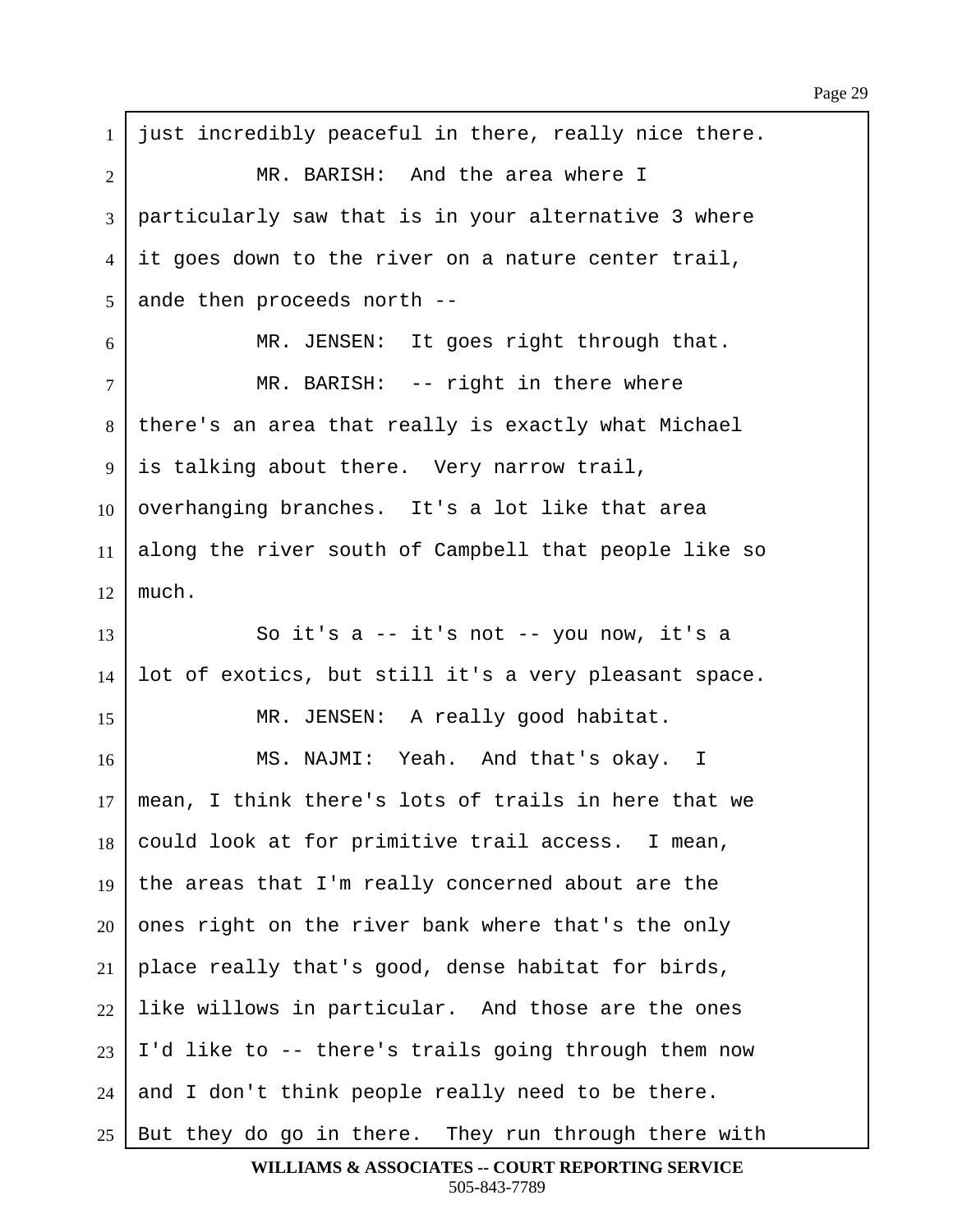$1$  their dogs. 2 | Thean, if we want wildlife to have any 3 chance in any of these areas, we've got to have some  $4$  areas that we keep people out of, a few at least. ·5· · · · · · · You know, so -- and they might as well be  $6$  in the areas where we have the really dense, good  $7$  native vegetation. 8 | MS. TAYLOR: May I ask a question? 9 | MS. NAJMI: Yeah. 10 | MS. TAYLOR: How did those trails get 11  $|$  there? 12 | MS. NAJMI: I don't know. People walk  $13$  through. 14 | MS. TAYLOR: Exactly. 15 | MR. JENSEN: But they're pretty big. I  $16$  | mean, it would take some --17 MS. NAJMI: No, they're not. Not the ones  $18$  | I'm talking about. They're very small footpaths. 19 | MR. JENSEN: In this area right here? 20 | MS. NAJMI: Along the river bank. 21 | MR. JENSEN: You're talking farther -- no,  $22$  we're talking about the same area. 23 MR. BARISH: I mean, in terms of all of  $24$  | these small trails, I think people are always on  $25$  those trails, it's always going to be a challenge for

**WILLIAMS & ASSOCIATES -- COURT REPORTING SERVICE** 505-843-7789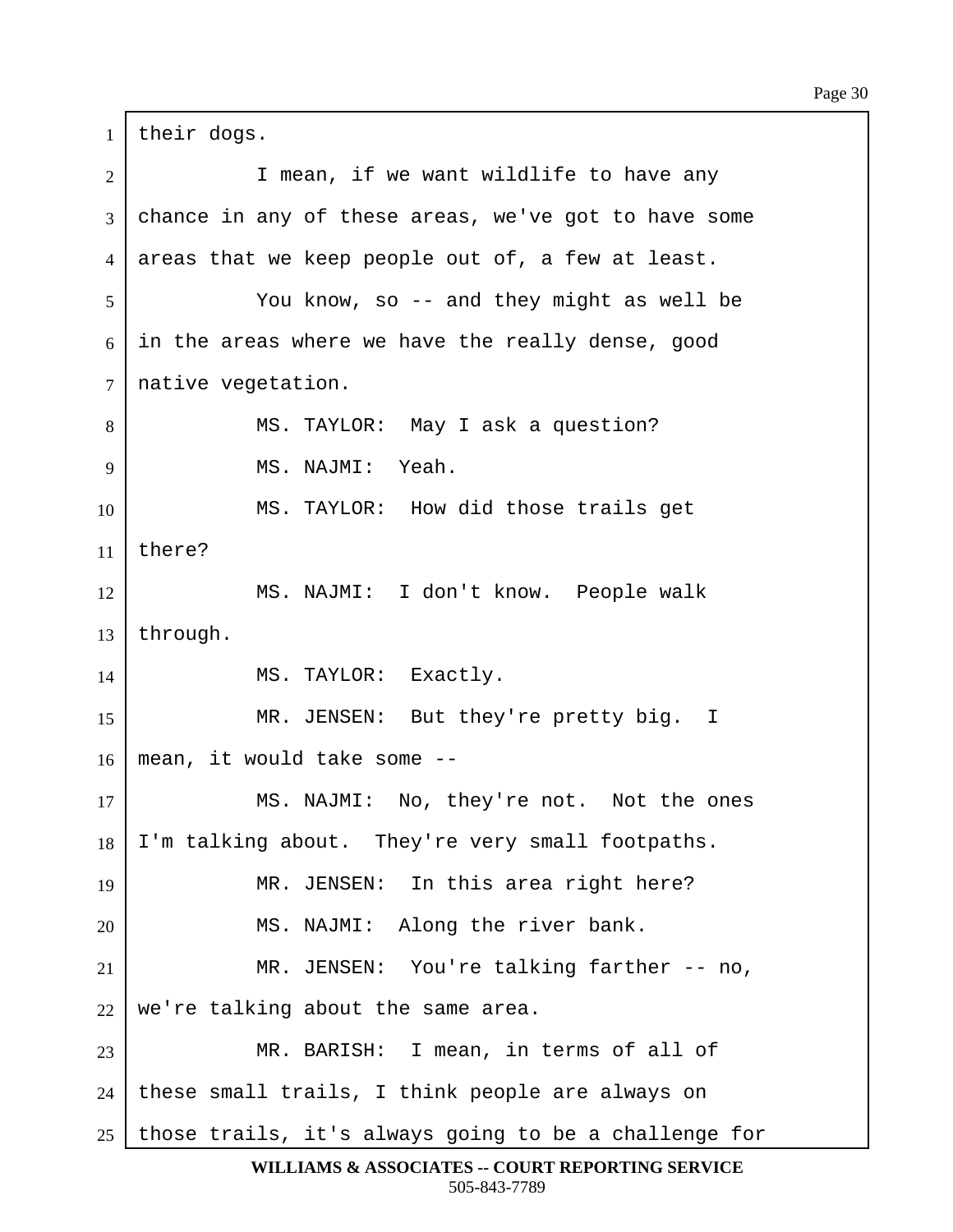1 | Open Space if they want to reserve that habitat and  $2 \mid$  make sure the birds are there for us all to look at 3 and enjoy and to try keep those good areas of habitat 4  $\vert$  fairly isolated. It's just part of the job, I think. 5 | MS. NAJMI: Yeah. And I'm not talking, you  $6$  know, about huge stretches of the Bosque. I'm 7 | talking about pretty distinct areas. 8 | The SCHMADER: So the real question is, how  $9 \mid$  do we make sure that enough of the right  $-$ - that all  $10$  of us get to go and see some of it, because  $-$ -11 | MR. JENSEN: Isn't it just for us here? 12 MR. SCHMADER: -- we have a concern about  $13$  the areas along the river bank that are densely  $14$  wooded, that have narrow trails, but then we also 15 | have concern about areas along the edge of the river  $16$  that are open, because they're grassy. So by the  $17$  time you rule out all of them for better  $18$  accessibility, there's almost no places to go. 19 I mean, I understand about habitat  $20$  considerations. I'm just saying, we may be winnowing  $21$  out every form of complete experience for  $-$ -22 | MS. NAJMI: I mean, I disagree that the  $23$  south end is that good. We walked through there, and  $24$  it's on a lot exotics. 25 MR. BARISH: So it's true, there's a fair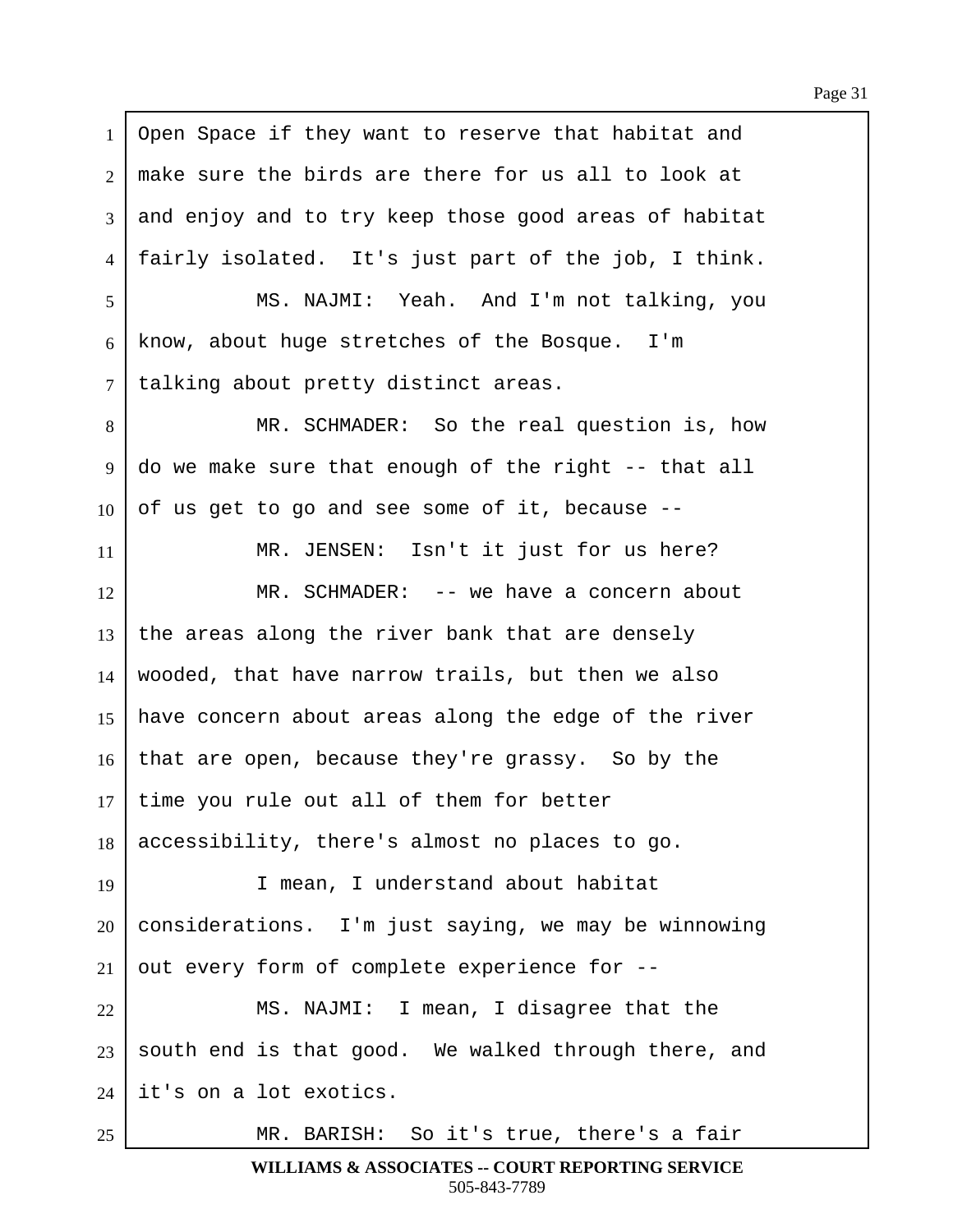1 amount of Russian Olive and a fair amount of elm, but  $2$  | there's grassy areas, and I can't tell -- I don't 3 know grasses. I don't know if those are native or 4 exotic grasses. There was all of these birds and all  $5$  of these butterflies  $6$  | MR. JENSEN: It's a nice area. 7 | The MR. BARISH: -- and we can use it a lot. 8 | MS. NAJMI: Yeah, I mean we can -- that 9 doesn't look like a great habitat to me. 10 MR. JENSEN: No, but it's in this area 11  $\vert$  around here. 12 MS. NAJMI: If that's the area with  $13$  exotics, and the older canopy, is not the same as 14 areas with dense shrubs like willows for the habitat. 15 | MR. BARISH: But the grasslands are also 16 really important to have. 17 | MS. NAJMI: But if people stay on the  $18$  | trail, then you shouldn't have a problem. 19 | MR. SCHMADER: So what I'm going to suggest  $20$  is that if the members don't mind, if they can make  $21$  just marked-up hard copy suggestions wouldn't be too  $22$  hard, and then we can compile them, because we won't 23 be able to really  $-$  I don't think do it verbally and  $24$  within the meeting time today, and  $-$  or I'll offer 25  $\vert$  to meet with people to go over it, but I think with a

```
WILLIAMS & ASSOCIATES -- COURT REPORTING SERVICE
        505-843-7789
```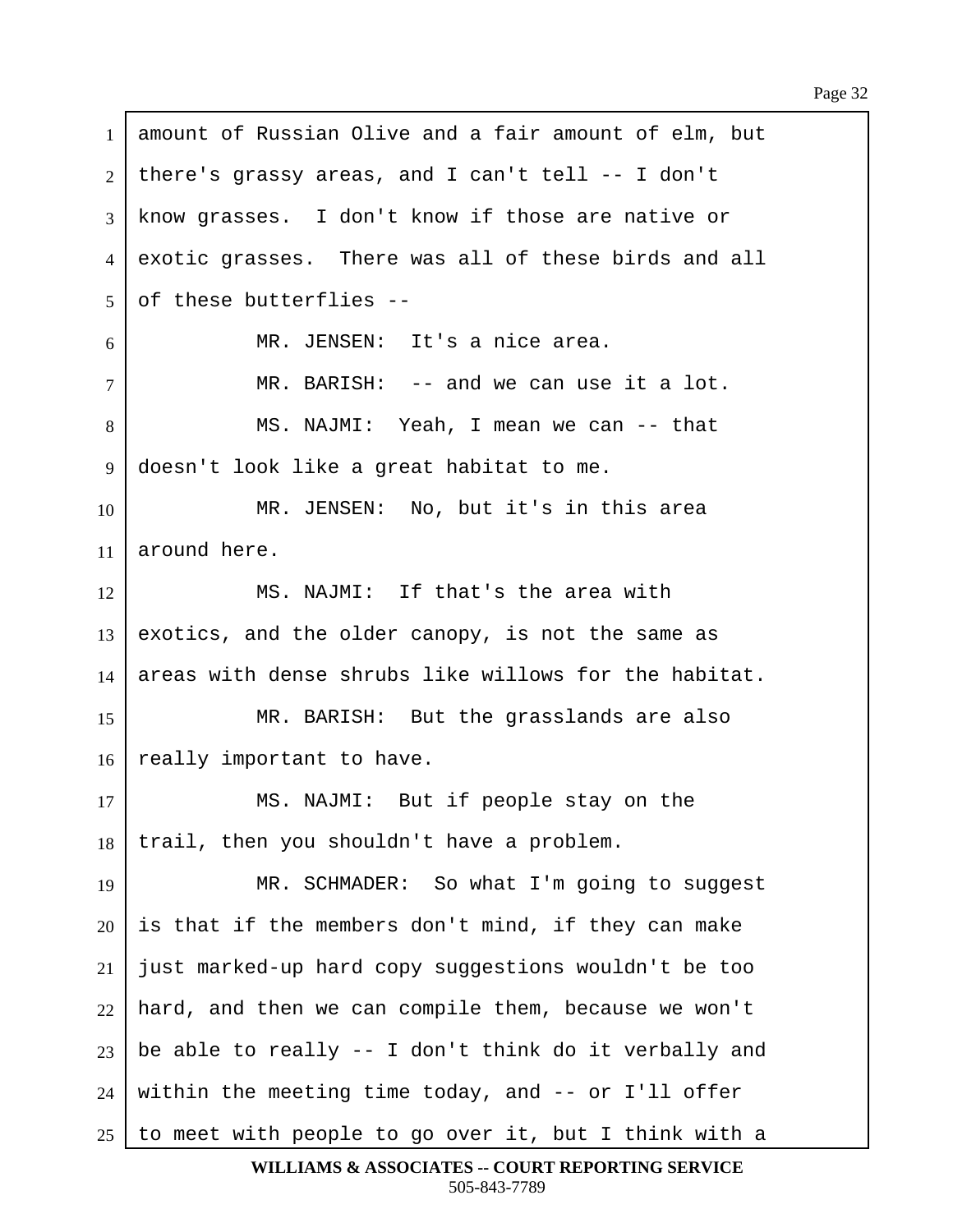1 Iittle bit of fine-tuning and a little bit of field 2 checking and crosschecking amongst us, we'd be able  $3$   $\vert$  to add an Alternative 2A or an Alternative 1A, and 4 something that would give the public a better mix and  $5 \mid$  match of the best of what there is in the  $6$  alternatives.

·7· · · · · · · CO-CHAIR REED:··And I would encourage that 8 | possibly we allow people an opportunity to get into 9 either some of the pedestrian-only-type suggestion,  $10$  but also the multiuse path opportunities to get in 11  $\vert$  close to the river, but maybe not stay along the  $12$  river for long lengths, get them there and get them  $13$  out, so -- because if you don't give them an 14 opportunity to see the habitat and the things there, 15 | they're going to make road trails, and we're not 16 | going to be controlling folks and they're going to  $17$  want that opportunity so they're going to do it  $18$  anyway would be my perspective.

19 | MS. NAJMI: Yeah. And that's fine. I  $20$  agree with that. I think it's just the what and  $21$  where.

22 | CO-CHAIR REED: Right. 23 | MS. NAJMI: You know, I disagree that  $24$  | having -- that open areas with exotic species are  $25$  more valuable to protect from pedestrian traffic than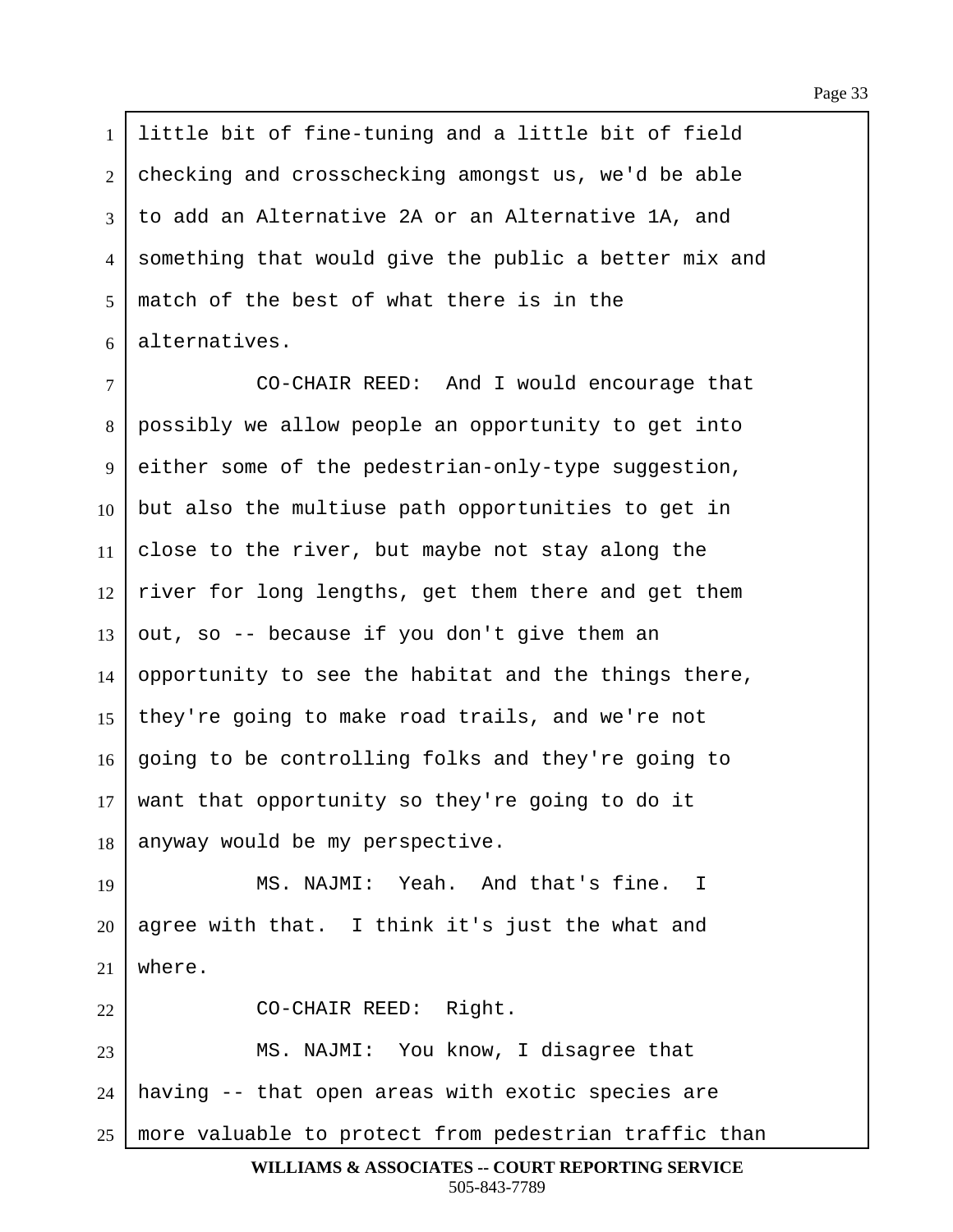1  $\vert$  the dense shrubs and willows, which we have a lot 2 less of in these sections. 3 CO-CHAIR REED: So I like Matt's 4 suggestion, and if everybody's good with that, then I 5 | would propose to move on to the next agenda item and  $6 \mid$  get into some of the GeoSystems' work. 7 | MR. JENSEN: Can I just ask a really quick 8 | question? ·9· · · · · · · CO-CHAIR REED:··Yeah. 10· · · · · · · MR. JENSEN:··What sort of connection is 11 | there going to be between the Campbell trail and this  $12$  new section right here? Because right now there's a 13 pedestrian trail, and a crusher fine trail that meet 14 at this point, but the new trail doesn't  $-$ - it starts  $15$  here. 16· · · · · · · So, one, you are going to have to shut 17 people off, but then what's the connection from here  $18$  to here? 19 CO-CHAIR REED: Right at the end of 20 | Campbell Road and Bosque. 21 | MR. JENSEN: Right. To get across --22 MS. NAJMI: Where the current trail ends. 23 | MR. JENSEN: Yeah. To get across that  $24$  | big  $-$  that open area where it was clearcut for the  $25$  Water Utilities Authority's pipeline.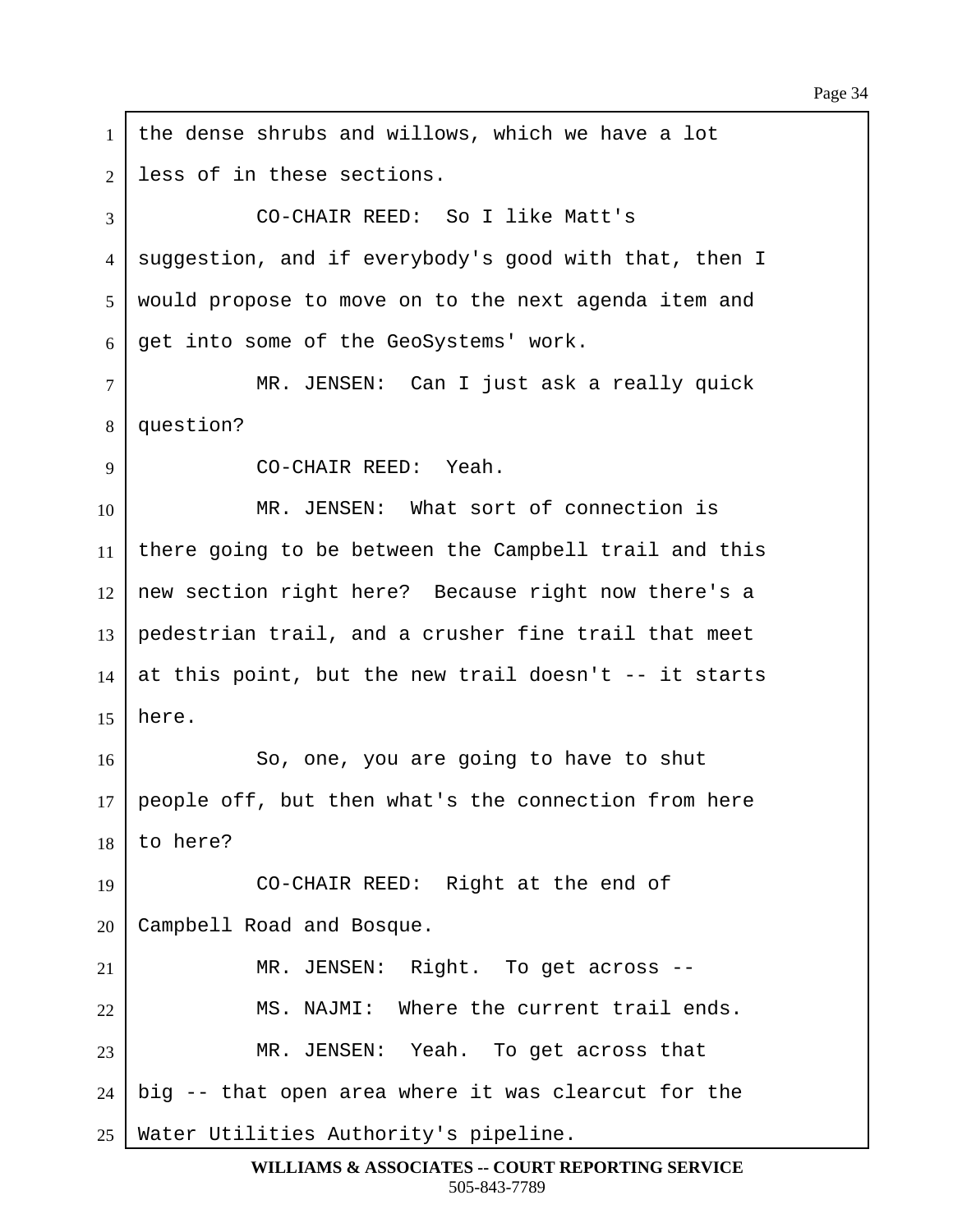| $\mathbf{1}$   | CO-CHAIR REED: Right.                                 |
|----------------|-------------------------------------------------------|
| $\overline{2}$ | MR. JENSEN: There going -- my                         |
| 3              | understanding from the Corps is that they are going   |
| $\overline{4}$ | to have some sort of trail going down through there   |
| 5              | to this viewing platform, and did they kill that      |
| 6              | platform?                                             |
| $\overline{7}$ | THE REPORTER: The what platform?                      |
| 8              | MR. JENSEN: Down Campbell Road, down this             |
| 9              | bare area down to the river where they had proposed a |
| 10             | platform --                                           |
| 11             | CO-CHAIR REED: A viewing.                             |
| 12             | MR. JENSEN: A viewing platform.                       |
| 13             | MS. NAJMI: That's still in the works as               |
| 14             | far as I know.                                        |
| 15             | MR. JENSEN: Yeah. I know that they                    |
| 16             | canceled some things, but I think that that's one     |
| 17             | thing that's still there.                             |
| 18             | MS. NAJMI: I didn't hear otherwise.                   |
| 19             | MR. JENSEN: And they talked about putting             |
| 20             | some sort of trail all the way down there.            |
| 21             | MR. SCHMADER: So the answer is that their             |
| 22             | proposed trail along -- we ended up building it.      |
| 23             | That's what this southern part --                     |
| 24             | MR. JENSEN: That's this pink thing --                 |
| 25             | MR. SCHMADER: Yes.                                    |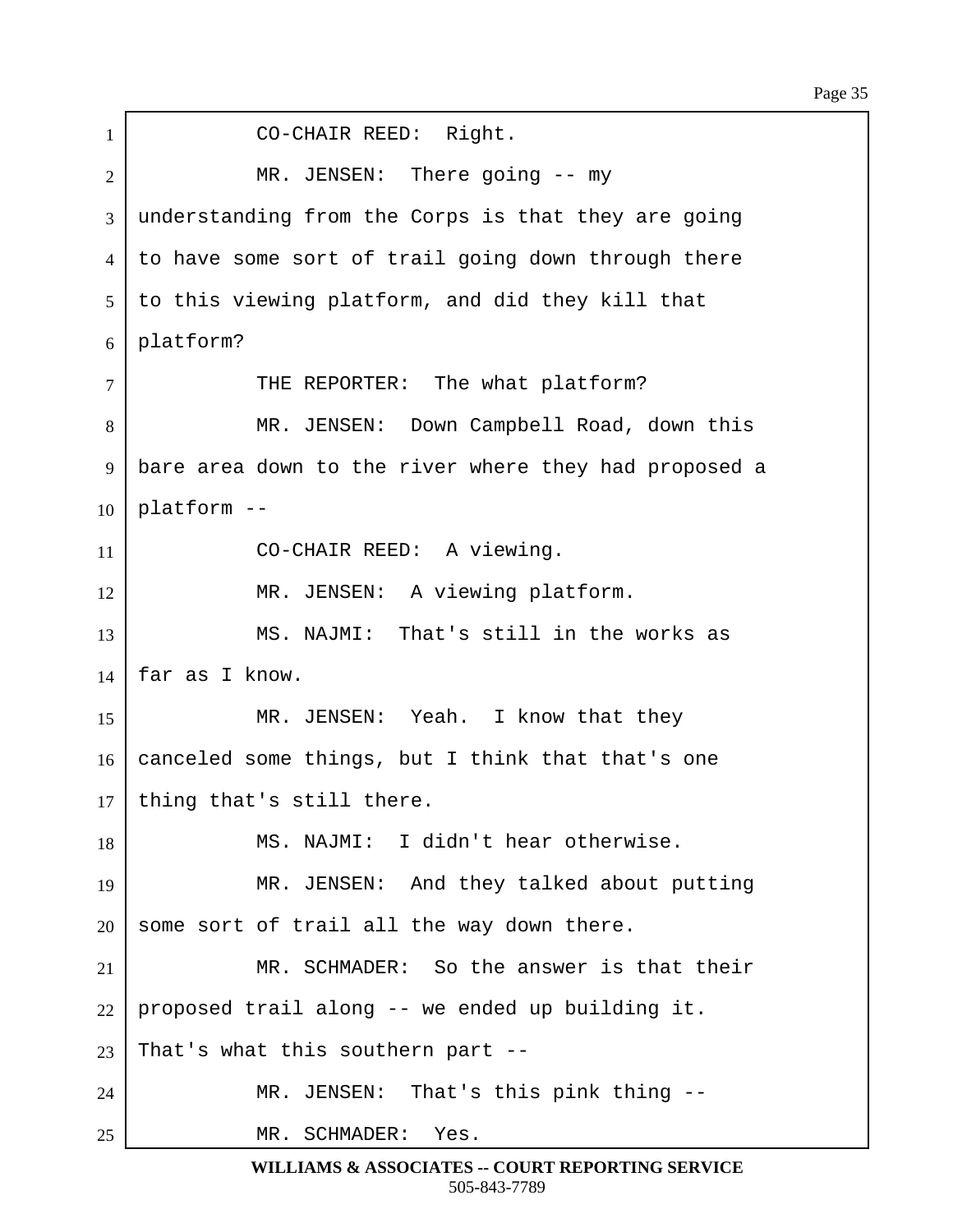## Page 36

1 | MR. JENSEN: That's their trail? 2 | The MR. SCHMADER: Basically.  $\overline{3}$  | MR. JENSEN: Okay. 4 MR. SCHMADER: And they will build the 5 | viewing platform as planned.  $6$   $\vert$  The connection -- really this mapping -- $7$  there's a "Y," there's a split right over here and  $8$  there's two sections of it. So we would just take  $9$  off of the northern. There is a connect. 10 So regardless of which alternative is 11 | chosen, we'll make sure there's a logical connection  $12$  between the north end of the phase 2 and the south  $13$  end of the Phase 3. 14 MR. JENSEN: Right. I mean, they'll 15 connect on the riverside of the levee? 16 MR. SCHMADER: Yes. 17 | MR. JENSEN: Right. 18 | MR. SCHMADER: Not up on the --19 | MR. JENSEN: You don't have to go up it and  $20$  come back down. 21 | MR. SCHMADER: Right. 22 | MS. NAJMI: And it looks like, Matt, all of 23 | your alternatives so far have trails starting from  $24$  that eastern end of the  $-$ -25 | MR. JENSEN: From Campbell.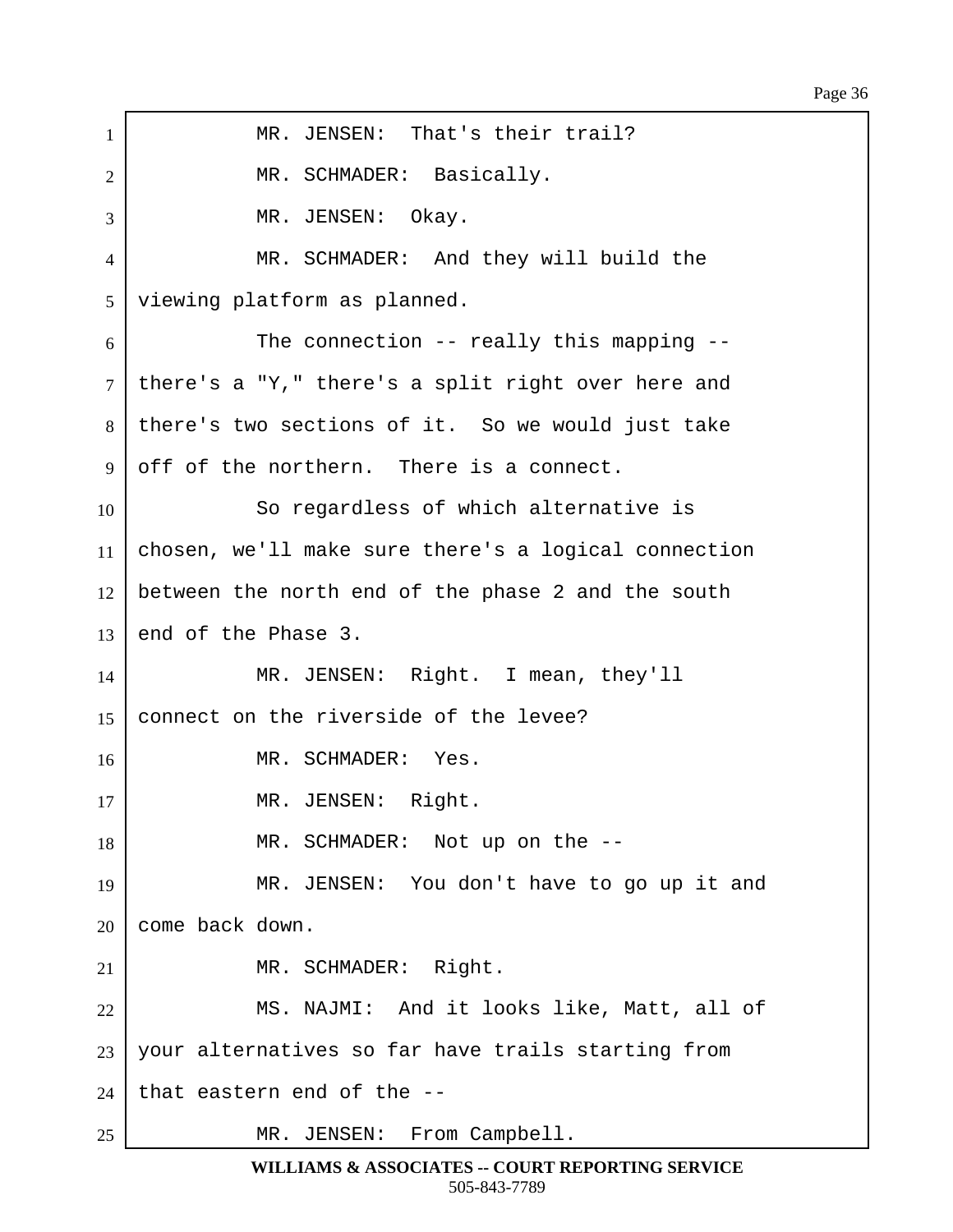1 | MS. NAJMI: We're at the side of that 2 | pipeline there again. So maybe that's the place to  $3 \mid$  make the connection. I quess it depends on how this 4 all flushes out in the end. 5 MR. JENSEN: It's just there was a gap 6 there, but everything  $-$  you know, the pedestrian and  $7$  the crusher fine trail meet here with, you know, the  $8$  alternative 3 -- oh, no, even alternative 3 doesn't 9 start down there. 10 MR. SCHMADER: No. 11 | MR. JENSEN: Yeah, so -- okay. 12 | MS. NAJMI: That's a good point. 13 CO-CHAIR REED: Your point's well-taken. 14 Thank you for pointing that out. 15 | Let's move on to item number 4, which is 16 the status of GeoSystems Analysis Incorporated's 17 Restoration Study. And for the update on that work,  $18$  | I'm going to turn it over to Matt. I could take a 19  $\vert$  shot at it, but you're going to do it better justice  $20$  than me. 21 | MR. SCHMADER: Thank you, Keith. 22 | The City of Albuquerque in order to guide 23 | future restoration activity from Central Avenue to 24 Campbell, where the first two phases of trail have 25 | been built, contracted with GeoSystems Analysis to do **WILLIAMS & ASSOCIATES -- COURT REPORTING SERVICE**

505-843-7789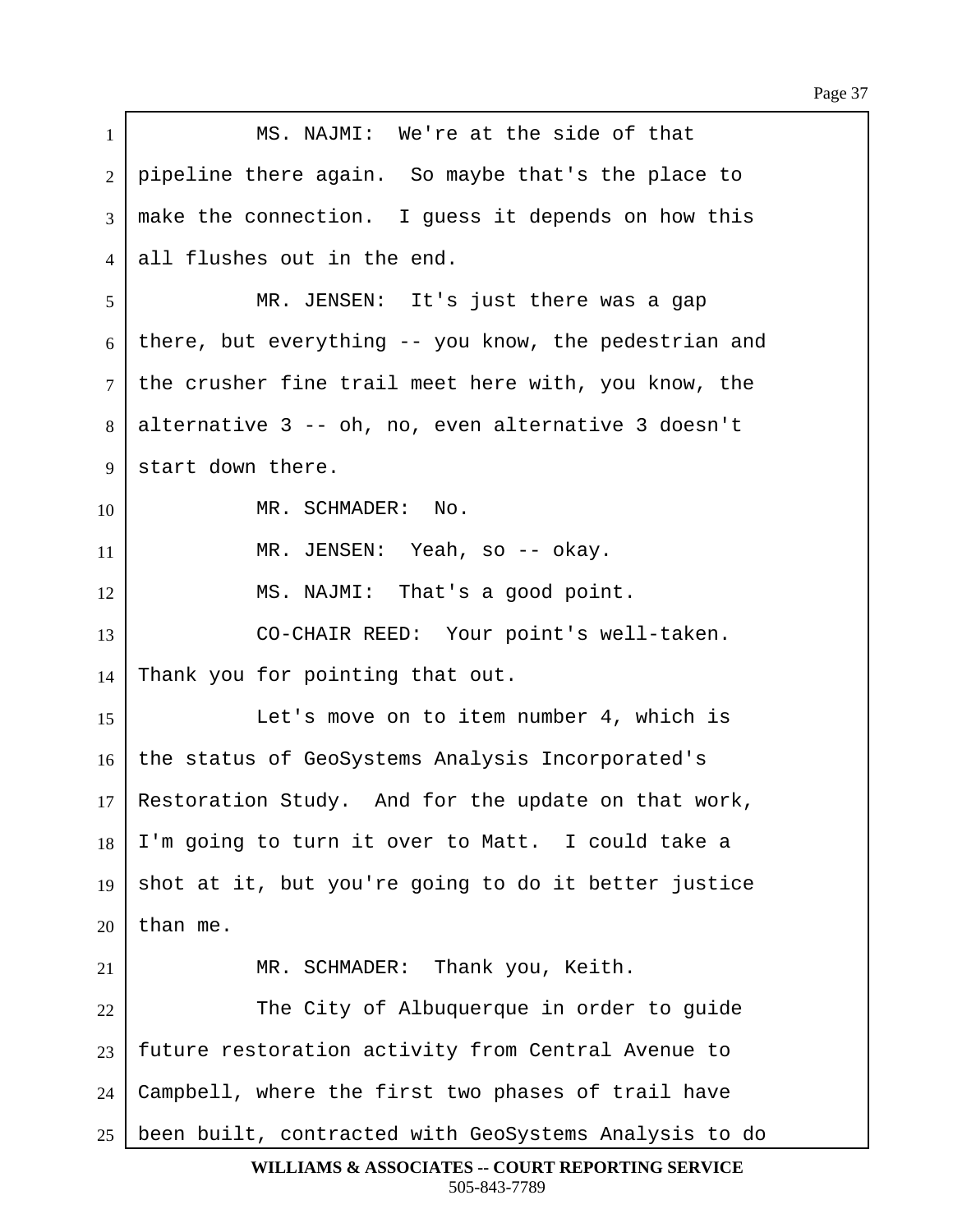$1$  site evaluation and to assess the restoration 2 | potential in this area. 3 And so we have a report, a 62-page report

4 that is being handed out, distributed to the Working  $5$  Group, and it also has been published online.

6 The fieldwork that was done by GeoSystems 7 | Analysis covers 170 acres. And what they did was to  $8$  examine the existing conditions in the Bosque, which 9 | resulted in them creating 72 mapping units. And the 10 | mapping units are based on differences in the  $11$  existing vegetation types, the existing soil  $12$  conditions, and the existing depth to groundwater in  $13$  that area.

14 From -- they also looked at the 15 distribution of invasive weeds and trees and compiled  $16$  | the information into a series of maps.

17 Based on the mapping, they were able to  $18$  then summarize areas that are in need of weed 19 | management and to suggest areas that would be the  $20$  prime need for restoration.

 So, if, for example, you look on page 38 -- I'm not going to go through the whole report, because I think it's important for people to assess it on | their own. But beginning on page 38 is where a lot of the more critical information is presented, and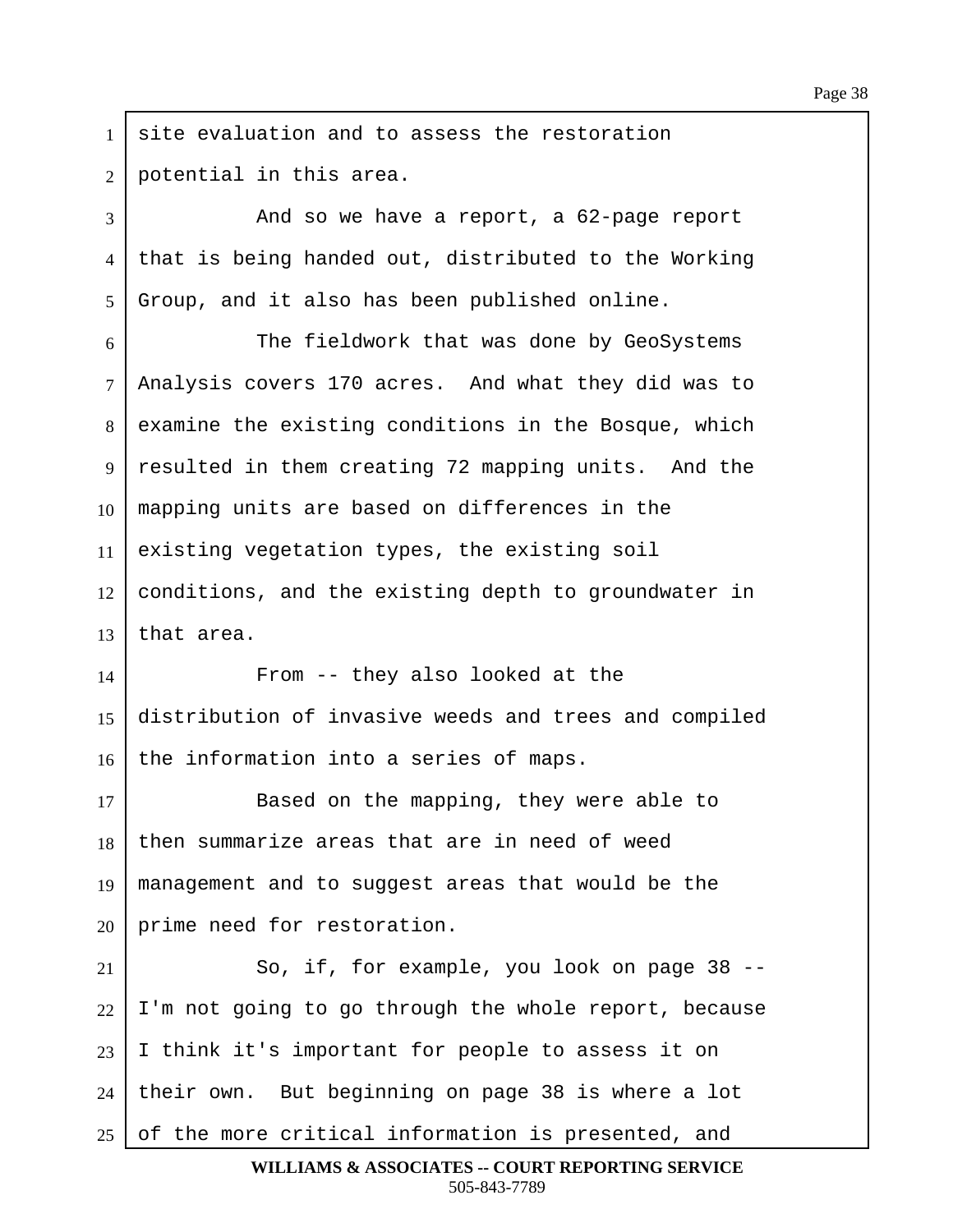| $\mathbf{1}$   | you can see there are crosshatched areas that are     |
|----------------|-------------------------------------------------------|
| 2              | shown. And those crosshatched areas are the areas     |
| 3              | that are the most open or barren. That is, they have  |
| $\overline{4}$ | the least amount or no vegetative cover.              |
| 5              | So, they have suggested to the City that              |
| 6              | there would be -- those areas, that would be the      |
| $\tau$         | primary ones to begin with restoration activity.      |
| 8              | That totals 22 acres.                                 |
| 9              | MS. NAJMI: And those areas jibe with other            |
| 10             | conditions like groundwater and things like that?     |
| 11             | MR. SCHMADER: And, so, we'll go through a             |
| 12             | little bit on the groundwater I guess, if you want to |
| 13             | now.                                                  |
| 14             | MS. NAJMI: I have a little trouble                    |
| 15             | understanding the difference between some of their    |
| 16             | different colors. They have a couple of yellow ones.  |
| 17             | It looks like yellowish-blue and one that's yellow,   |
| 18             | so I can't -- okay, I can see now.                    |
| 19             | MR. SCHMADER: Which page --                           |
| 20             | MS. NAJMI: The difference.                            |
| 21             | MR. SCHMADER: -- are you on?                          |
| 22             | MS. NAJMI: I'm on page 18, Predicted Depth            |
| 23             | to Groundwater. I think I can see a little bit of a   |
| 24             | difference now.                                       |
| 25             | MR. SCHMADER: Yeah. The Predicted Depth               |

Г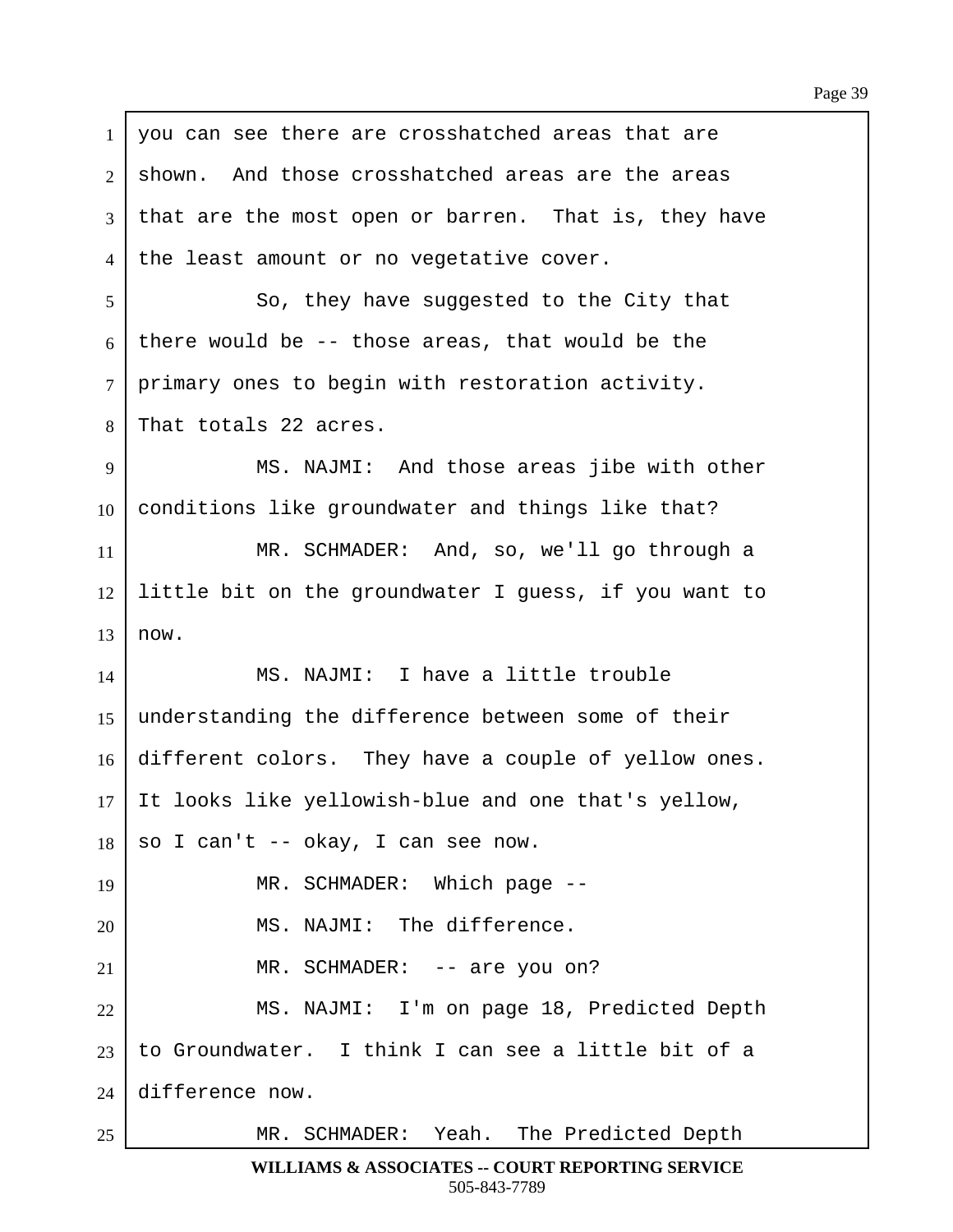$1$  to Groundwater -- this is page 18 of the report -- $2$  the reason it all looks fairly similar is because the  $3$  depth to groundwater is almost uniform with the ·4· ·same -- it's five to seven feet in almost all of the  $5$  area, with the exception that it's three to five feet  $6$  where it's greenish. So... 7 | MS. NAJMI: Lot better than I would have  $8$  | thought. 9 | MR. SCHMADER: Yeah. Right. The good news  $10$  here is that there's not extreme depth to the 11 | groundwater that's over seven feet, which means that  $12$  for many of the restoration activities we would hope  $13$  to engage in, that depth to groundwater is not a  $14$  great limiting factor. 15 If we go to page 38, again that mapping  $16$  shows the areas that are bare, barren areas. And as  $17$  | I said, the GeoSystems Analysis suggests that the  $18$  restoration activity really ought to begin with those 19 | barren areas as far as attempting to establish  $20$  seeding, and installing shrubs, they are the areas 21 | that have the least amount of biological activity at  $22$  all. Just open and barren. 23· · · · · · · MS. NAJMI:··Would those areas also have  $24$  weeds? 25 | THE REPORTER: I'm sorry?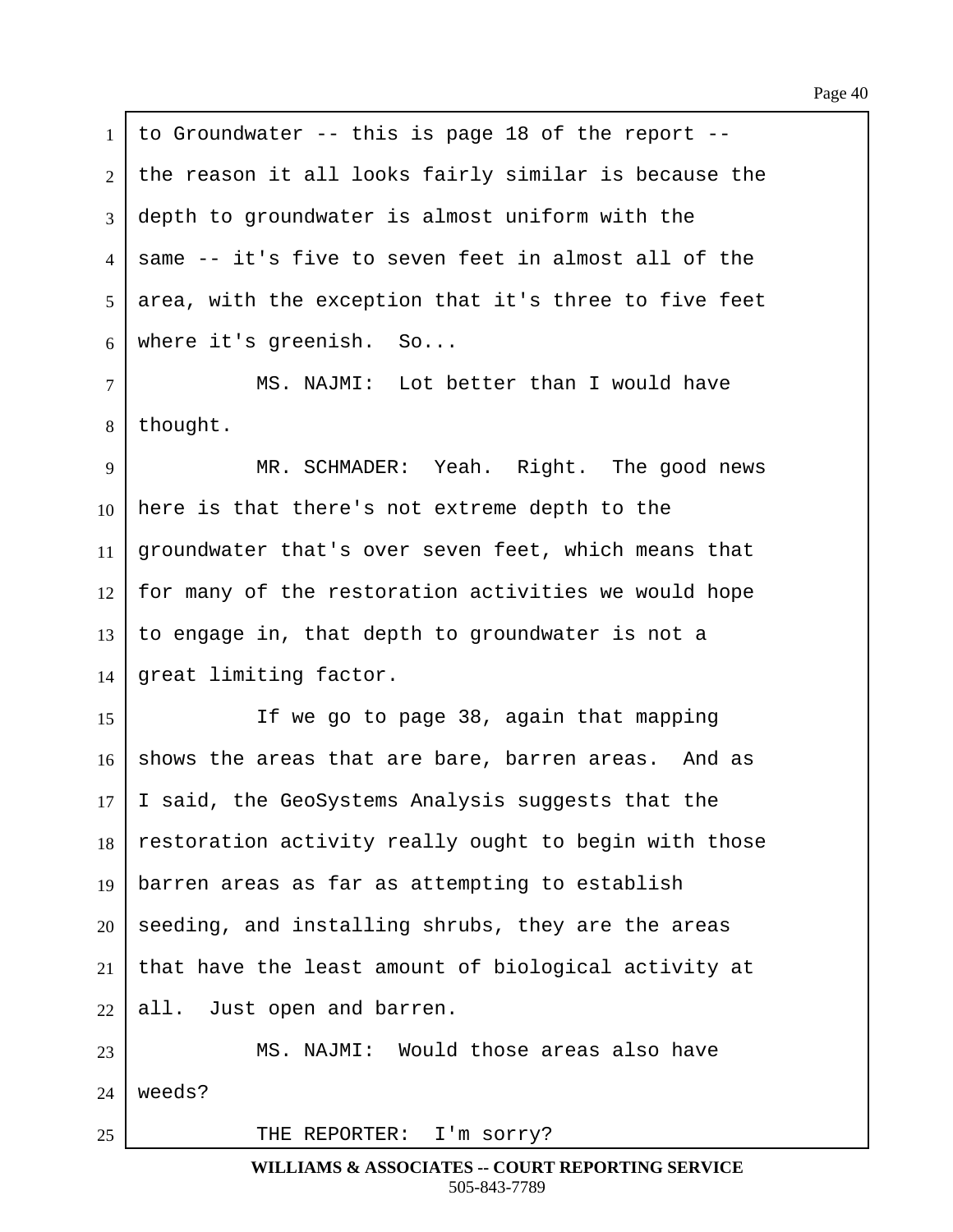| $\mathbf{1}$ | MS. NAJMI: I was asking if those areas,               |
|--------------|-------------------------------------------------------|
| 2            | those barren areas also had a weed problem or not.    |
| 3            | MR. SCHMADER: Not necessarily. On page                |
| 4            | 25, it shows the annual weed -- the distribution of   |
| 5            | annual weeds, and so some of the barren areas are --  |
| 6            | actually, quite a few of the barren areas have high   |
| $\tau$       | weed management problems. In fact, now that you have  |
| 8            | asked that question, Yasmeen, the answer is almost    |
| 9            | entirely, yes. Yeah.                                  |
| 10           | MS. NAJMI: All the more reason to do                  |
| 11           | something in the area.                                |
| 12           | MR. SCHMADER: Okay. So good question, and             |
| 13           | the answer really is there's pretty much -- there's   |
| 14           | an overlap between the bare areas and where the weeds |
| 15           | have come in.                                         |
| 16           | Page 39 shows us the areas that are the               |
| 17           | best potential for planting shrubs.                   |
| 18           | And page 42 shows the areas that would have           |
| 19           | the best potential for planting cottonwood poles.     |
| 20           | So based on all of the information that we            |
| 21           | have, and it's a very thorough study, and it gives us |
| 22           | an indication of which areas need the greatest amount |
| 23           | of attention in terms of restoration activity, and in |
| 24           | terms of weed management, and where to begin with     |
| 25           | restoration activity.                                 |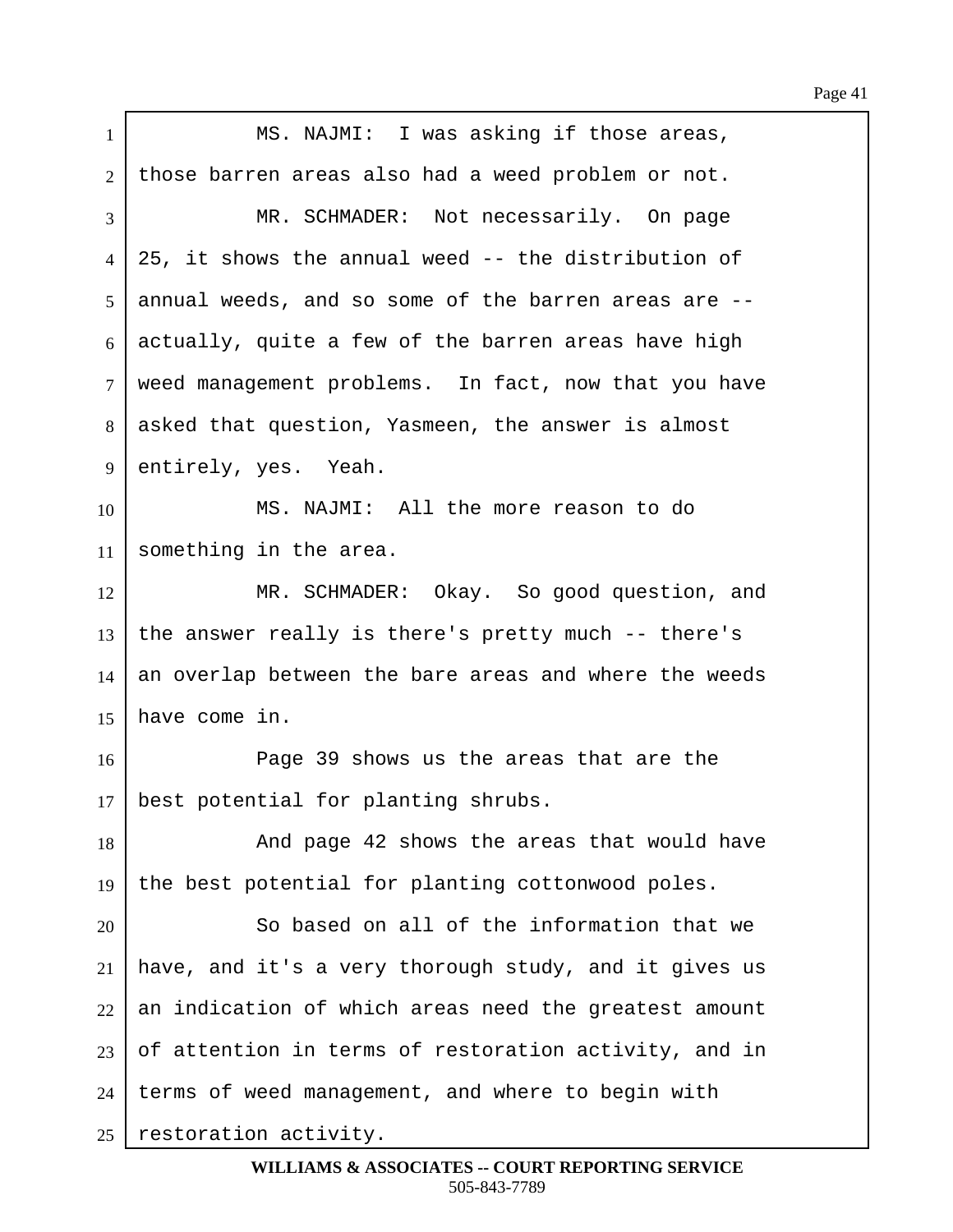| $\mathbf{1}$ | It's a 170-acre area, and there's quite a             |
|--------------|-------------------------------------------------------|
| 2            | bit of both management and restoration that is called |
| 3            | for. So the best way to begin is to prioritize in     |
| 4            | terms of where to start the activities and which      |
| 5            | areas to begin those activities.                      |
| 6            | And that set of recommendations starts on             |
| $\tau$       | page 47 and runs for some -- there's a table that     |
| 8            | runs some number of pages and covers suggested five   |
| 9            | years' worth of activity.                             |
| 10           | MR. BARISH: See where it says, "year one,"            |
| 11           | and so forth, that's calendar years?                  |
| 12           | MR. SCHMADER: Yes -- oh, no, those are --             |
| 13           | well, the way they have it set up is it begins with   |
| 14           | the end of their report. So it's more like a fiscal   |
| 15           | year. So when they say, "Year one, the initial        |
| 16           | treatment of annual weeds," that is actually right    |
| 17           | now, this growing season, which we have already begun |
| 18           | to implement.                                         |
| 19           | MR. BARISH: So I see under step 3 -- of               |
| 20           | course, I haven't had a chance to read this yet -- it |
| 21           | says, "Irrigate a portion of the areas seeded during  |
| 22           | 2016," so you are going to irrigate --                |
| 23           | THE REPORTER: I'm sorry. You have to                  |
| 24           | speak up.                                             |
| 25           | MR. BARISH: So you're going to irrigate               |

Г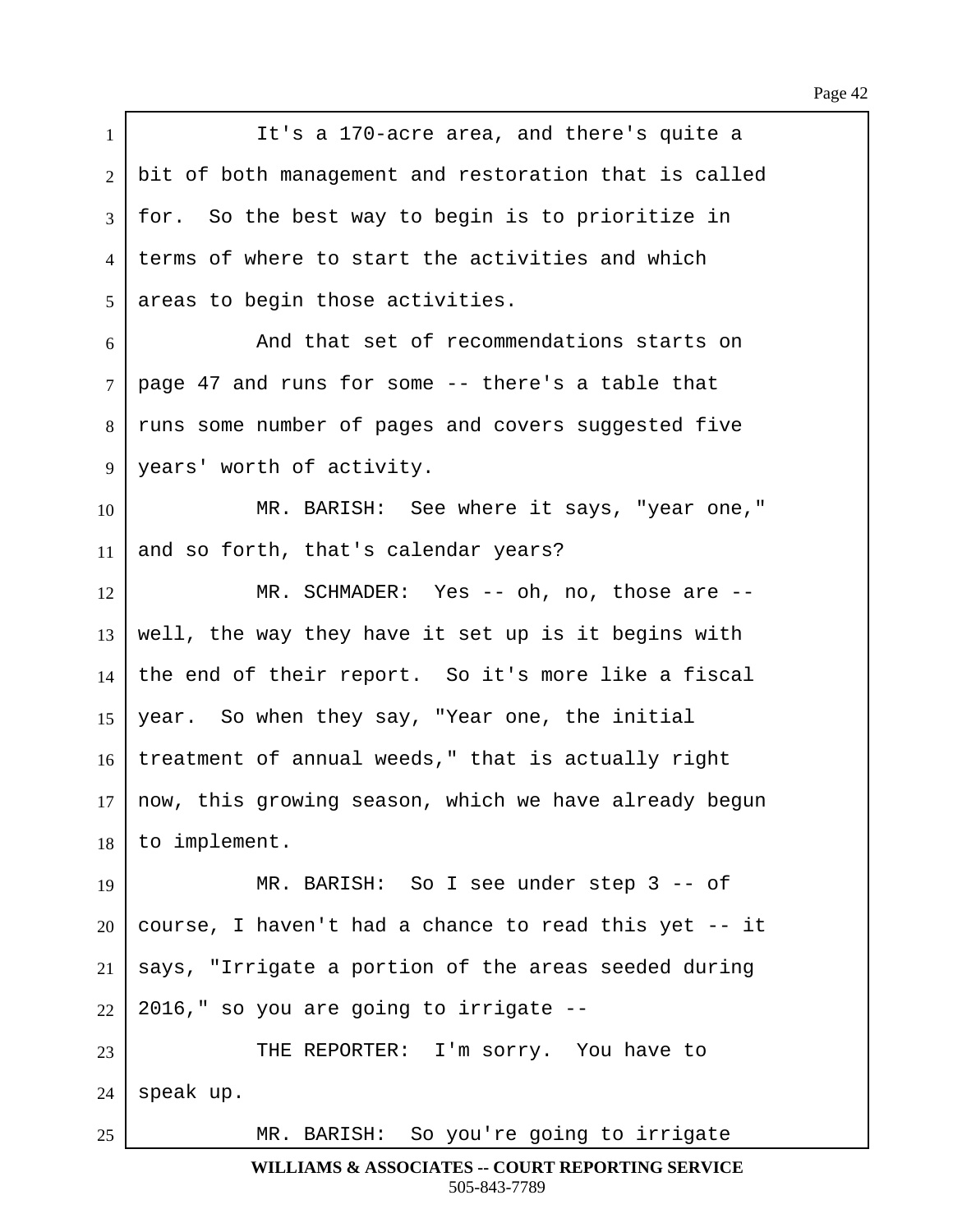1 | the areas that you see with grass seed? 2 MR. SCHMADER: To the best that we can.  $3$  | And that's not with drip irrigation. It's with  $-$ -4 NR. BARISH: Yeah. 5 | MR. SCHMADER: Yeah. We've had Bosque  $6$  Youth Corps hand watering and spraying the seeded  $7$  areas already this summer. 8 | THE MR. JENSEN: Do you bring trucks in that 9 | have the water, or you put a pump in the river? That  $10$  was a joke. 11 MR. SCHMADER: Actually, what we have --12 MS. TAYLOR: That's okay. Is that like  $13$  sarcasm? 14 MR. JENSEN: Well, actually, during the 15 | phase 1 of the trail construction, the crew had a 16 | pump in the river that they were using water to dust  $17$  control with. 18 | MS. TAYLOR: And we had a license. Rats. 19 | MR. JENSEN: You had a license to pump --20 | MS. TAYLOR: MRGCD getting us to license  $21$  the river. 22 | MR. JENSEN: To pump from the river? 23 | MS. TAYLOR: Yup. From the siphon. 24 | MR. BARISH: Matt, is the entire --25 | THE SALE MR. JENSEN: I like sarcasm.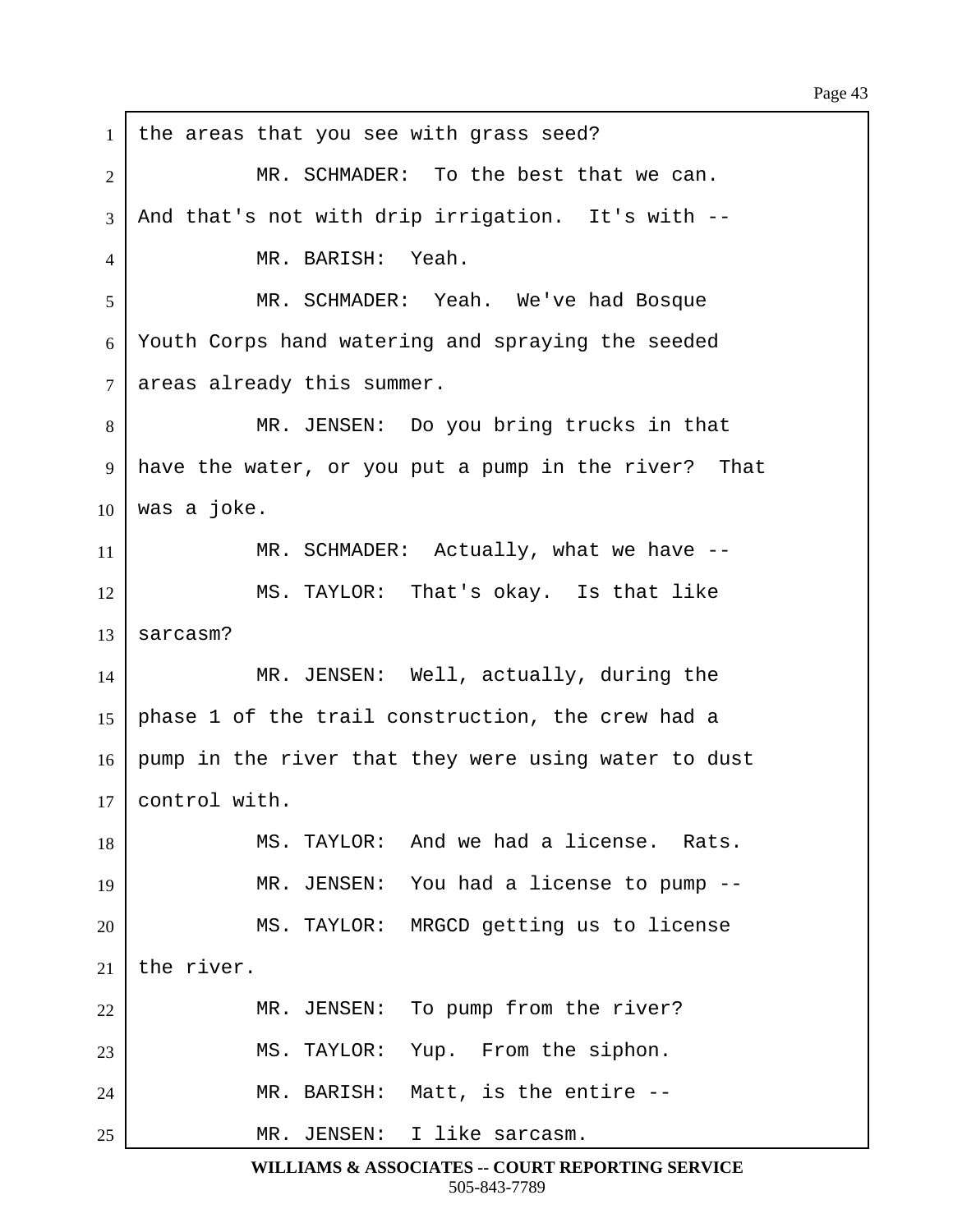1 | MR. BARISH: I'm sorry. What? 2 | THE SALE MR. JENSEN: I like sarcasm. 3 MR. BARISH: Is the entire plan then 4 | summarized in this implementation schedule, so 5 everything that's recommended is in this  $6$  implementation schedule, which goes through five 7 | years? 8 | The MR. SCHMADER: Right. They have laid out a 9 | suggested schedule of maintenance and restoration  $10$  activity that covers s a five-year period. 11 | MR. BARISH: And does this, for instance,  $12$  include -- there were a few areas they recommended  $13$  | for -- I don't know what they called it -- but  $14$  getting closer to the water table. Is that included  $15$  in this implementation schedule? 16· · · · · · · MS. NAJMI:··You mean swales or -- 17 | MR. BARISH: Swales, yeah. As I recalled  $18$  they were actually by the  $-$ - they're more like 19 | terracing by the river bank. 20 | THE SCHMADER: This is a map that's 21  $cal$  --22 | MR. BARISH: Excavation, page 44. 23 | MR. SCHMADER: Yes. Thank you. Page 44 is  $24$  the excavation potential. And you can see the  $25$  excavation potential, there's very few areas that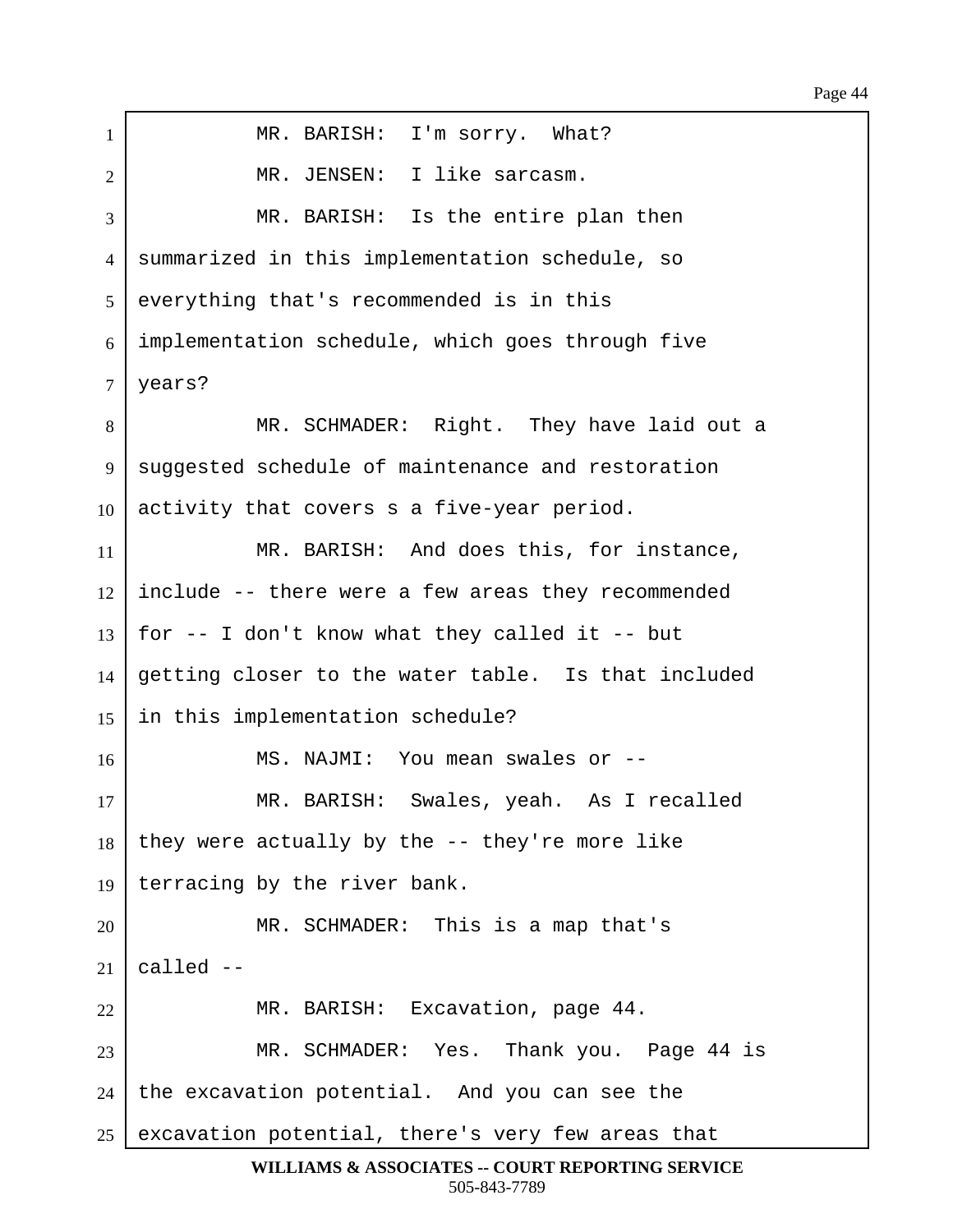$1$  have good -- that have high potential for excavation. 2 | MR. BARISH: A few. 3 | MR. SCHMADER: Really, the primary one is 4 | what's known as the Duranes Outfall. So it's a pump  $5$  station out north of I-40. And that would require a  $6$  design to implement that, and I have to look on  $7$  their --8 | MS. NAJMI: These are already factored in 9 | the process that were already done, the bank line 10 | process and all of that kind of stuff? 11 | MR. JENSEN: Yeah. I hope so, because on  $12$  the north of Central that area that they've got  $13$  marked as high is like there was already some bank  $14$  lowering. 15 THE REPORTER: I'm sorry. Some what? 16 | MR. JENSEN: I'm sorry. Some bank  $17$  lowering, some excavation. 18 | MS. NAJMI: There certainly was south of  $19$  | I-40, too, I would say. 20 CO-CHAIR REED: So I have a question. What 21 | would that mean with this area just north of I-40 in  $22$  this Duranes Outfall Zone, when you have a barren  $23$  area that has high noxious weed potential or annual  $24$  weeds that grow there, and it has a high excavation  $25$  potential, what would be the  $-$ - what would be the

```
WILLIAMS & ASSOCIATES -- COURT REPORTING SERVICE
        505-843-7789
```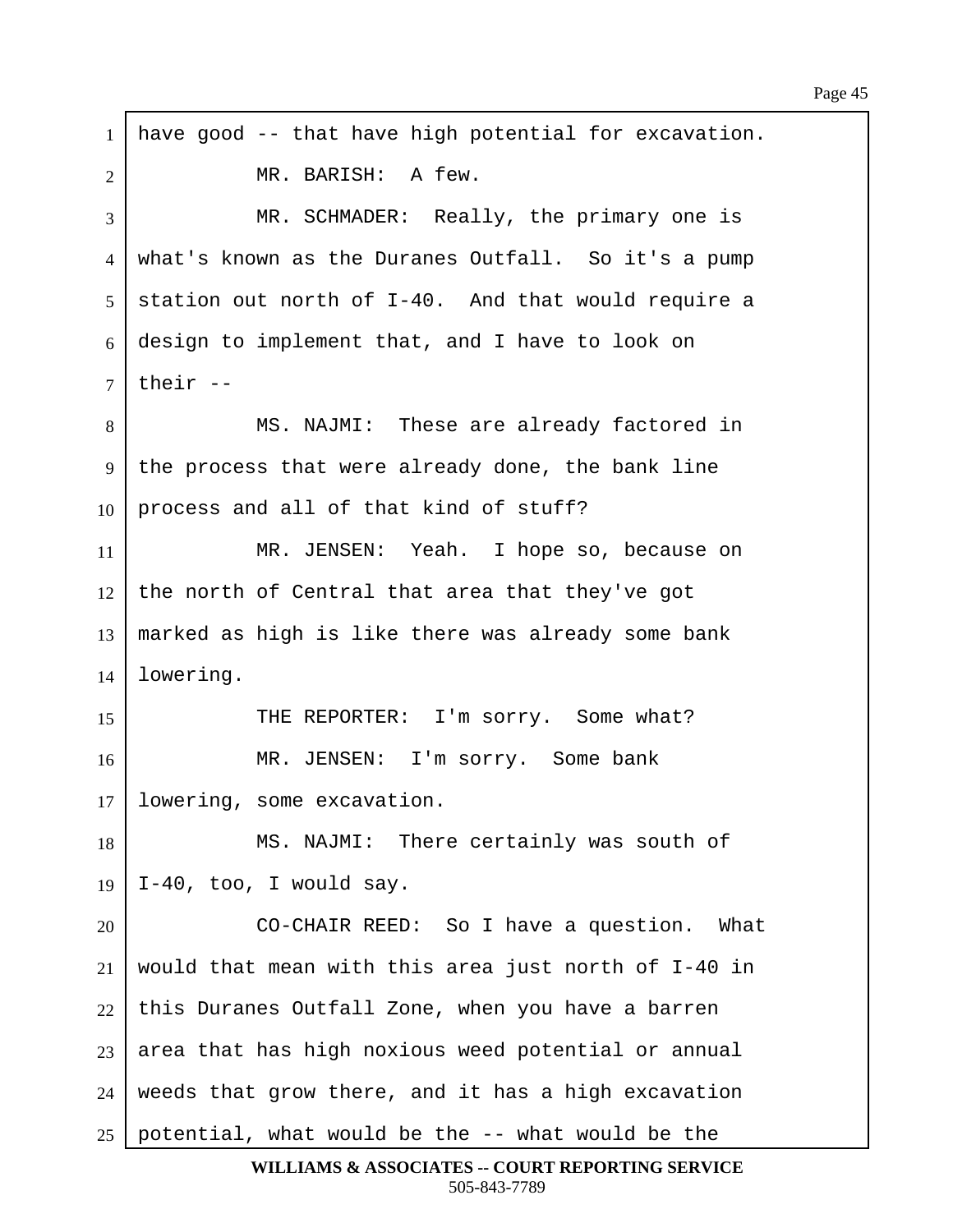1 | proposed or recommended way to handle that area? 2 MR. SCHMADER: If it's high for noxious 3 | weeds, then the excavation would end up eliminating 4 the noxious weeds, and then we have to do very active 5 overseeding both with grass and with shrubs. So you  $6$  have to combat the existence of the noxious weeds  $7$  with pretty intensive native revegetation. 8 CO-CHAIR REED: So am I reading this 9 | correctly that that's a zone of high need for  $10$  intervention and restoration activity? 11 | MR. SCHMADER: Yes. It's both a high need  $12$  for intervention and a high potential for  $13$  restoration. So, when you have that overlap, then  $14$  those areas end up on rising to the top when you're 15 selecting where to do the work. 16 MS. NAJMI: And is that how this  $17$  implementation schedule is organized that the high 18 priority projects are in the first year? It looks 19 Iike several of them are open barren areas, so... 20 | MR. SCHMADER: Right.  $21$  MS. NAJMI: Okay. 22 MR. SCHMADER: That's how this is laid out.  $23$  and because there are also appendices where they have  $24$  | notations on each of the mapping units that we  $25$  don't -- they didn't publish all of the appendices. **WILLIAMS & ASSOCIATES -- COURT REPORTING SERVICE**

505-843-7789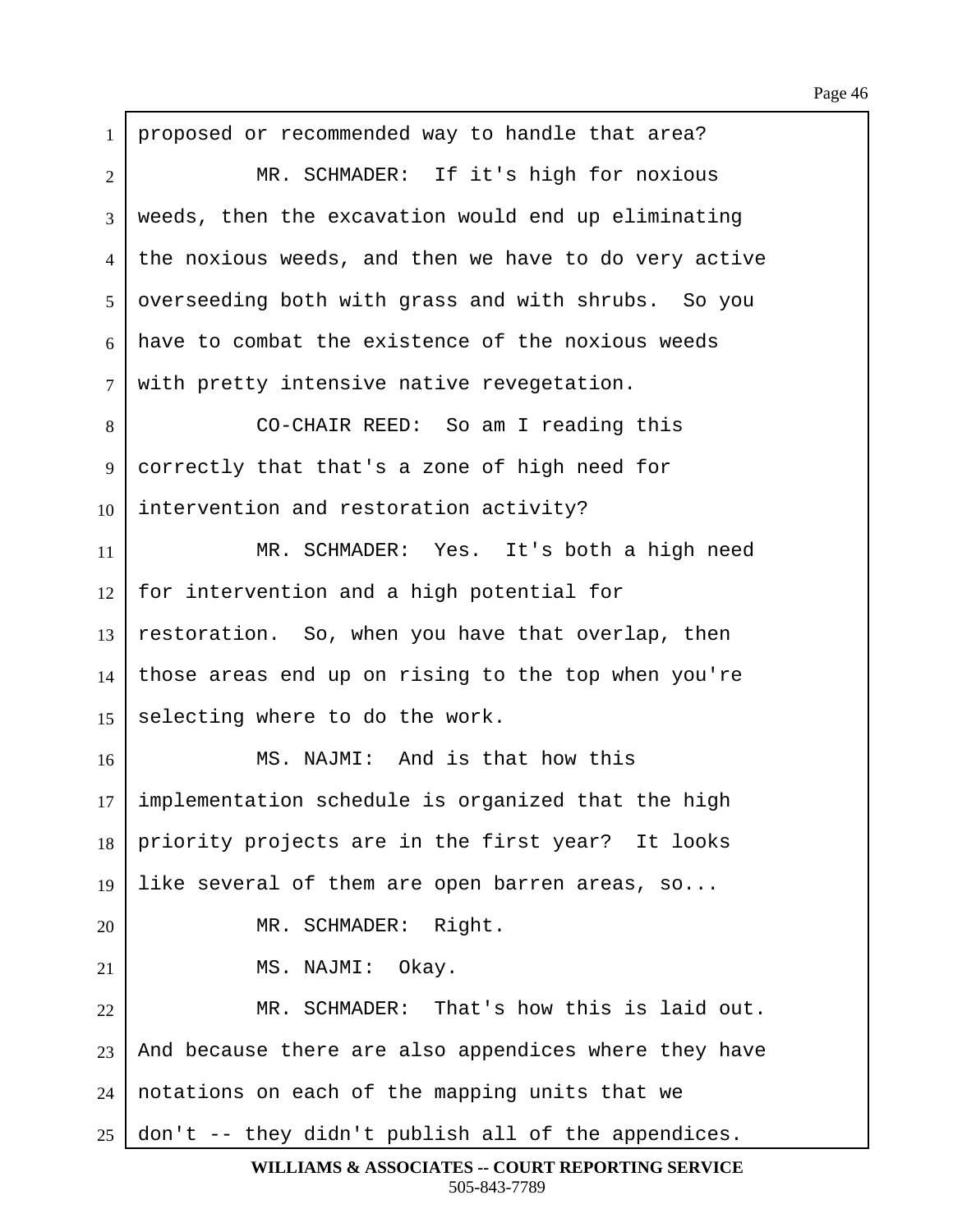$1$  | But, yes. 2 MR. BARISH: So, do I understand correctly  $3$  that this year's work is being funded from the 2013 4 | appropriation; is that correct? 5 | MR. SCHMADER: This year's work?  $6$   $\parallel$  MS. TAYLOR: The pathway? 7 | MR. BARISH: No, no, the GeoSystems study. 8 | MS. TAYLOR: We just got through this 9 | report. I don't think we've priced each individual  $10$  segment, and I don't think we've had an opportunity  $11$   $\pm$  co discuss that. 12 MR. BARISH: So, I quess my more general 13 question is, I think it's a great plan. You guys  $14$  should be commended, I think, for doing this. I 15 | think it's a really good idea, and have something to  $16$  look at and make a plan for restoring the whole area. 17 That's great. But I am  $-$  I do like to see funding  $18$  actually put into effect, so I'm wondering where the 19 | money is going to come to fund the plan for this year  $20$  or two years.  $21$  | MS. TAYLOR: I agree. 22 | MR. BARISH: Is there an answer? 23 | MS. TAYLOR: Not today. 24 | MR. SCHMADER: Some of the initial  $25$  implementation of it is being done through the  $-$ -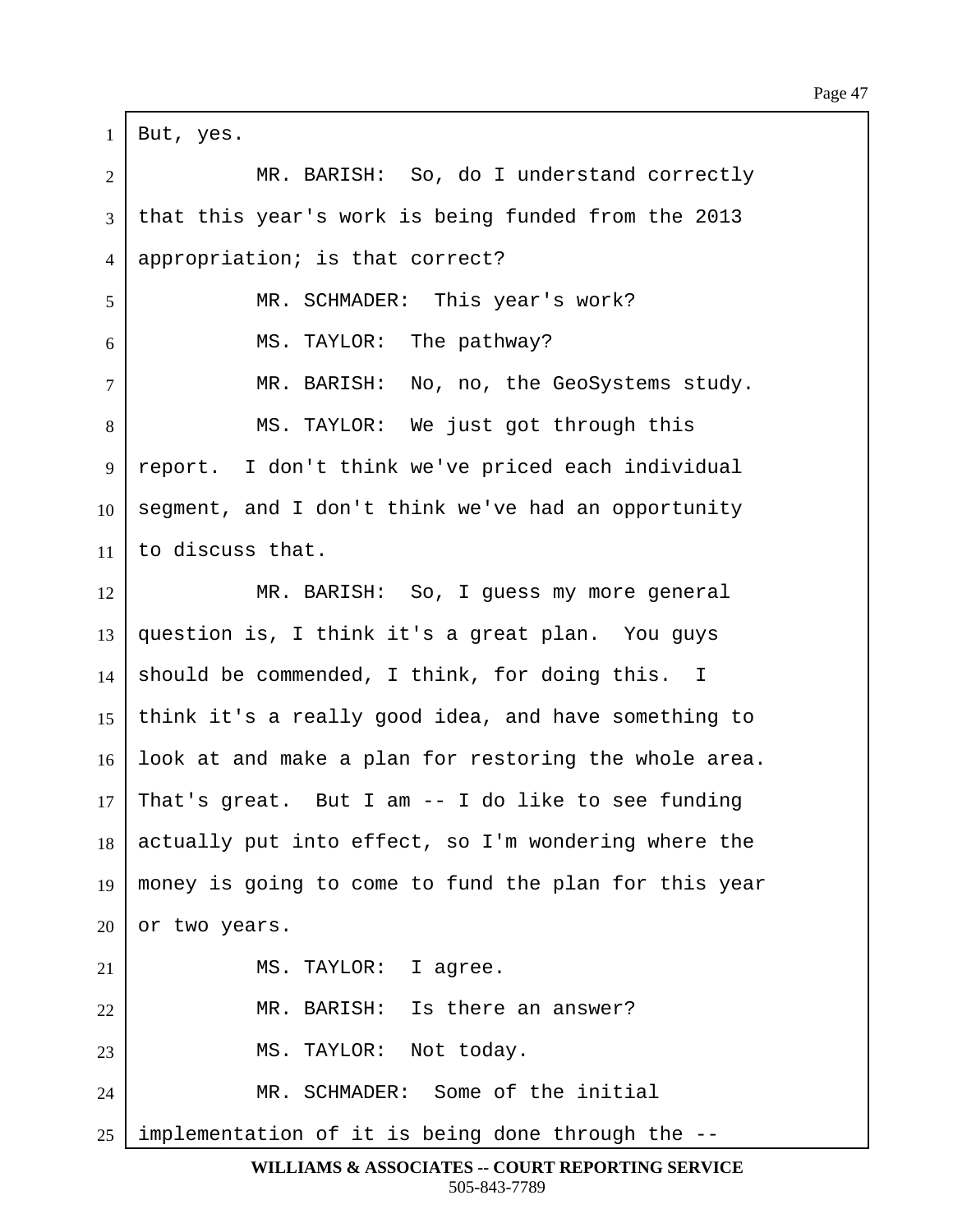| $\mathbf{1}$   | MS. TAYLOR: Yeah.                                     |
|----------------|-------------------------------------------------------|
| $\overline{c}$ | MR. SCHMADER: -- mayor's Bosque Youth                 |
| $\overline{3}$ | Corps, and through our ordinary maintenance. But      |
| 4              | beyond what we do our -- use our regular staff to do, |
| 5              | then we have to have -- we have to cost out the       |
| 6              | actions.                                              |
| $\tau$         | MR. BARISH: I mean, is it possible that               |
| 8              | there can be a commitment to do this from that        |
| 9              | \$2.9 million 2013 appropriation?                     |
| 10             | MS. TAYLOR: Richard, as I think you know,             |
| 11             | a lot of that 2013 appropriation has been spent on    |
| 12             | the work that's already been done. I just don't have  |
| 13             | it in my head how much of that money is left. But     |
| 14             | the first priority is to finish the path. But those   |
| 15             | are -- as I said to you before, those are not the     |
| 16             | only sources of funding. We have some funds that      |
| 17             | came out of the 2015 general obligation bond program. |
| 18             | We have some generic park money.                      |
| 19             | The $-$ so, the \$2.9 million is $-$ if I             |
| 20             | remember correctly, is a revenue bond, not a general  |
| 21             | obligation bond. It's --                              |
| 22             | MR. BARISH: I think it's an appropriation             |
| 23             | from the general budget, I think.                     |
| 24             | THE REPORTER: An appropriation from what?             |
| 25             | MR. BARISH: It was originally a bond, and             |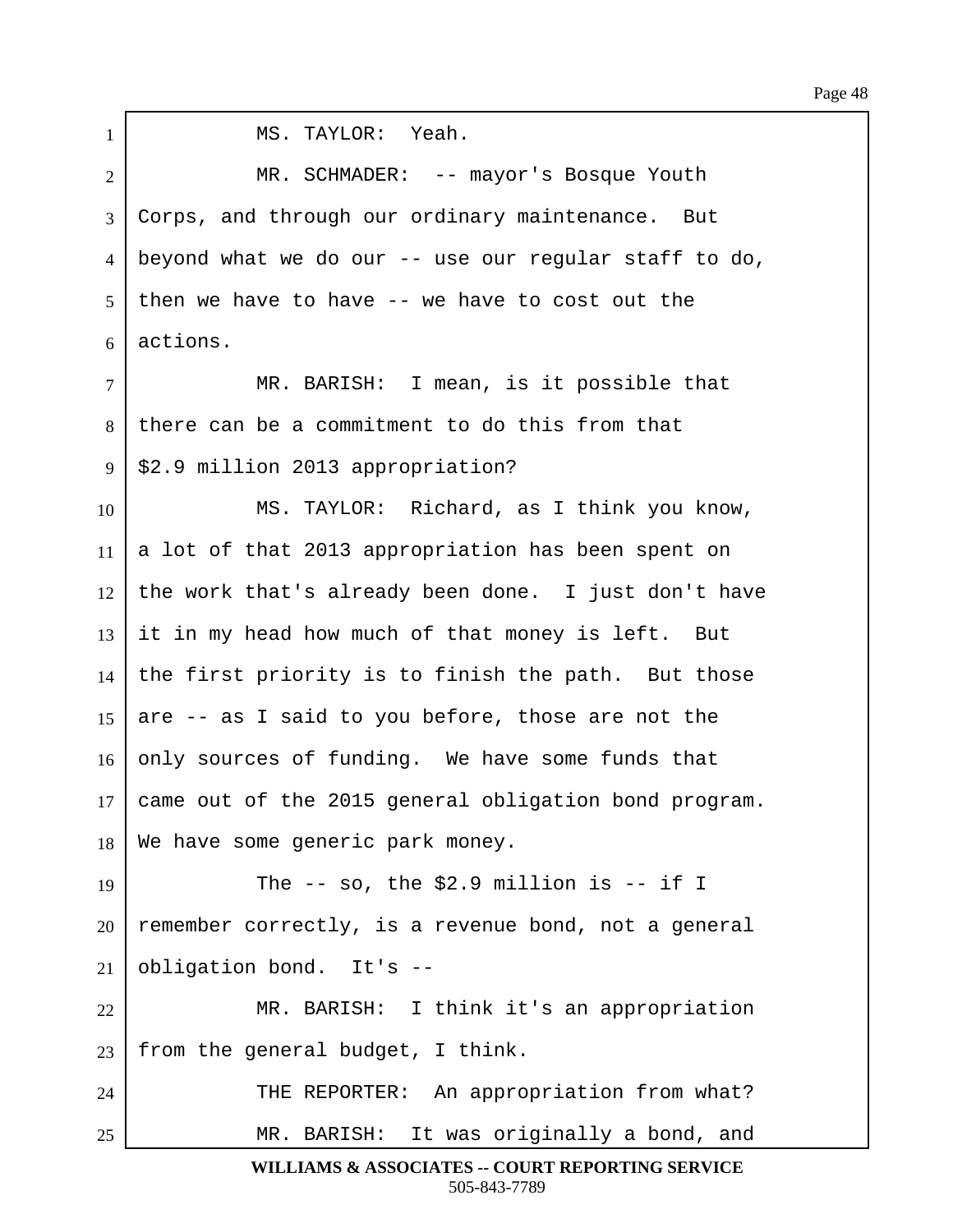$1$  then it was  $-$ 2 | MS. TAYLOR: It might be an operating -- he  $3 \mid$  said he thought it was a general appropriation. 4 There's a general fund. The general obligation bond 5 | program, which is a bonding program, and there are  $6$  revenue bonds. And all three sources of money have 7 been used in recent years for travel expenditures,  $8$  and I just don't remember off the top of my head 9 exactly what the source of all of this funding was. 10 It could have been a general obligation -- $11$  | I mean, it could have been a general fund  $12$  appropriation. I just don't remember. It could have  $13$  been a revenue bond, which is part of the general  $14$  fund appropriation process, but which is put out for 15 | bonding and paid off over a 20-, 22-year period of 16 | time. I just simply don't remember. I can look it  $17$  up easily enough, but off the top of my head, I don't 18 remember. 19 | MR. BARISH: So you're saying that's true  $20$  | for the whole project including the trail  $21$  construction? 22 | MS. TAYLOR: Well, the --23 | MR. BARISH: Are we just talking about --24 | MS. TAYLOR: -- the whole project is the

 $25$  trail construction; right?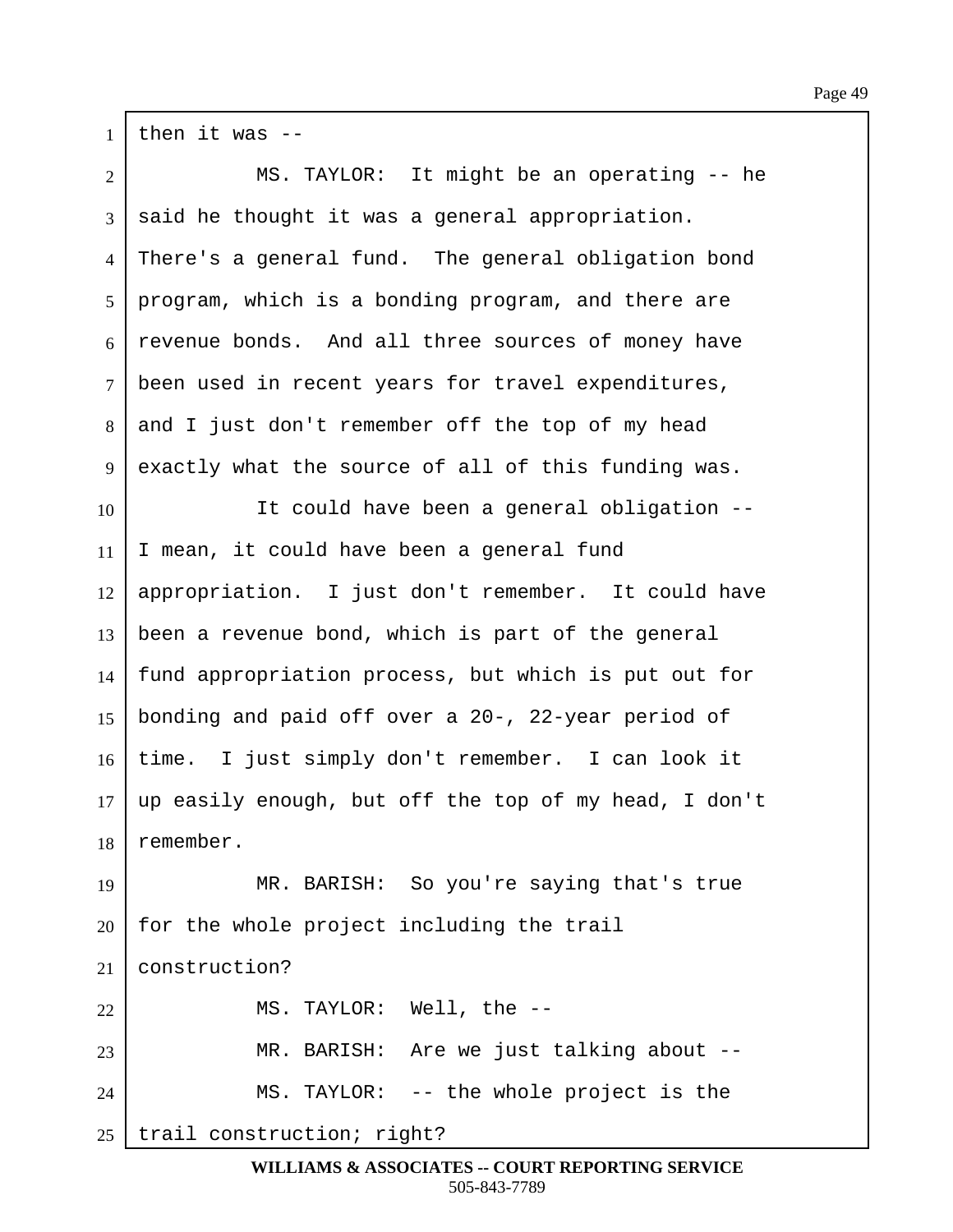| $\mathbf{1}$   | MR. BARISH: Well, plus the restoration.               |
|----------------|-------------------------------------------------------|
| $\overline{2}$ | MS. NAJMI: Well, but it -- I mean --                  |
| 3              | correct me if I'm wrong, Matt and Barbara, but, you   |
| $\overline{4}$ | know, you used your existing resources like the       |
| 5              | mayor's YCC crew, or Bosque crew, and your staff,     |
| 6              | Matt, to do a lot of the work. Cost to you is really  |
| $\tau$         | in the plant material -- I mean, in terms of the need |
| 8              | for things; right?                                    |
| 9              | MS. TAYLOR: So the Bosque crew is paid for            |
| 10             | out of the -- the 2015 was paid for by the mayor, who |
| 11             | has funds.                                            |
| 12             | MS. NAJMI: Okay.                                      |
| 13             | MS. TAYLOR: 2016 is budgeted in the Park's            |
| 14             | operating budget, as that program, specifically for   |
| 15             | that purpose.                                         |
| 16             | MS. NAJMI: In other words, I mean --                  |
| 17             | MS. TAYLOR: And then --                               |
| 18             | MS. NAJMI: -- you do a lot of in kind -- I            |
| 19             | mean, you are doing kind of your in-kind normal work, |
| 20             | but you have to purchase the plant materials and      |
| 21             | things like?                                          |
| 22             | MS. TAYLOR: That's right.                             |
| 23             | MS. NAJMI: Plus the additional --                     |
| 24             | CO-CHAIR REED: Right, our --                          |
| 25             | MS. TAYLOR: We have to pay the -- the                 |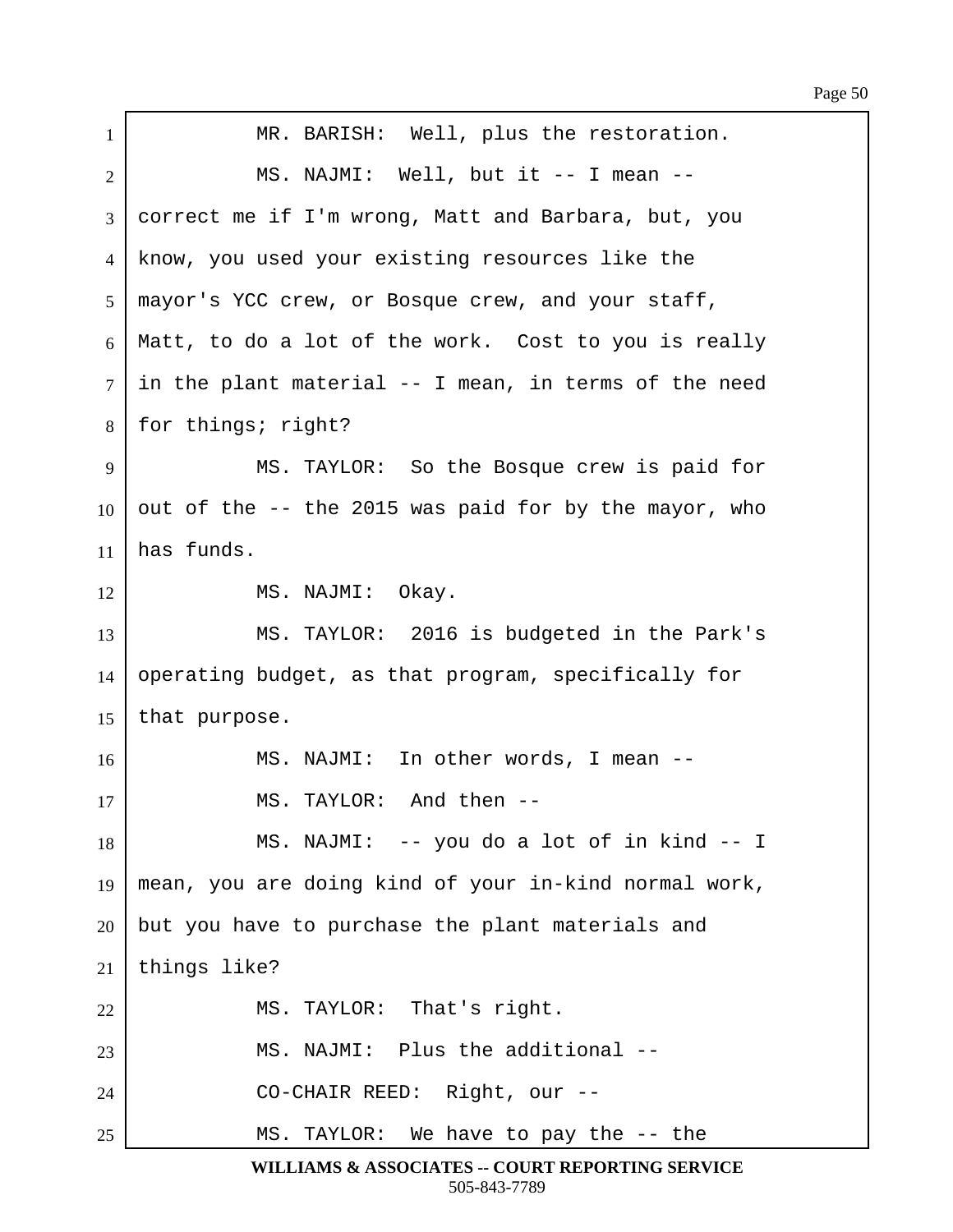1 | Bosque Youth Corps is -- they get paid. 2 | MS. NAJMI: Right. 3 MS. TAYLOR: They're temporary minimum-wage 4 employees. 5 | MR. SCHMADER: What Yasmeen is asking,  $6$  though, our ordinary Bosque management -- $7$  | MS. TAYLOR: Yes. 8 | MR. SCHMADER: -- our maintenance crews 9 happens all the time, but what we have to realize is 10 that if we take all of their work and focus it into a 11 | 170-acre area, then we don't do anything anywhere  $12$  else. So if we're going to go above and beyond 13 ordinary maintenance of effort, then we have to  $14$  either fund ways to have additional people come on, 15 other than material -- the cost of the material. We  $16$  have to find other ways to get added labor. 17 MR. JENSEN: There's an initiative that's  $18$  iust getting off the ground. It's being coordinated  $19$  by Jennifer Owen-White from the Valle de Oro National  $20$  Wildlife Refuge to put all of the different youth  $21$  corps under one umbrella, and with a sort of central  $22$  coordination function that might make it easier to  $23$  shift around, like, where they work, and the kind of  $24$  work they do, so they get sort of more variety, so  $25$  they can sort of mass a lot of effort in places that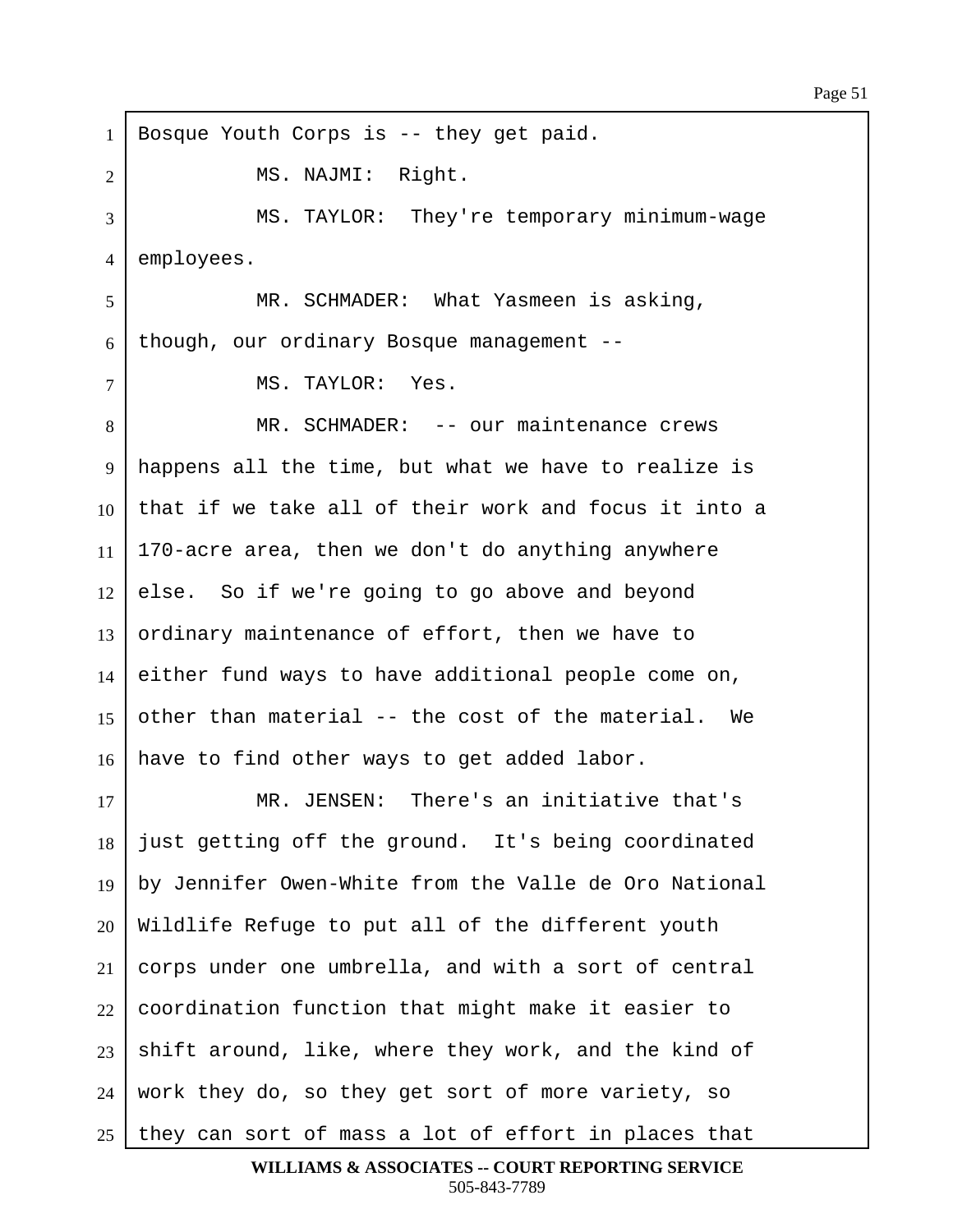1 | need it. Maybe help get funding, because of one big  $2$  | program.

3 She's just started talking about this with 4 the Rocky Mountain Youth Corps. And then she's on 5 | vacation right now, I think. But in the out-years  $6$  here it might be something to get with her about as  $7$  it takes better shape. I don't know if the City 8 | wants to have their youth corps serve under a larger  $9$  umbrella or not. But to me it makes sense to be able  $10$  to leverage a large number of summer youth or even  $11$  youth -- some of those programs are year-round.  $12$  So... 13 MS. TAYLOR: I know the Rocky Mountain 14 Youth Corps is working with Matt down by Bridge and 15 | we try to take advantage of all of those programs as 16 | well. Open Space has the most robust volunteer  $17$  | program, with trail watchers, all of that. 18 CO-CHAIR REED: So I know we are running 19 over our time. But  $-$ 20 MS. TAYLOR: I'll do the report. We'll  $21$  give Matt a break here. 22· · · · · · · CO-CHAIR REED:··So, on -- is there a  $23$  closing remark on the restoration here to -- that we  $24$  can  $-$  I think that it's  $-$  what Barbara is saying,  $25$  is there's  $-$  we haven't had a chance to figure go

```
WILLIAMS & ASSOCIATES -- COURT REPORTING SERVICE
        505-843-7789
```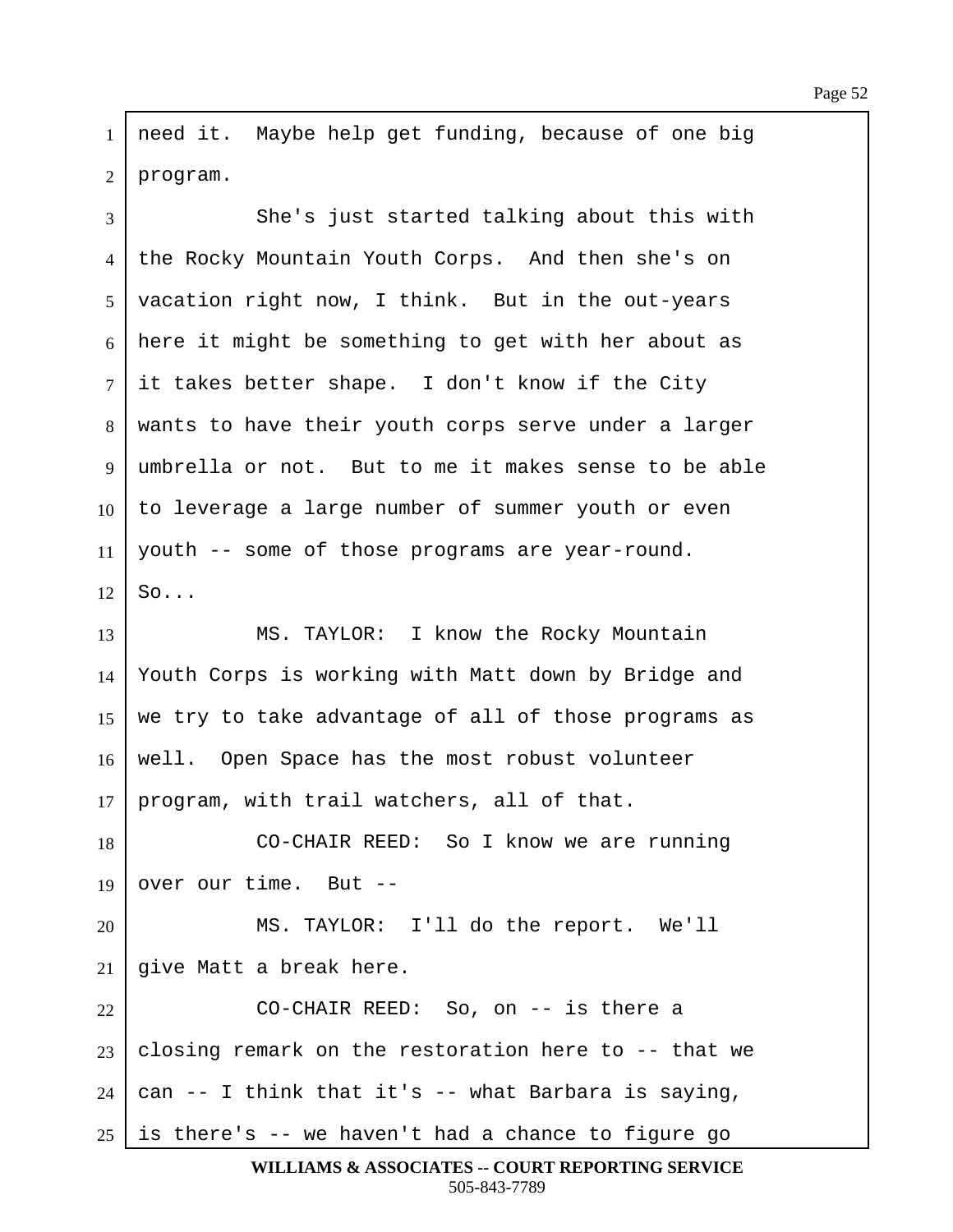$1$  out exactly how the restoration is going to be ·2· ·attacked and trying to, you know, approach it in a -- 3 | MS. TAYLOR: Systematic. 4 CO-CHAIR REED: -- systematic. Thank you.  $5$  That's the word I was looking for.  $6$  MS. TAYLOR: -- and well-funded way. We're  $7$  also in the process of putting together our 2017 8 | general obligation bond program. And this is the  $9 \mid$  sort of thing that we want to be -- you know, just --10  $\vert$  you got the earliest copy of the report. We just got 11 | the report also. So we just need a little time to  $12$  organize it systematically. 13 MR. BARISH: So, I saw that this was a 14  $\frac{1}{4}$  draft report. Does that mean that we're taking 15 | comments, or what does that mean? 16 | MS. TAYLOR: We put it on the web. We want 17 | your comments. It's out there, please feel free to 18 comment. 19 | MR. BARISH: Just one other restoration  $20$  question. There has been this commitment by the City  $21$  to do another restoration project that started back  $22$  in March of 2015, and you confirmed that the City  $23$  would go ahead and do that at an earlier Bosque Work  $24$  | Meeting, and I just wanted to find out, you know,  $25$  what  $-$  you know, when we could determine that the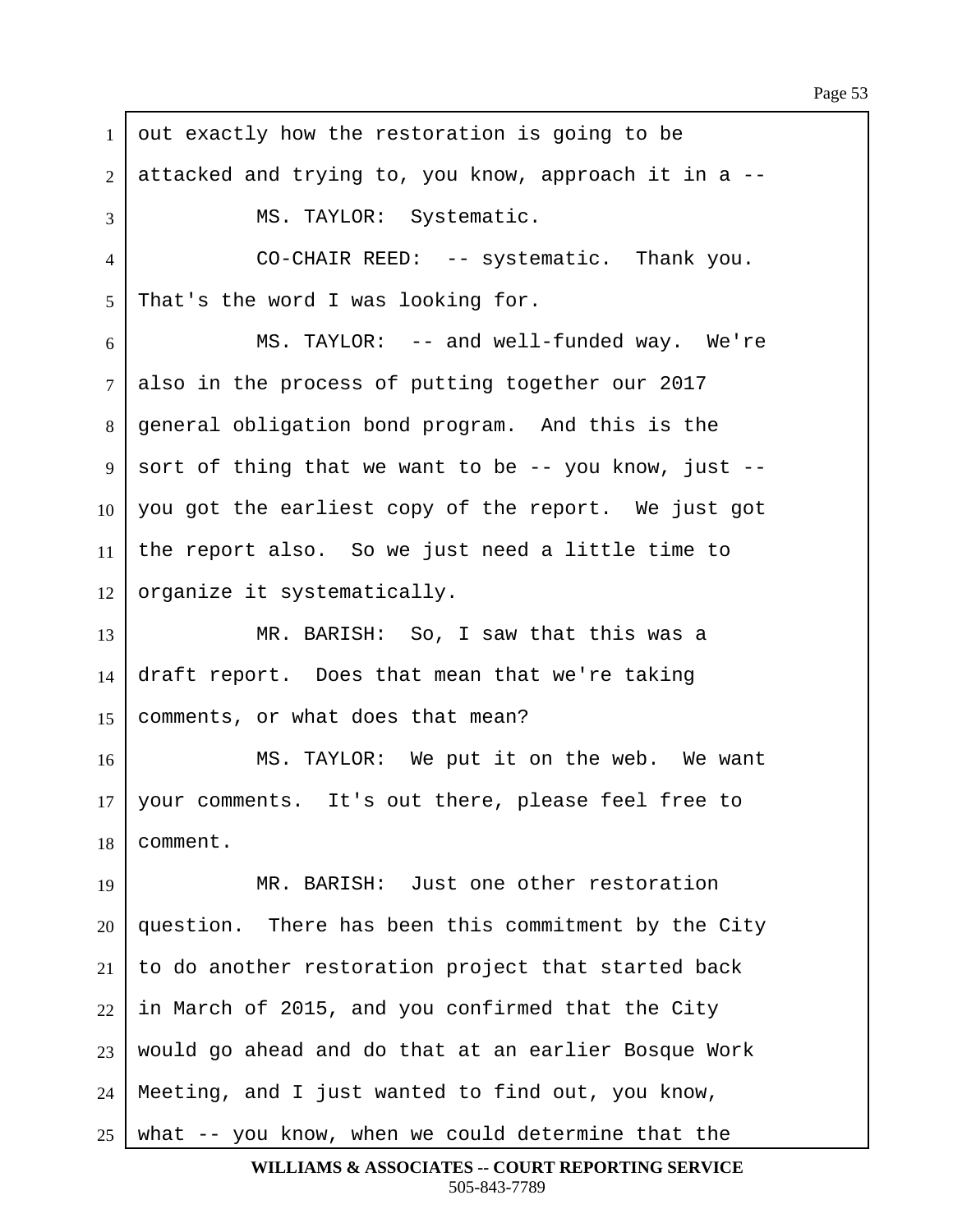$1$  procedure for selecting what that is, and how we 2 | would move forward on that at some point? 3 MS. TAYLOR: This report tells us. That's 4 | the purpose of this report is to identify all of the  $5$  restoration projects that need to be done. 6 MR. BARISH: So my understanding is that in 7 | those original maps that Matt passed around in  $8$  December of 2000 -- 2000 -- 2014. 9 | MS. TAYLOR: Whatever it was. 10 MR. BARISH: 2014. There were those green 11 | blobs that were to be the restoration. My  $12$  understanding is that kind of morphed into this,  $13$  which is a much better plan. The green blobs was  $14$  great, until you did this. 15 | MS. TAYLOR: That's exactly the point. 16 MR. BARISH: But my understanding was that  $17$  there was also a commitment to do another restoration 18 project that came out of our meetings in February and 19 | March of 2015. So what is the process  $-$ -20 MS. TAYLOR: So what is that project? I  $21$  don't know what project you're talking about. 22 MR. BARISH: Well, that's what I've been  $23$  trying to get this group to discuss for quite a long  $24$  | time, and the group has not done that. 25 | CO-CHAIR REED: The intent was to --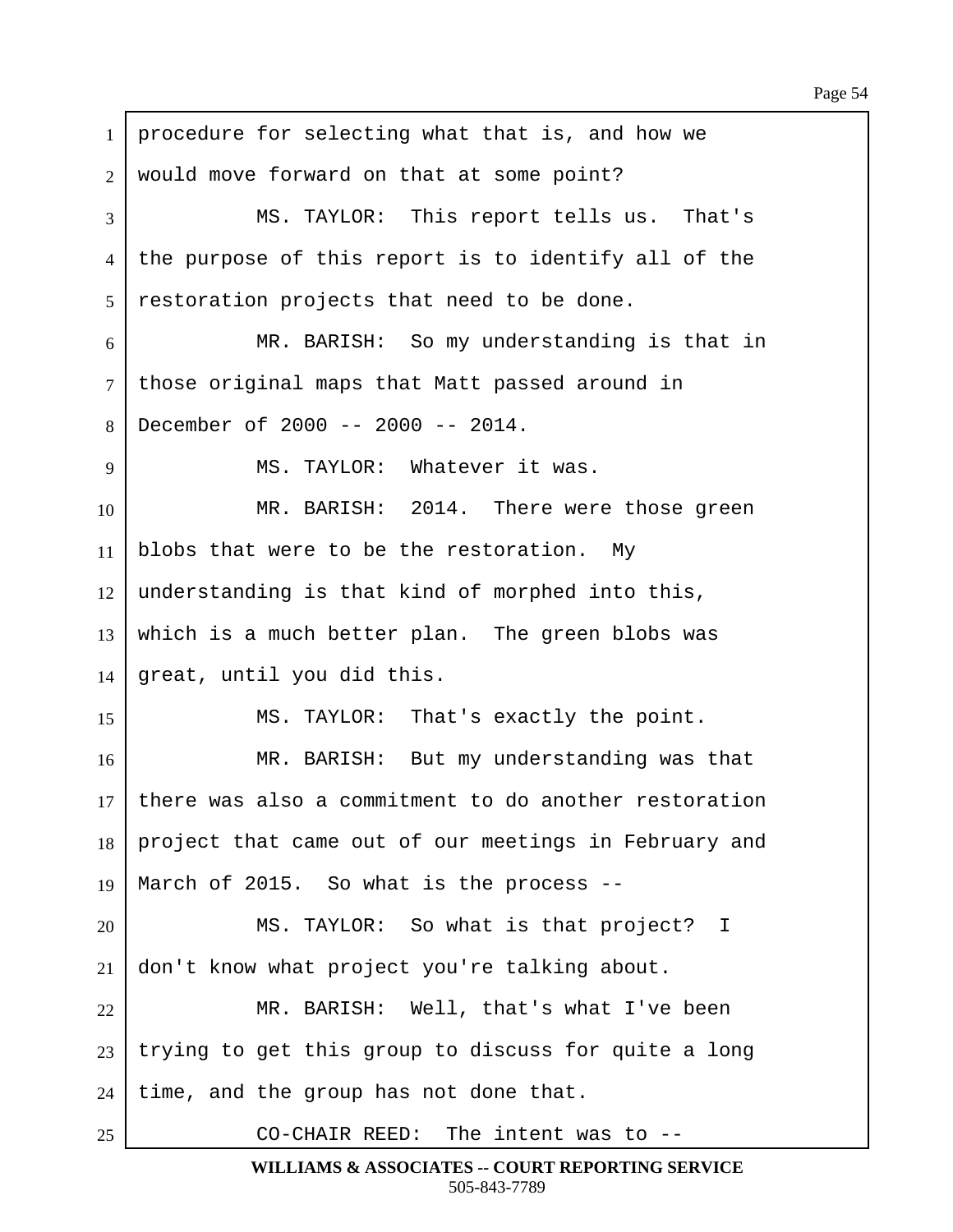| $\mathbf{1}$   | MS. TAYLOR: I don't understand, Richard.              |
|----------------|-------------------------------------------------------|
| 2              | Why doesn't that report identify all of the possible  |
| 3              | projects? That was the purpose of this report.        |
| 4              | MR. BARISH: Well, there are plenty of                 |
| 5              | other possible projects. This is -- my understanding  |
| 6              | this is the green blob project.                       |
| $\overline{7}$ | MS. TAYLOR: I think that's just --                    |
| 8              | MR. BARISH: So there's no other project?              |
| 9              | MS. NAJMI: I think the green blobs were               |
| 10             | absorbed in this.                                     |
| 11             | MS. TAYLOR: There are --                              |
| 12             | MR. BARISH: Yeah, yeah, exactly. The                  |
| 13             | green blobs were with the other project. It just      |
| 14             | wasn't $--$                                           |
| 15             | CO-CHAIR REED: Everything.                            |
| 16             | MS. TAYLOR: All -- the purpose of this was            |
| 17             | to get a scientific analysis of what projects we      |
| 18             | should be doing instead of sitting around and saying, |
| 19             | well, maybe we can do this, and maybe we can do that. |
| 20             | And this report is a consequence of that discussion   |
| 21             | to help us identify in a scientific way what it was   |
| 22             | important for us to do.                               |
| 23             | MR. BARISH: There is not going to be                  |
| 24             | another project, restoration project?                 |
| 25             | There are going to be $-$ - how<br>MS. TAYLOR:        |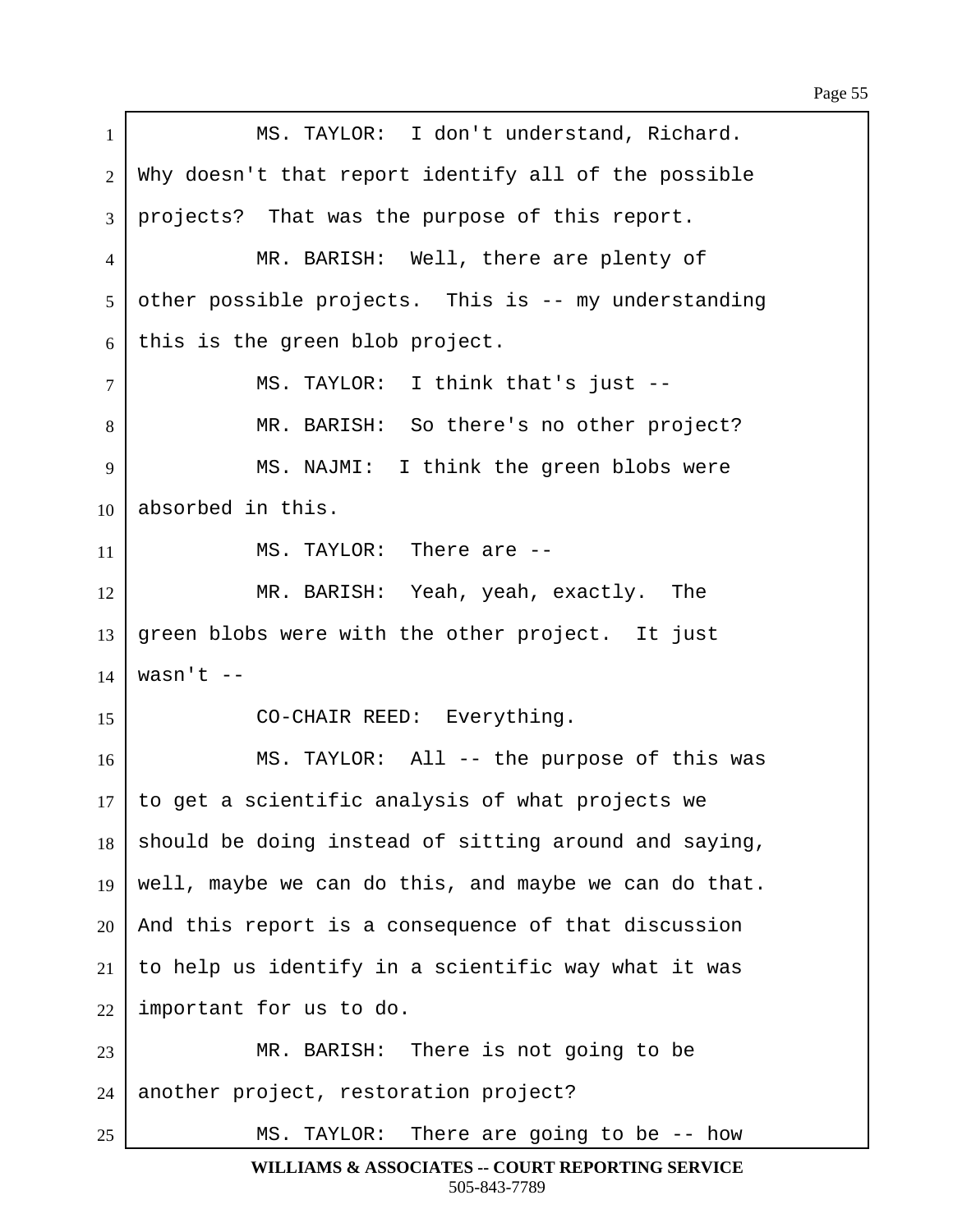$1$  many projects are identified here? 40, 50? 2 | THE MR. SCHMADER: It's one large project. 3 NS. NAJMI: So, I mean, you can see 4 priorities that are here and are identified. That's  $5$  a place to start.  $6$  MS. TAYLOR: Right. That's what I think.  $7$  I think that's absolutely meeting our commitment. 8 | MS. NAJMI: Otherwise, we were just kicking 9 around ideas, quessing what was the best thing to do  $10$  without really having the information. 11 | CO-CHAIR REED: Bingo. 12 | MS. NAJMI: That's why we did this report. 13 | MS. TAYLOR: Exactly. That's my  $14$  understanding. 15 MS. NAJMI: This conversation was about a 16 year or two ago and that's what this report came out  $17$  about. 18 | MR. BARISH: Well, let me just say that my 19 understanding was always, from back in early 2015,  $20$  that there was going to be another restoration 21 | project that was not  $-$ - did not involve restoration  $22$  in this area. And my understanding  $-$ -23 | MR. JENSEN: You mean someplace else in the 24 | Rio Grande Valley State Park? 25 | MS. NAJMI: I don't think that was ever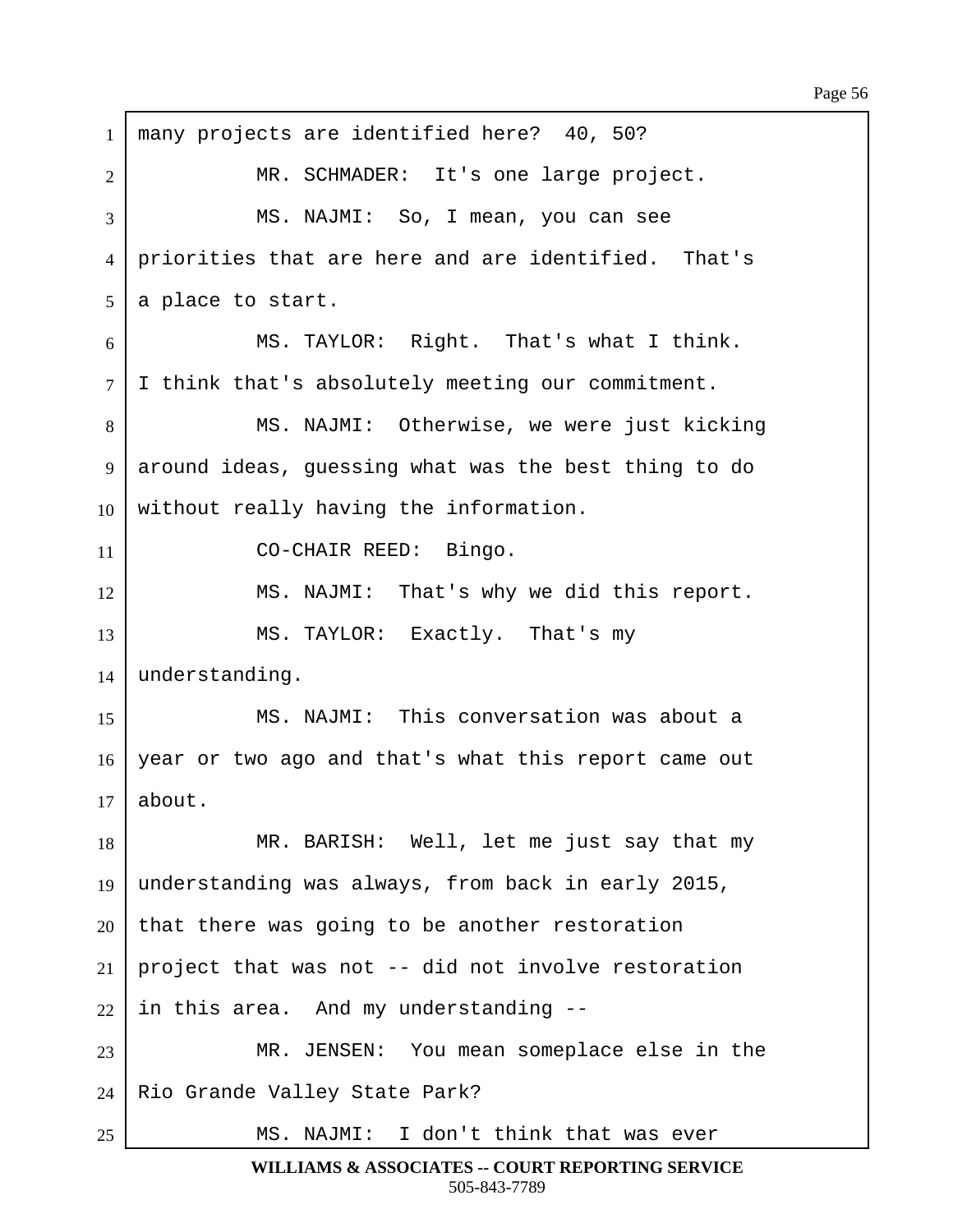$1$  committed to, Richard. I think that was  $-1$  think 2 what we talked about was that, you know, the City was 3 | going to do some restoration kind of as part of this 4 I trail project. And then, you know, we said -- we 5 | kicked around the idea of doing it within the  $6 \mid$  footprint of the trail project. But then we also  $7$  said, well, if those aren't the best places to do 8 restoration, if they turn out to not have the 9 conditions, we would consider doing them elsewhere. 10 But now that we've had this report done we  $11$  can see that there's plenty of opportunities within  $12$  this 170 acres to do that. It doesn't mean that the  $13$  City is not going to be doing restoration elsewhere  $14$  in the Rio Grande State Park. They will be, you  $15$  know, and we will be, too. 16 R. JENSEN: Presumably, yeah, the Corps  $17$  could get more money to do another phase beyond their  $18$  current one. And, yeah, there are other entities, 19 other restoration projects. 20 MS. NAJMI: There's been lots of stuff 21 done. But this area, I think  $-$  I mean, first of  $22$  all, it coincides geographically with the trail  $23$  project. But, secondly, it's a section in need of 24 some love, because, you know, we do have some open 25 barren areas to work with, so...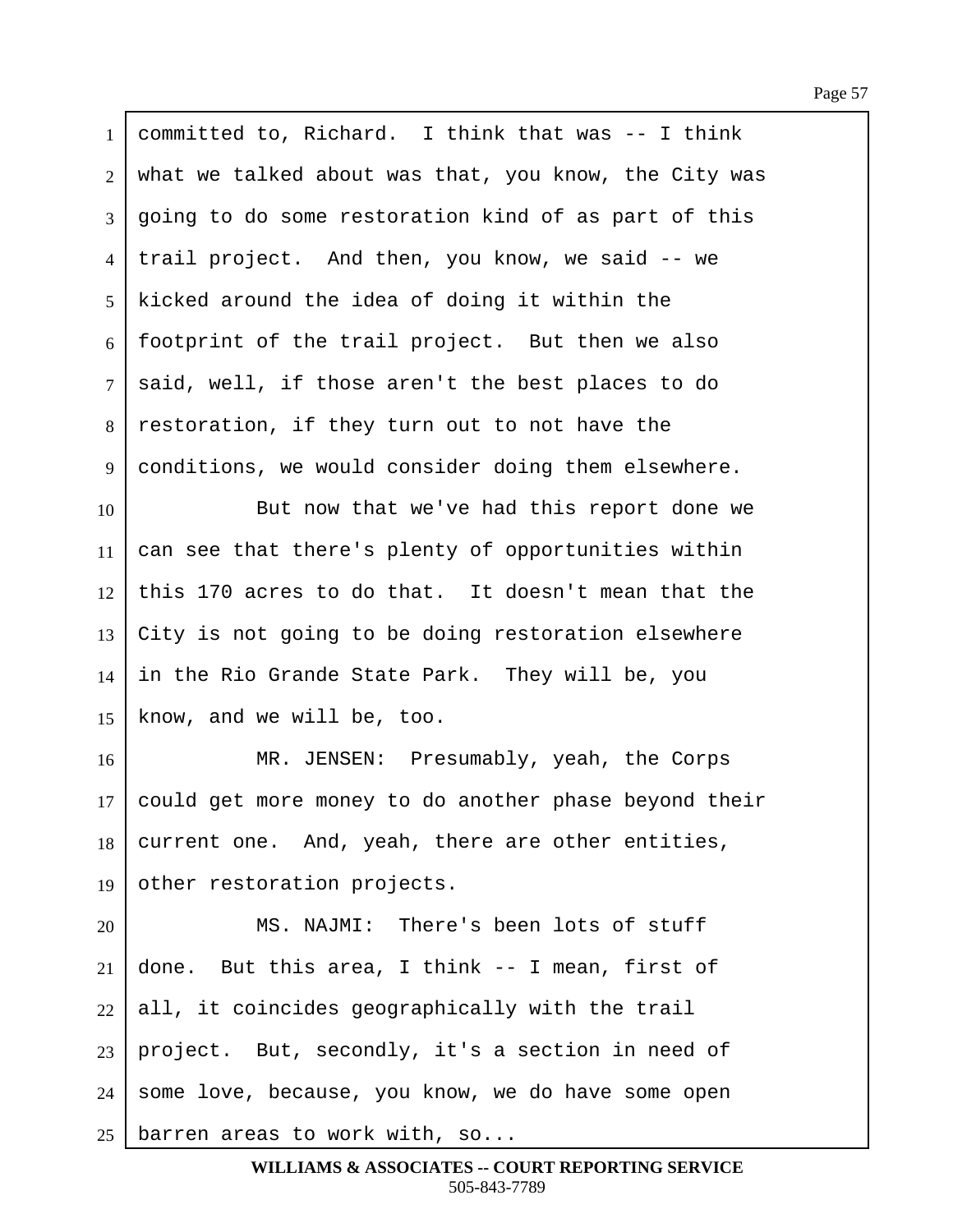| $\mathbf{1}$ | MR. JENSEN: I have a very quick question.             |
|--------------|-------------------------------------------------------|
| 2            | On page 45, there's two herbicide treatments          |
| 3            | suggested. One is optional, if chemical control is    |
| 4            | preferred. The other one just seems to be, there      |
| 5            | will be herbicide treatment.                          |
| 6            | Is that absolutely going to happen? I know            |
| $\tau$       | sometimes it's the only thing we can do, but I'm      |
| 8            | really reluctant to have, you know, herbicides        |
| 9            | sprayed a lot.                                        |
| 10           | MS. NAJMI: For what in -- I mean, for what            |
| 11           | in particular? Which kind of plant are you talking    |
| 12           | about?                                                |
| 13           | MR. JENSEN: Well, it says right here. One             |
| 14           | is for Whitetop, rosette to bolting period. The       |
| 15           | other one is for Ravenna grass. One is May 1st        |
| 16           | through 30th. And the other one June 15th to          |
|              | 17   September 1st.                                   |
| 18           | MS. NAJMI: My understanding is with                   |
| 19           | Ravenna grass, that it's shallow enough that if you   |
| 20           | have the opportunity with equipment you can remove it |
| 21           | with shovels or equipment.                            |
| 22           | MR. JENSEN: Right.                                    |
| 23           | MS. NAJMI: You may not have to use                    |
| 24           | herbicides. The other stuff, you pretty much do.      |
| 25           | MR. JENSEN: Okay. So how is that going to             |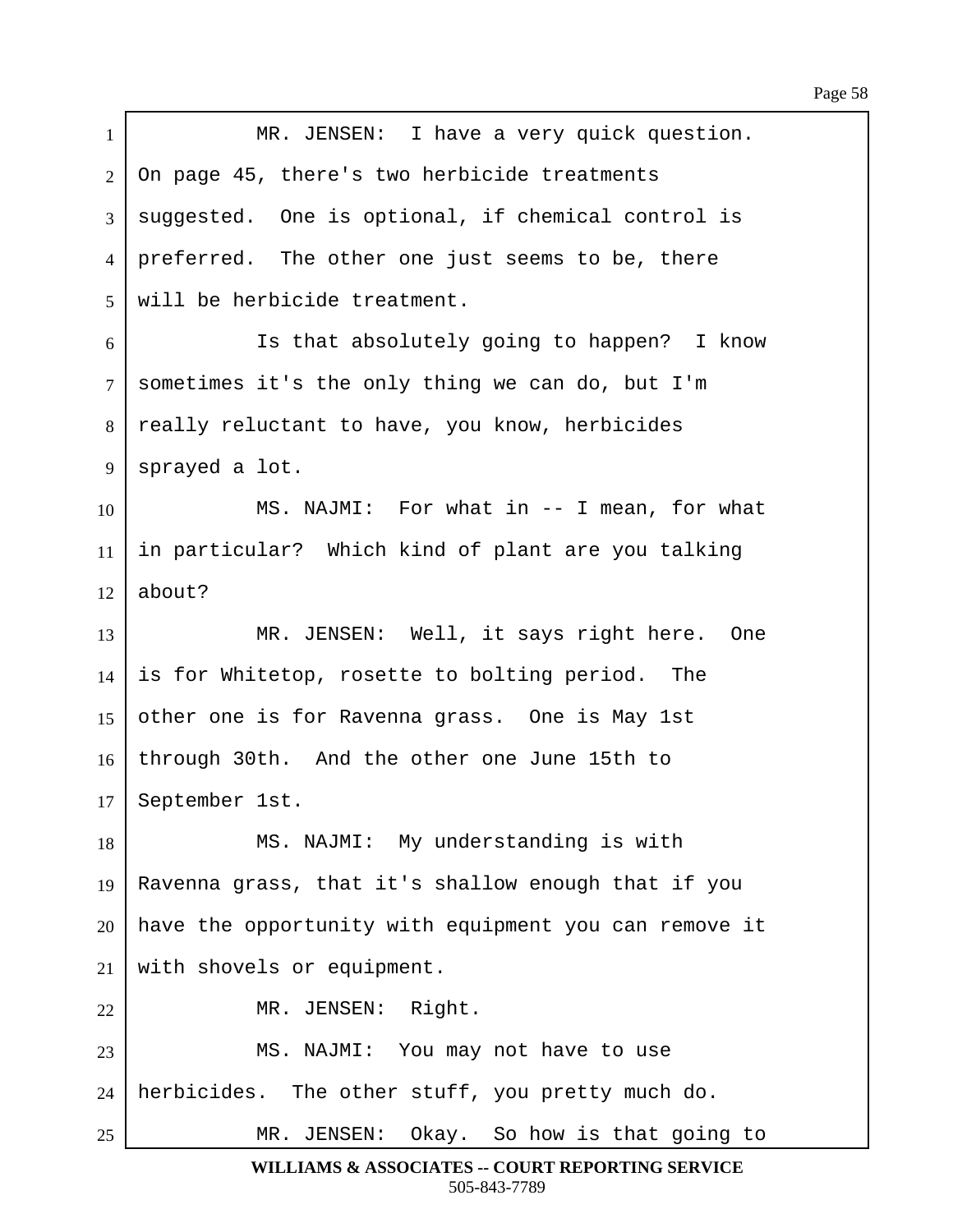$1$  be  $-$ 2 MS. NAJMI: Like, the noxious weeds, the  $3$  Siberian Elm, the Tree of Heaven, the Russian Olive. 4 Those kind of things can't be controlled, you know,  $5$  without a cut stump or some other kind of treatment. 6 MR. JENSEN: Well, yeah, they talk about 7 cut stump for Siberian Elm and later on there's some 8 hand excavation for Ravenna that's a year-round 9 | thing. I'm just sort of concerned about how  $10$  widespread the herbicide treatment's going to be or  $11$  if people are going to go around and be really  $12$  careful about it. 13 | MS. TAYLOR: So, let me say, for Parks and 14 Rec generally, we can't  $-$ - we would like to, but we 15  $\vert$  can't get away without some use of herbicides. We  $16$  prefer integrated pest management. This is  $-$  we're 17 | talking everywhere now, parks as well as open space. 18 | But on the other hand with 29,000 acres of open space 19 and 300 park parks, from time to time we had no  $20$  choice but to use herbicides. 21 The numbers are going down, which we're  $22$  really happy about, and if we had to use herbicides 23 in the Bosque, we would be  $-$ - if we had to do that,  $24$  we would be exceptionally careful with that. 25 I'm speaking for Matt now, but there are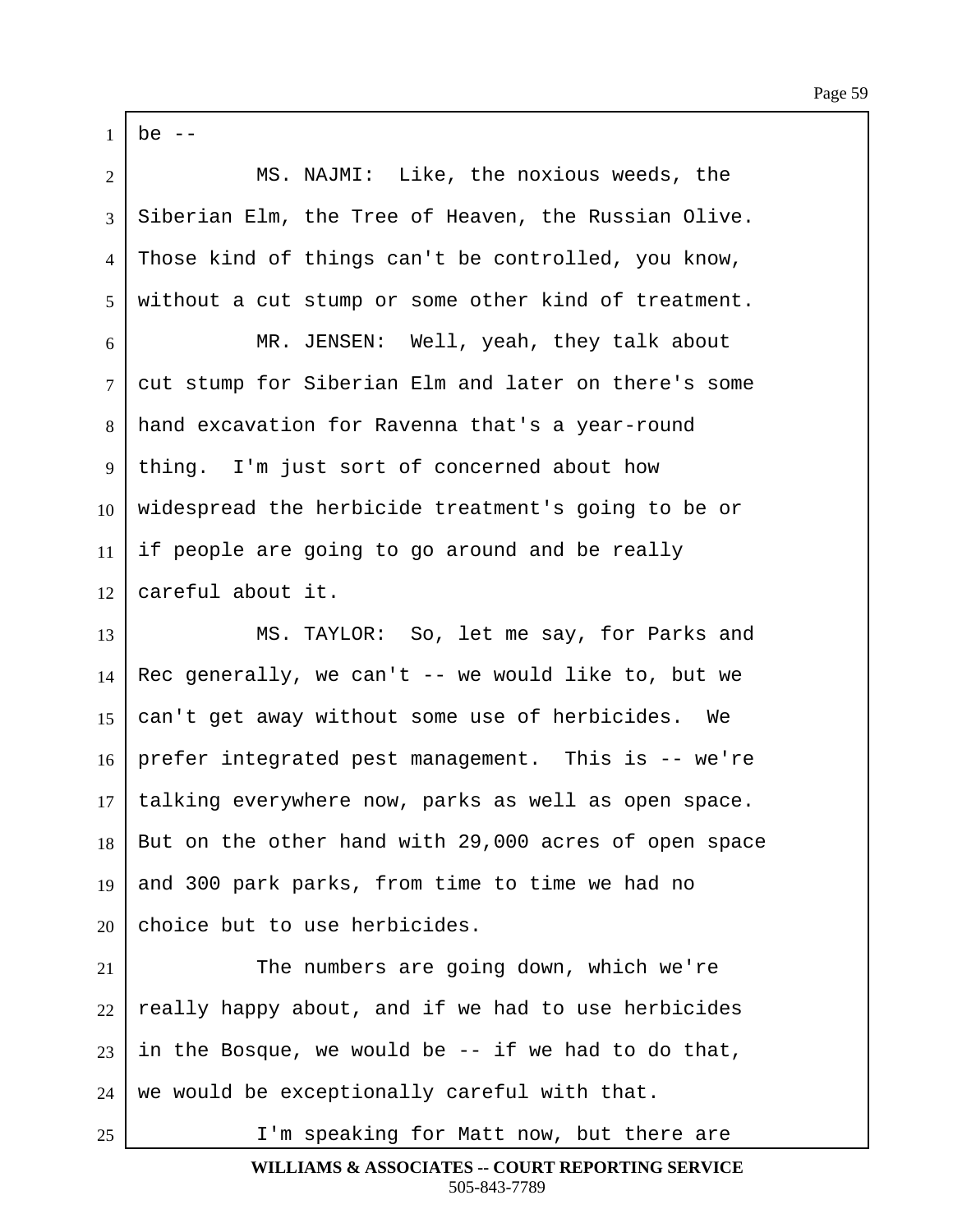1 | none of us that particularly would want to introduce 2 | widespread use of herbicides in the Bosque, period. 3 MS. NAJMI: Except, you've been doing that 4 | for years already. 5 | MS. TAYLOR: Widespread use? 6 | MS. NAJMI: No, by "widespread," I don't  $7 \mid \text{mean}, \text{ you know } \text{-}$ 8 | MS. TAYLOR: We're not --9 | MS. NAJMI: -- we're not doing broadcast  $10$  spraying of herbicides. 11 | MR. JENSEN: I realize that. 12 MS. NAJMI: But we've used herbicides in 13 the Bosque for decades, because that's the only way  $14$  to kill all of these trees, okay? Otherwise -- if 15 | you cut them or burn them, they just come back. 16 | MR. JENSEN: Right. 17 | MS. NAJMI: But, you know, it's done it's  $18$  done in a targeted state according to label and 19 | manner. It's not broadcast all over the ground.  $20$  They're very careful about the application.  $21$  **MR. JENSEN:** Okay. 22 MS. NAJMI: They have to be. And it can't  $23$  be sprayed within water, with certain feet of water  $24$  if it doesn't have a certain label. 25 | CO-CHAIR REED: Okay. With that, let's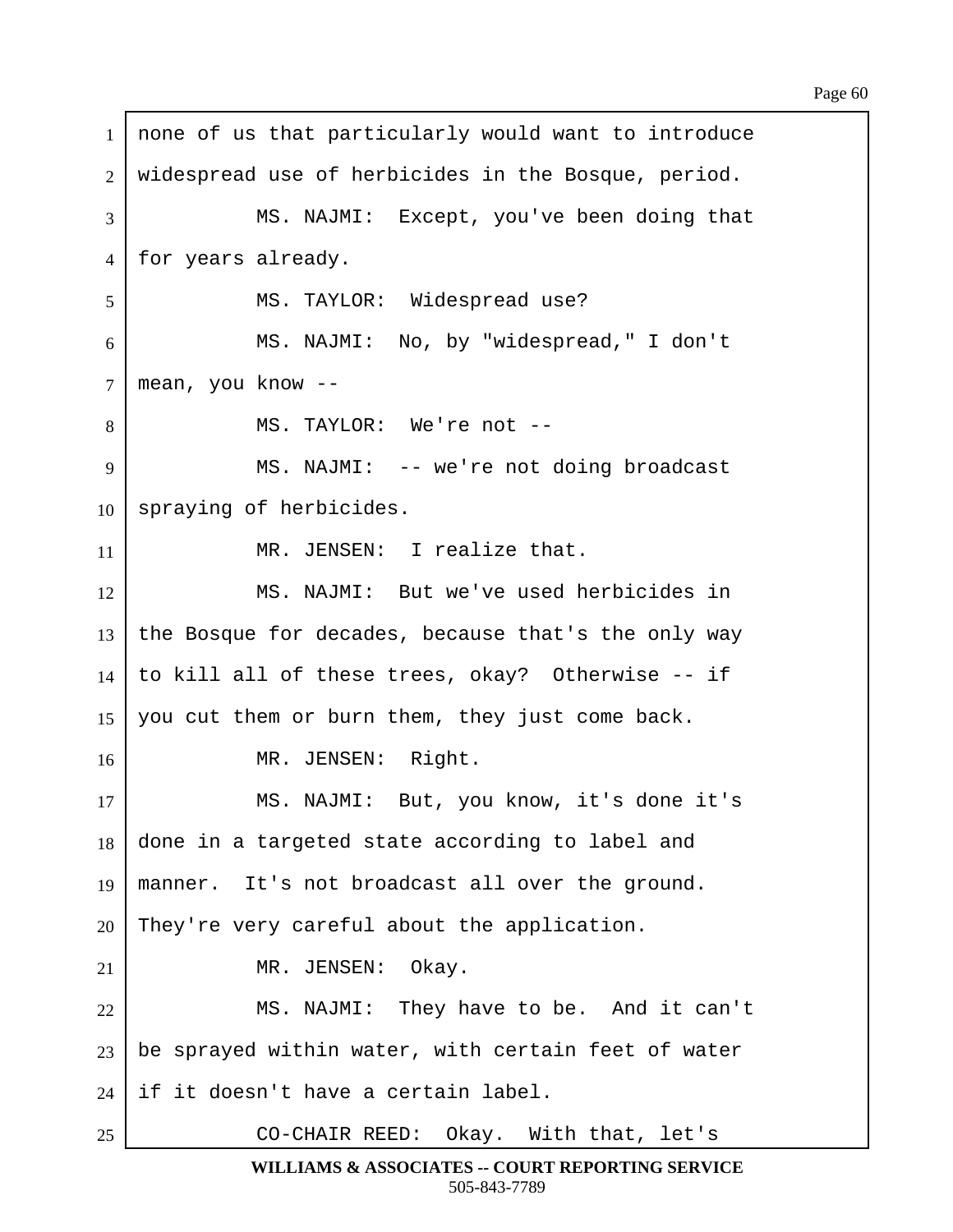$1$  move on to item number 5, which is a quick update on 2 | the other Bosque projects, and I think Barbara's 3 going to do that in lieu of Matt. 4 | MS. TAYLOR: Yes. It's been a lot for Matt  $5$  this afternoon. 6 Bridge over the siphon, Open Space Advisory  $7$  Board funded as an extraordinary facility. The 8 engineers and Matt are working with the Corps and 9 | MRGCD to get the proper licenses and approvals, and 10 the engineers to get the drawings to take to EPC for 11 | approval, and that will move rapidly; right? Yes,  $12$  okay. 13 | MS. NAJMI: When you say "rapidly," what's  $14$  the time frame. 15 | MS. TAYLOR: I wish I could -- what do you  $16$  | think? 17 | MS. NAJMI: You said it had to go to EPC? 18 | THE MR. JENSEN: Yes. 19 | MS. TAYLOR: Well, we need your approval,  $20$  and we need the Corps, and we need  $-$  we need the 21 Corps and  $-$ 22 MR. JENSEN: And then there has to be final  $23$  design documents because that's all the EPC will work  $24$  with. 25 | MS. TAYLOR: Right.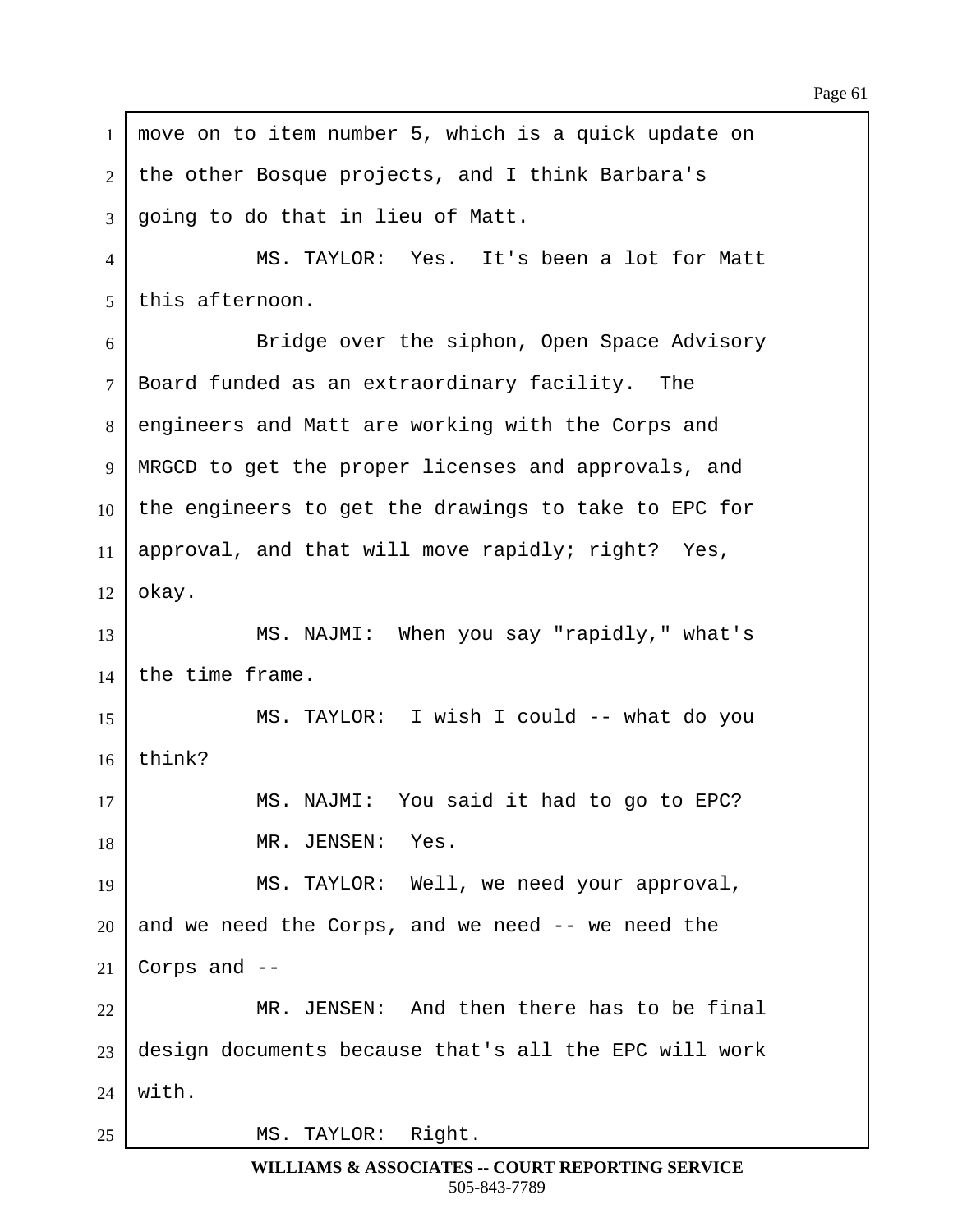1 | MS. NAJMI: So right now, Matt, I think you 2 told me before that they were working on some 3 revisions in the designs because of the flood issues, 4 | the Corps' requirements for having it withstand a 5 certain flow; right? 6 MR. SCHMADER: Actually, between the Corps  $7$  and the District, they have come up with a design 8 | flow, Bohannan Huston is trying to get a hydrologic 9 | modeling from the Corps, but the Corps said we, the  $10$  City, had to formally request it. So I requested the 11 | hydrologic modeling be released to Bohannan Huston so  $12$  that we can finalize the design. 13 MR. JENSEN: And then -- but then so you  $14$  made the request to the Corps to do the modeling and 15 | give it to Bohannan Huston so that they can modify  $16$  the design, but you just sent the request to them,  $17$  they haven't done the model yet? 18 | MR. SCHMADER: No, the modeling exists, but 19 | they  $-$ 20 | MR. JENSEN: Oh, they just had to get your  $21$  permission to give it to somebody else? 22 MR. SCHMADER: Yes. 23 | MS. NAJMI: So then it has to go through  $24$  another internal review before it goes to the EPC,  $25$  right, okay.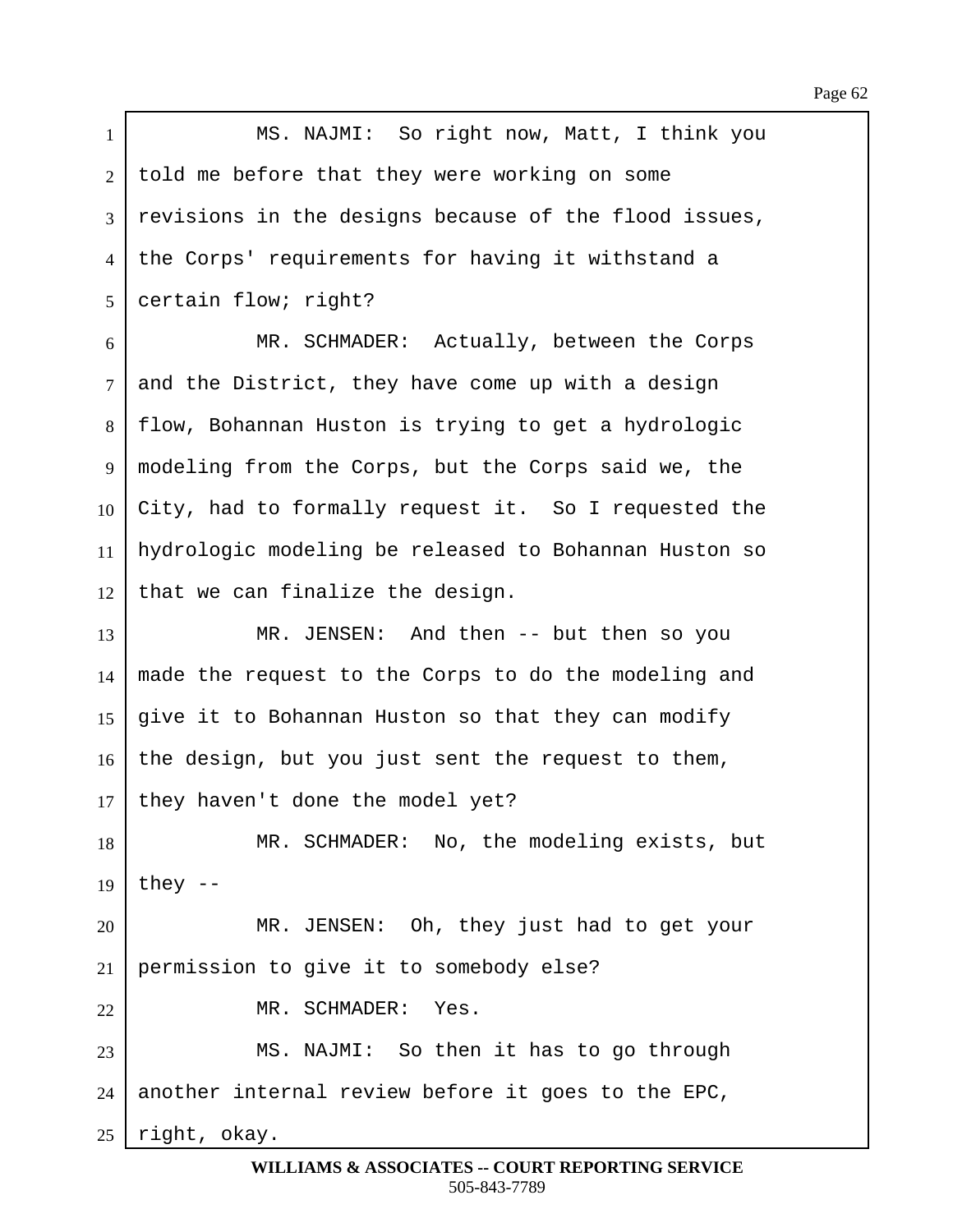| $\mathbf{1}$   | MS. TAYLOR: So, then there is the question           |
|----------------|------------------------------------------------------|
| 2              | of handicapped access to the deck. The Corps of      |
| 3              | Engineers deck south of I-40.                        |
| $\overline{4}$ | CO-CHAIR REED: Central.                              |
| 5              | MS. TAYLOR: South of Central.                        |
| 6              | CO-CHAIR REED: Tingley Beach.                        |
| $\overline{7}$ | MS. TAYLOR: Yeah, Tingley Beach. Thank               |
| 8              | you. And you may not be aware that the City of       |
| 9              | Albuquerque went on a search and hired a new general |
| 10             | manager for the management of the BioPark, and       |
| 11             | particularly to manage the master plan that was      |
| 12             | recently completed for the zoo. The parking area     |
| 13             | there -- ideally we get together and design the      |
| 14             | parking area completely in the dusty bowl and the    |
| 15             | swimming pool.                                       |
| 16             | MR. JENSEN: So east of Central, or south,            |
| 17             | whatever direction.                                  |
| 18             | MS. TAYLOR: South of Central, west of                |
| 19             | Tingley Drive.                                       |
| 20             | MR. JENSEN: Right, yeah.                             |
| 21             | MS. NAJMI: Probably around one of the old            |
| 22             | swimming ponds that's over there.                    |
| 23             | MS. TAYLOR: Well, it's supposed to be                |
| 24             | Marty's Swimming.                                    |
| 25             | MS. NAJMI: Before it was Marty's Swimming            |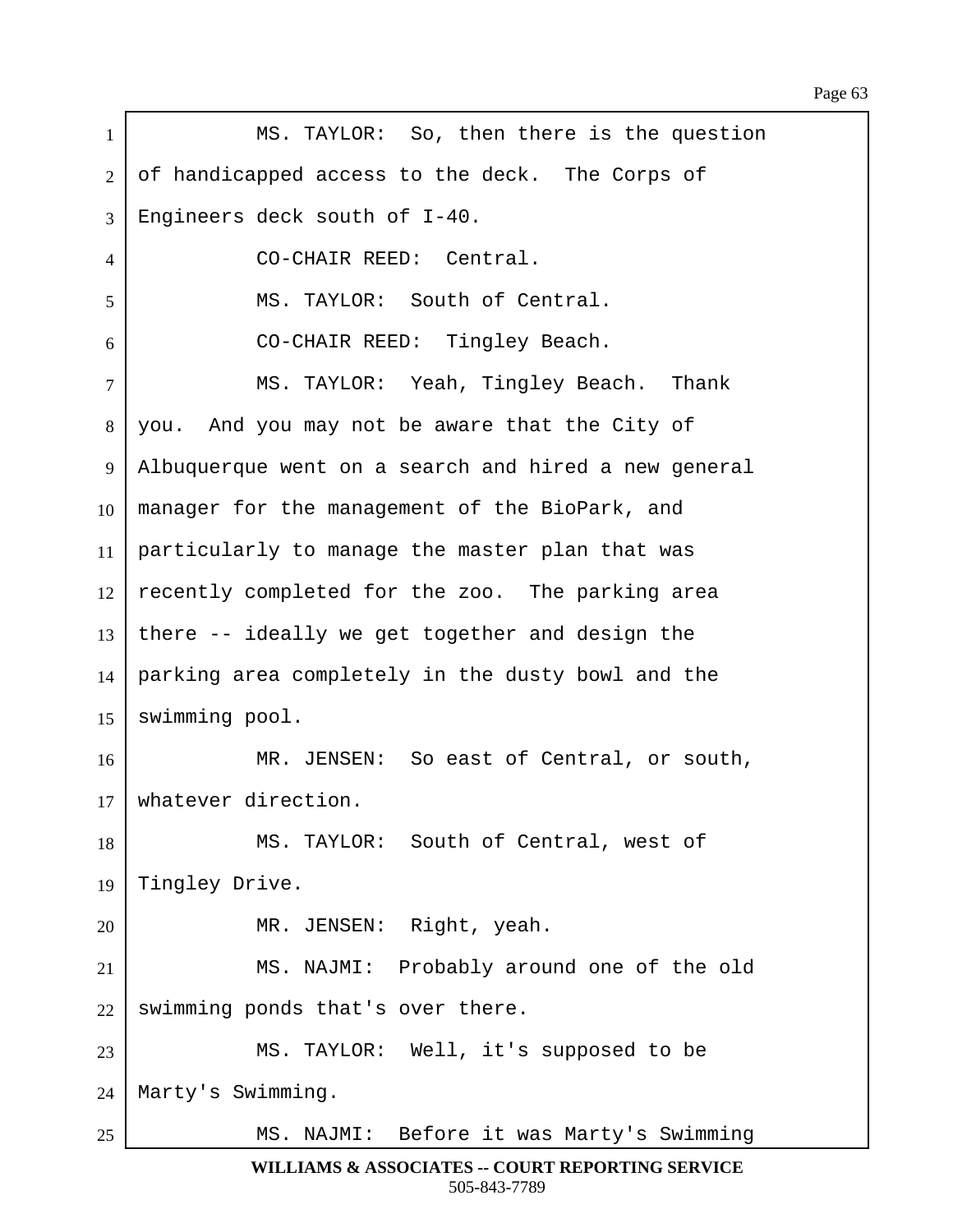1 | Pond it was Conservancy Beach. ·2· · · · · · · MS. TAYLOR:··And in the '30s it was Tingley 3 Beach. 4 | THE MERIT INSEN: Those barren areas that have a  $5$  | few piles of rubble and stuff on them.  $6$   $\parallel$  MS. NAJMI: Right. 7 | MS. TAYLOR: So that's quite a large area. 8 The BioPark needs parking. If this is imminent, it  $9 \mid$  would be sensible for us to combine. If it's not  $10$  imminent, then we're going to go out and put in, you  $11$  know, a little bit of asphalt so that vans can park 12 | and a handicapped accessible bridge. And that is a  $13$  conversation that I have responsibility for with 14 the  $-$ - the new guy is? I'm going to  $-$ - when we're 15  $\vert$  done, I'll tell you. His name is -- he just got  $16$  here. And so he and I have to talk about what his  $17$  priorities are. But either way, this has gone on too 18 | long, I agree, and we'll do something temporary if 19  $\vert$  he's not ready to do the parking lot. 20 MS. NAJMI: So -- sorry, Barb, before we 21 | leave that, just to confirm, we're talking about a  $22$  connection to the existing paved trail and also to 23  $\vert$  the boardwalk? 24 | MS. TAYLOR: We're talking about a 25 connection to the boardwalk, to the deck.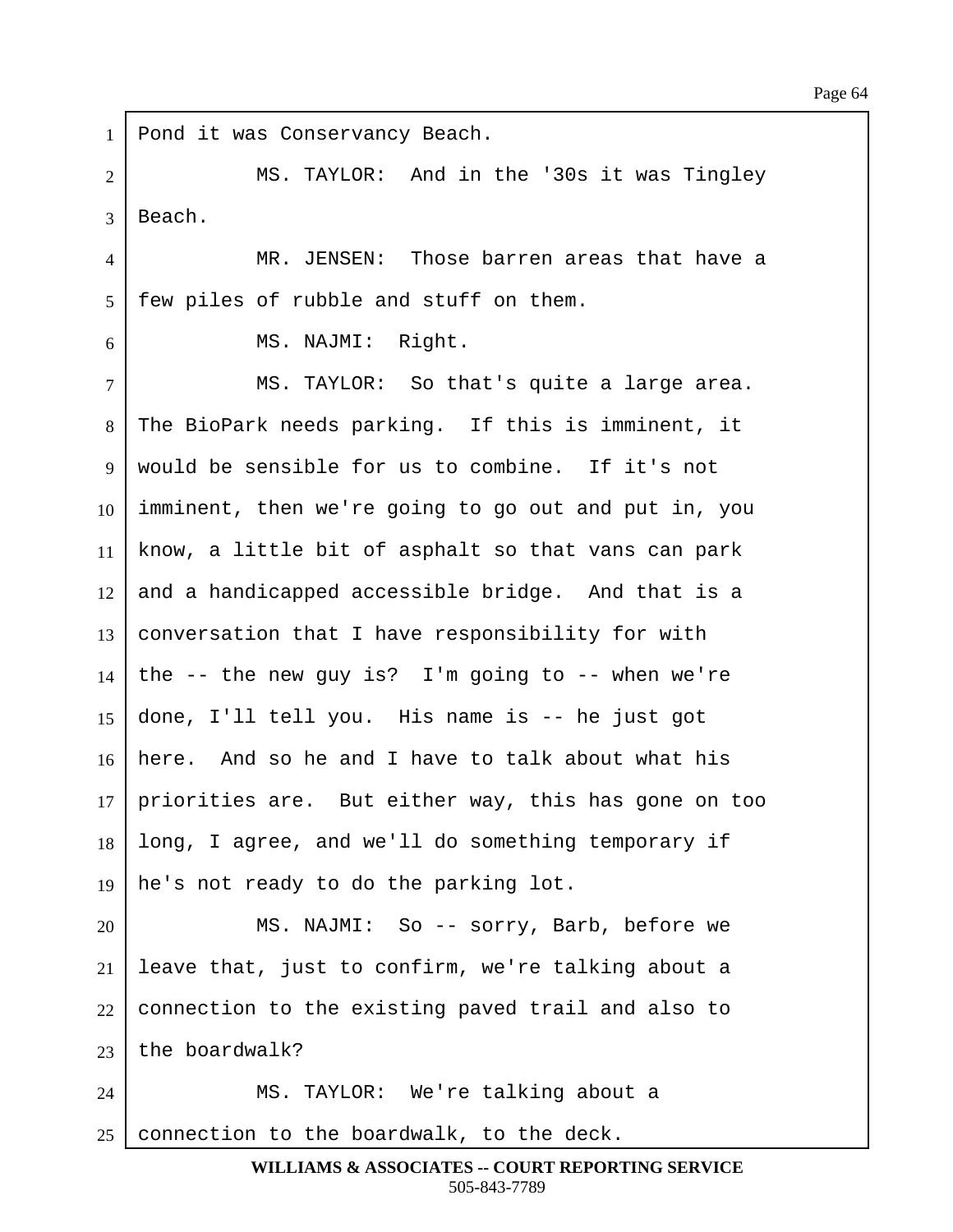1 | MS. NAJMI: Okay. Which would access the  $2$  | trails, then? 3 | CO-CHAIR REED: Correct. 4 | MS. TAYLOR: And then there is another  $5$  | project that arose as a result of Phase 2 and that is  $6$  connecting the Phase 1 trail, the north end of the  $7$  Phase 1 trail to the Phase 2 trail. It goes  $8$  underneath I-40, and in order to do that I need an 9 airspace agreement. That is the DOT right-of-way. 10 If you're under a DOT facility, you're in the DOT  $11$  right-of-way. 12 | MR. JENSEN: That's airspace? 13 MR. SCHMADER: Even though it's on the  $14$  | ground. 15 | MS. NAJMI: What does that mean? 16· · · · · · · MS. TAYLOR:··So when we did La Luz on the 17 Star Park on the corner of Tramway and  $-$  we had to 18 | have an airspace agreement. Even though there was a 19 | park there for 30 years, before we upgraded it. 20 | MR. JENSEN: Wow. 21 |  $MS. TAYLOR: And that is very bureaucratic,$  $22$  but we're working on it. 23 | MR. JENSEN: Just in case somebody wants to  $24$  | fly a very small plane underneath that bridge --25 | MS. TAYLOR: They're in big trouble.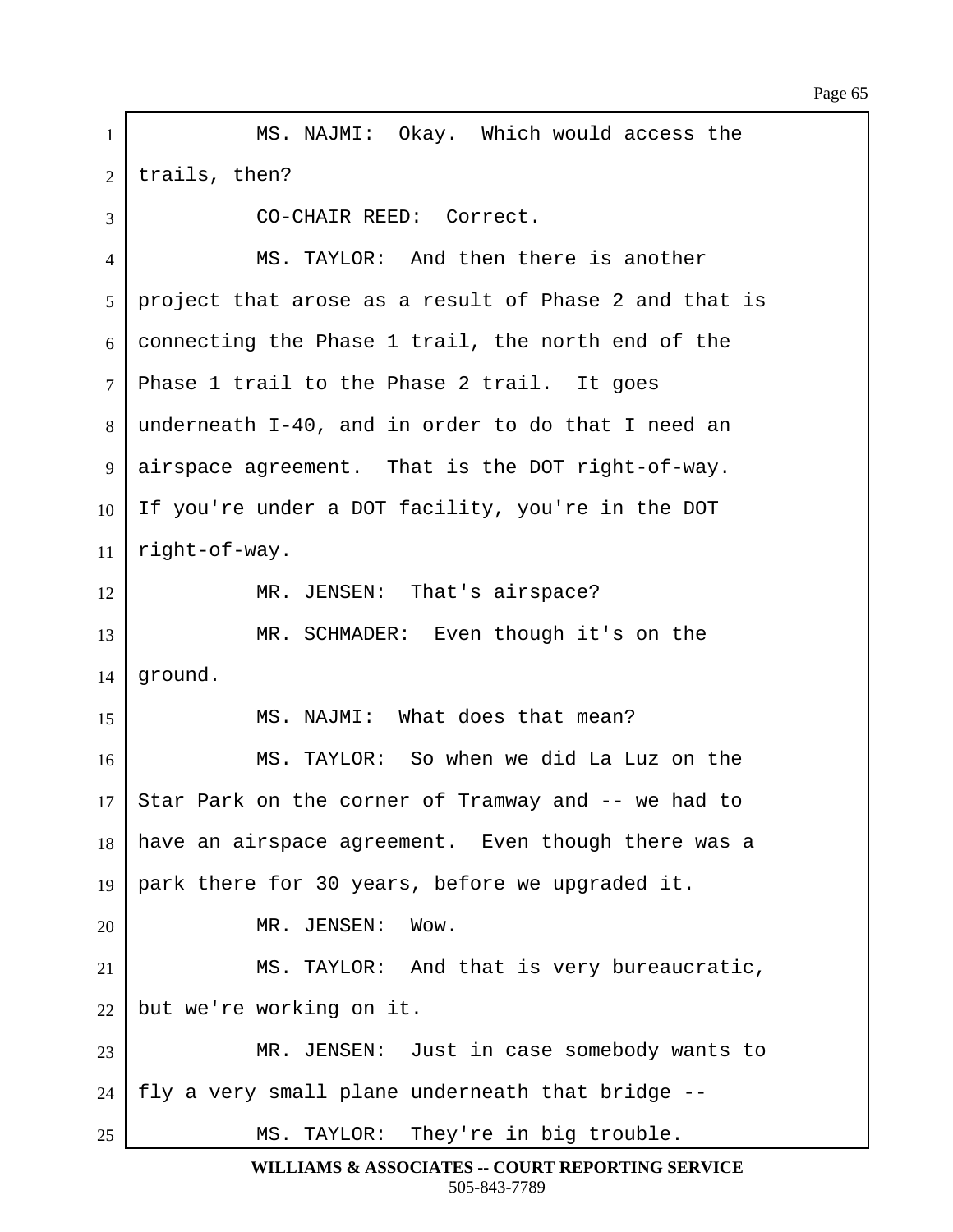1 | MR. JENSEN: -- while they're towing 2 somebody on the trail. 3 MR. BARISH: No balloons under the bridge. 4 | MS. TAYLOR: No nothing. 5 | MS. NAJMI: You still have the issue of 6 connecting from Gabaldon down to the trail from the 7 parking at Gabaldon? 8 | MS. TAYLOR: Robert and I went out and 9 | looked at that the other day. We need to create  $10$  handicapped spaces, but it's handicap accessible. 11 | MR. RAMIREZ: There's something I need to  $12$  talk about. 13 THE REPORTER: I can't hear him. 14 CO-CHAIR REED: Come on up and speak. 15 MR. RAMIREZ: That the area that we need to  $16$  connect won't show up on this map, though, from  $17$  Gabaldon into this camp, which would be right back 18 | over here, is 215 feet of additional crusher fine. 19 | MS. NAJMI: Okay. Are you going to do  $20$  something where you take it directly from the  $21$  Gabaldon access down the levee? 22 MS. TAYLOR: Yeah. Across the levee and  $23$  down to the trail. 24 MS. NAJMI: Okay. So that has it's own  $25$  issue, I guess. Maybe not.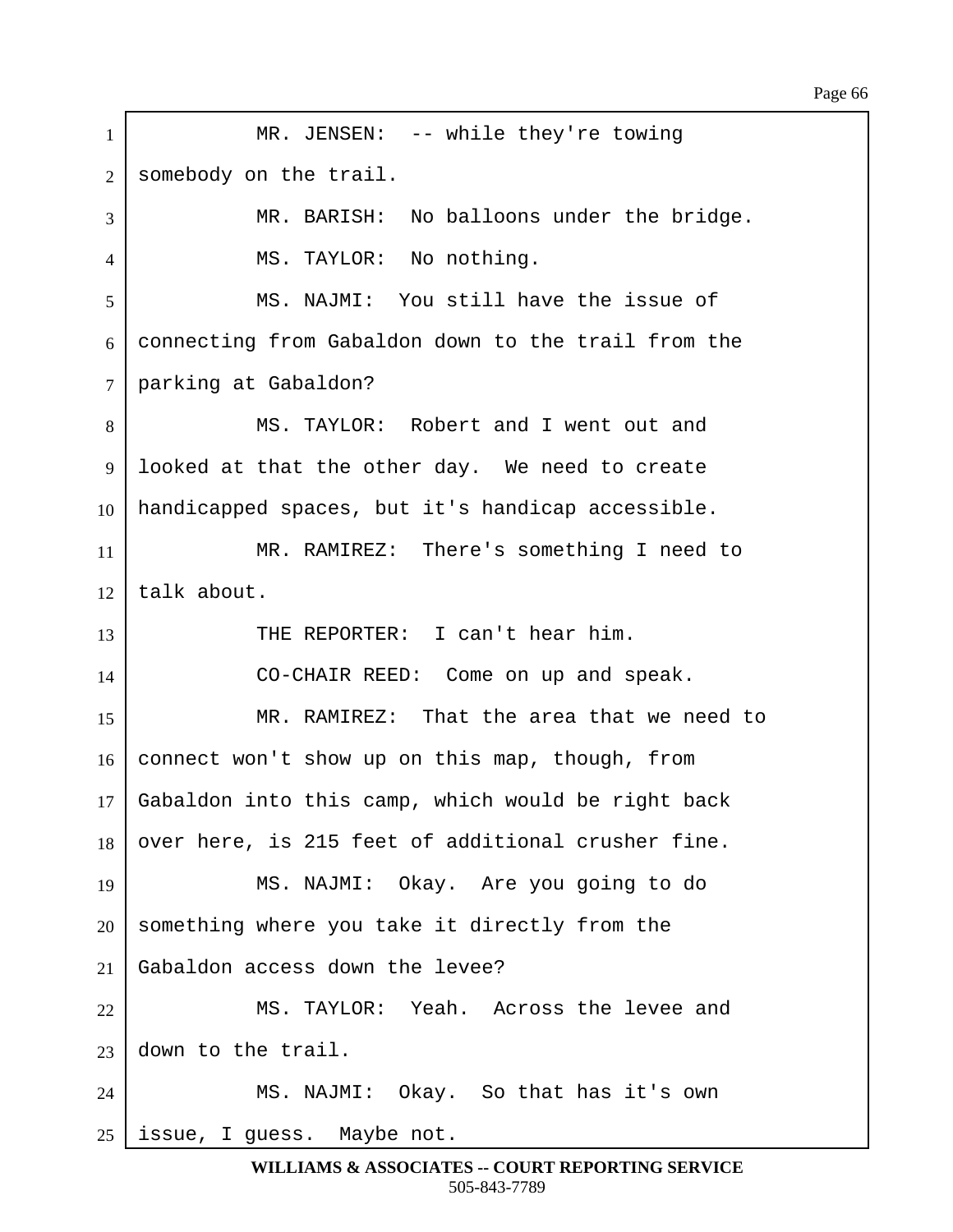1 | MR. BARISH: So the new 215 feet --2 | THE REPORTER: I can't hear you. 3 MR. BARISH: The new 215 feet is that 4 | gradual access down into the --5 MR. RAMIREZ: We already have ramps that  $6$  are ADA complaint on both sides of the interstate, so  $7$  we're disconnecting the flat part of the levee that ·8· ·comes off the Gail Ryba Bridge to the ADA accessible 9 | ramp going down into Phase 2. 10 MR. BARISH: So that those ramps are ADA  $11$  complaint? 12 MR. RAMIREZ: They are all ADA complaint. 13 | MS. NAJMI: And do you work people in our  $14$  office about that? 15 THE REPORTER: I'm sorry. We have so many 16 | conversations going among people. 17 | MS. NAJMI: Okay. I'm sorry. I was asking 18 you if they worked with the folks in our office about 19 any issues with the levee. 20 MR. RAMIREZ: We won't be doing any kind of  $21$  grading. You have base coarse already on the levee.  $22$  So all we would have to do is add a service  $-$ - a  $23$  surface to that base coarse which would be the  $24$  crusher fine, and we would get with you guys about  $25$  that, but we're not altering elevation of the levee **WILLIAMS & ASSOCIATES -- COURT REPORTING SERVICE**

505-843-7789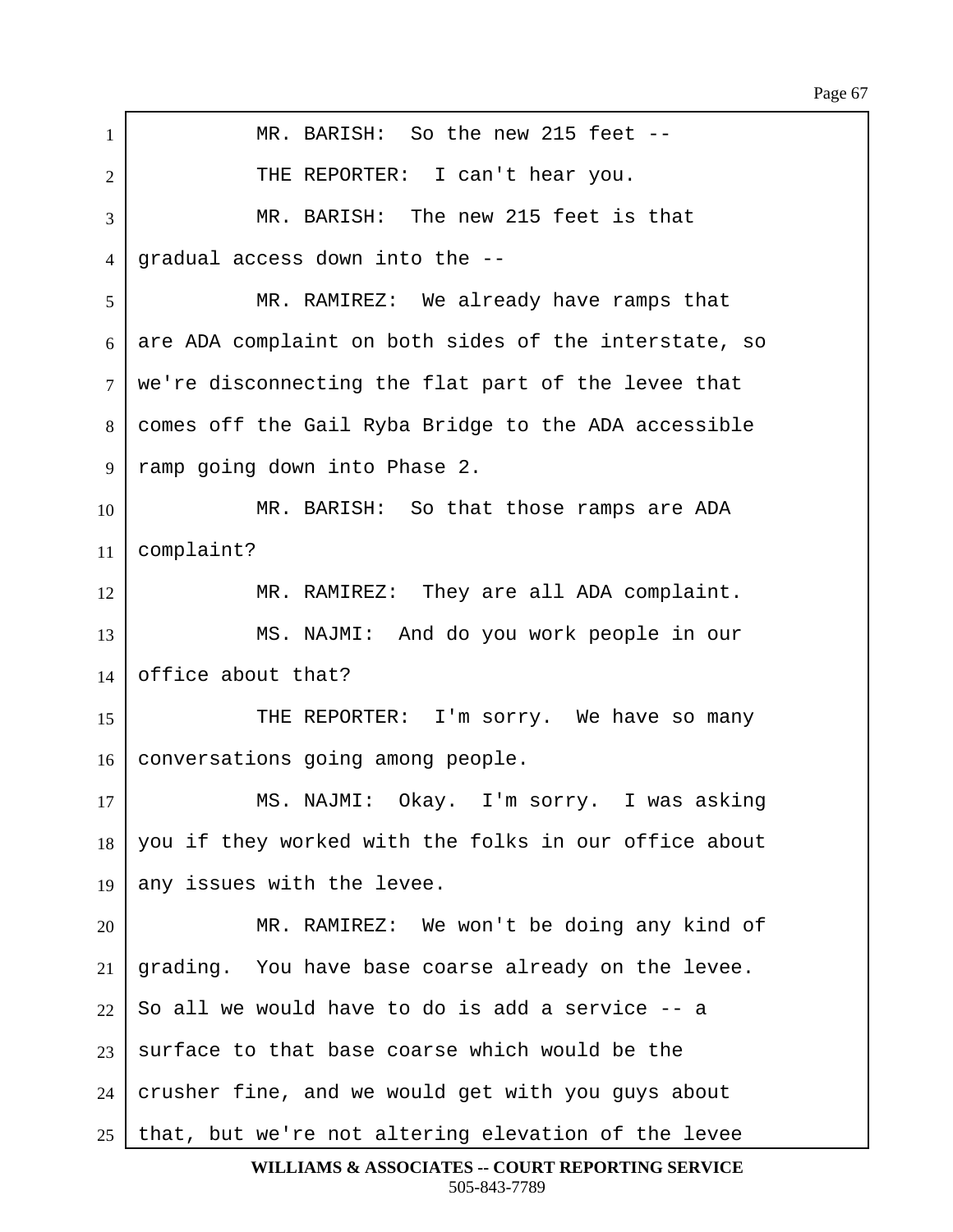$1$  in any way. 2 | MS. NAJMI: Or the slopes? 3 | The Superster MR. RAMIREZ: Or the slopes. 4 CO-CHAIR REED: I think our critical path 5 on this whole thing is trying to get permission from  $6$  the DOT in this airspace agreement -- $7$  | MS. TAYLOR: That's right. 8 CO-CHAIR REED: -- to get -- to connect the 9 two ends of the crusher fine path underneath I-40 and  $10$  at the same time we were proposing to come in and 11 | talk to MRGCD about what we were proposing up on the  $12$  levee road. 13 | MS. NAJMI: Yeah, that's good. I think  $14$  that's a good -- what's the word I'm looking for? 15 | Interim. I mean, it would be permanent, but it would 16 be something, at least some access from the parking 17 area while you're dealing with DOT, which could take 18 who knows how long. 19 | CO-CHAIR REED: Certainly.  $20$  | MS. NAJMI: That's good. Okay. 21 | MS. TAYLOR: Okay. The last little  $22$  announcement, just for the record, I handed out a  $23$  summary of ADA-compliant facilities for the  $-$ - to  $24$  everybody for  $-$  to the Rio Grande Valley State Park, 25 Tingley Beach to Montano Road. I handed out a list

**WILLIAMS & ASSOCIATES -- COURT REPORTING SERVICE** 505-843-7789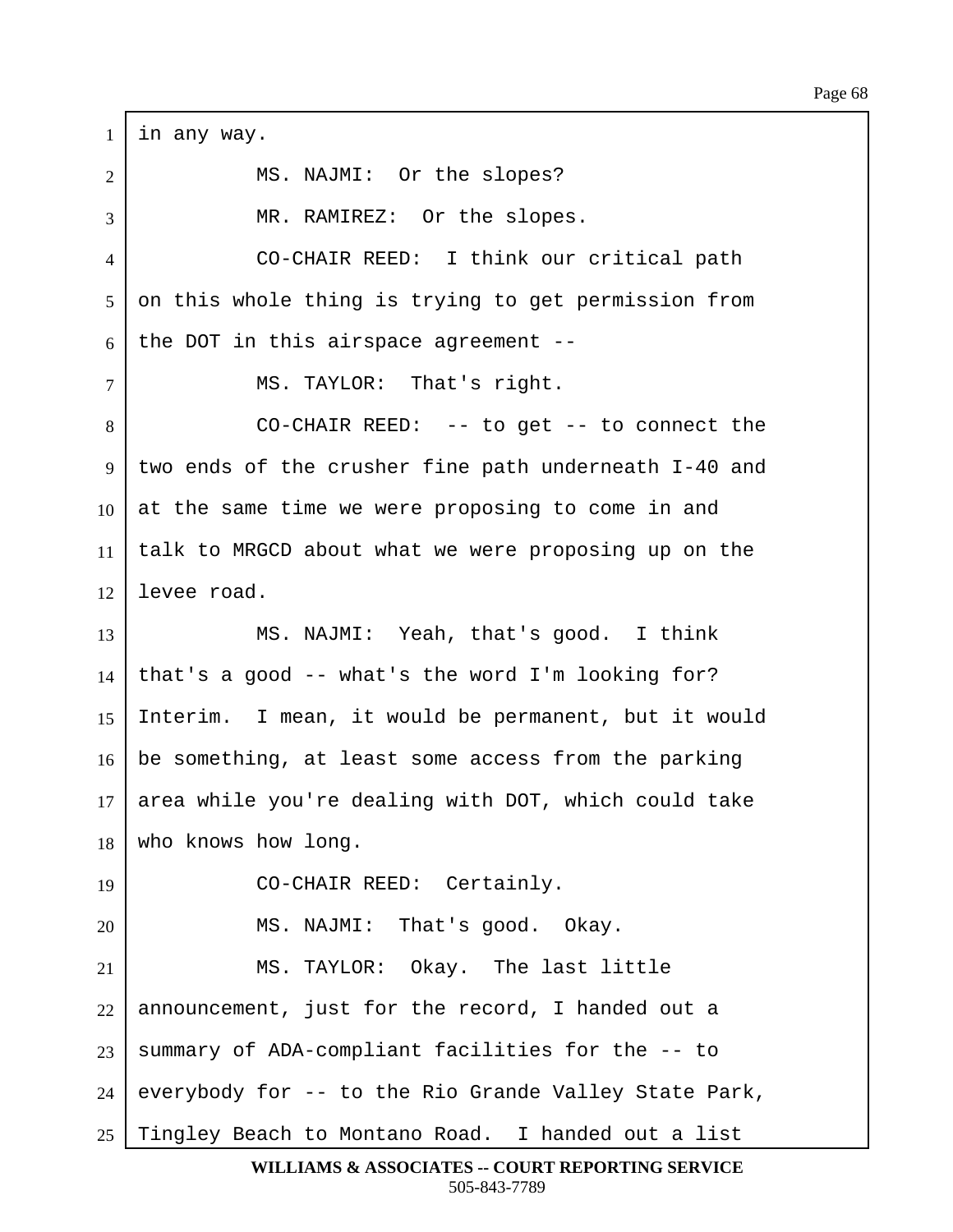1 of Bosque Youth Summer Program notable 2 accomplishments 2015. I've handed out 2016 Bosque 3 Youth Corps accomplishments to date. And I handed 4 out web page addresses to find all of the maps and 5 | GeoSystems report.  $6$   $\vert$   $\vert$  MS. NAJMI: That's helpful, because I have 7 | trouble finding stuff. 8 | MS. TAYLOR: Yes. Everybody seems to. 9 | MS. NAJMI: I thank you for that. 10 CO-CHAIR REED: Everyone on the BWG has 11  $\vert$  this information? 12 | MR. JENSEN: So I have a quick question. 13 | CO-CHAIR REED: Okay. 14 MR. JENSEN: It says that access from the 15 aature center from the west side of the drain bridge 16 | crossing up to Paseo is ADA compliant? It seemed  $17$  pretty steep to me. 18 | MS. TAYLOR: The slope up is ADA compliant.  $19$  I can give it to you in inches if you would like.  $20$  We'd like to have the surface redone. The slope is  $21$  okay. The surface is a little difficult. And in the  $22$  process of fixing that surface we'd like to lengthen 23 it a little and make it  $-$ - so it's technically there 24 | MR. JENSEN: Just relying on memory? It's 25 been a while since I was there.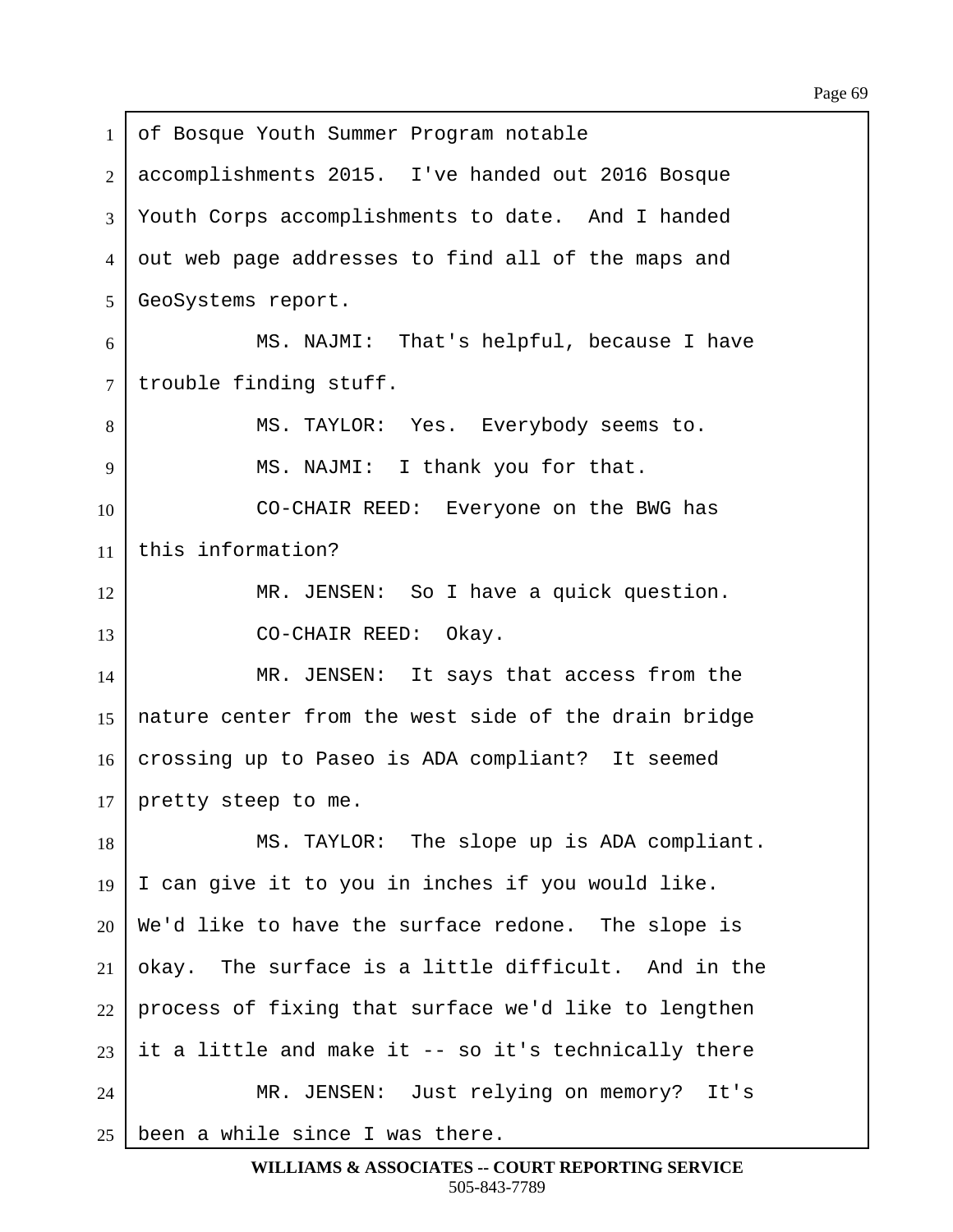| $\mathbf{1}$   | MR. BARISH: We're talking about across the           |
|----------------|------------------------------------------------------|
| $\overline{2}$ | bridge of the nature center going up to the levee?   |
| 3              | MS. TAYLOR:<br>Yes.                                  |
| 4              | MR. JENSEN: Once you're across, yes.                 |
| 5              | MR. BARISH: It does seem steep.                      |
| 6              | MR. JENSEN: Yeah. But like I said I'm                |
| $\overline{7}$ | just relying on my memory.                           |
| 8              | MS. TAYLOR: I thought so too, but, no, he            |
| 9              | measured it, and it's $-$                            |
| 10             | MR. BARISH: I think we should talk to                |
| 11             | Camilla when she gets back.                          |
| 12             | THE REPORTER: I can't hear you.                      |
| 13             | MR. BARISH: We should talk to Camilla when           |
| 14             | she gets back because we did do outings with those   |
| 15             | there. There were -- I think there were difficulties |
| 16             | with that.                                           |
| 17             | MS. TAYLOR: Part of the difficulty is the            |
| 18             | surface is difficult.                                |
| 19             | MR. BARISH: No doubt. Yeah.                          |
| 20             | MS. TAYLOR: But the slope has been                   |
| 21             | measured and is technically complaint. We would like |
| 22             | to improve the slope and lengthen the slope, which   |
| 23             | would reduce the --                                  |
| 24             | MR. JENSEN: Grade.                                   |
| 25             | MS. TAYLOR: -- the incline. Thank you.               |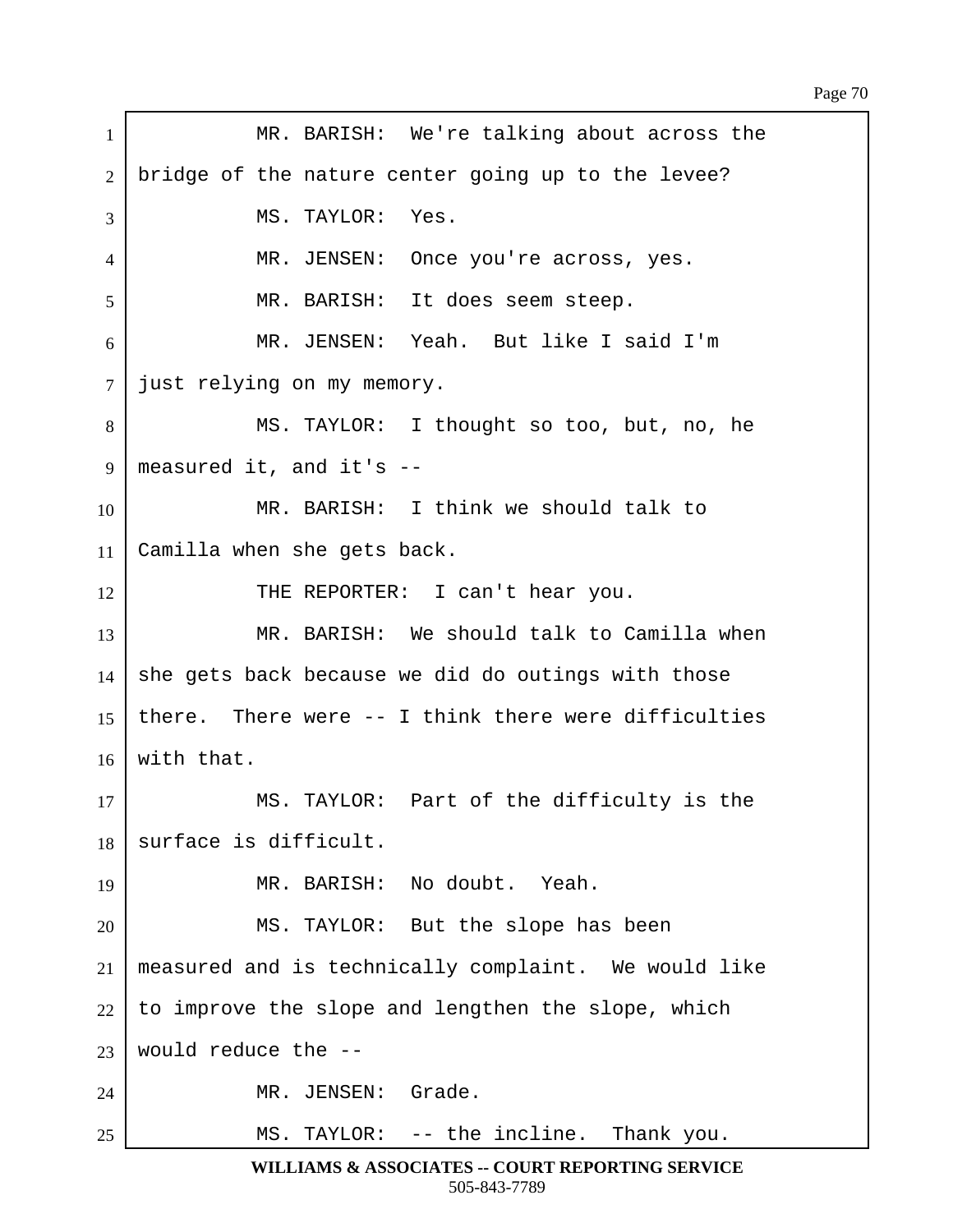1 | MR. RAMIREZ: By resurfacing that existing  $2$  | slope, it will --3 MR. JENSEN: You will just have it hit 4 Farther down on the trail? 5 | MS. TAYLOR: Right. 6 MR. RAMIREZ: I think the slope might 7 Slouch in some areas, it might give you a different 8 | reading, and we're talked minimal. 9 | MR. JENSEN: Well, like I say, it's been a  $10$  little while. I'm just trying to remember it. It  $11$  just seemed kind of like it was  $-$  I've never  $12$  | measured it. So, if you measured it, I trust your 13 | measurements. 14· · · · · · · MS. TAYLOR:··He has a notebook with the  $15$  | figures. 16· · · · · · · MS. NAJMI:··So, Matt, would it be okay if  $17$  we could get out early next week, and I want to get 18 | back on the ground and look at some of these areas, 19 | glance at it, because I don't go down there regularly  $20$  to, you know, get some possible changes to the 21 alternative to you next week? 22 | MR. SCHMADER: Were you asking to meet with 23  $me$  there or  $-$ 24 | MS. NAJMI: We can. I don't want to, you  $25$  know, take up your time if it's not necessary.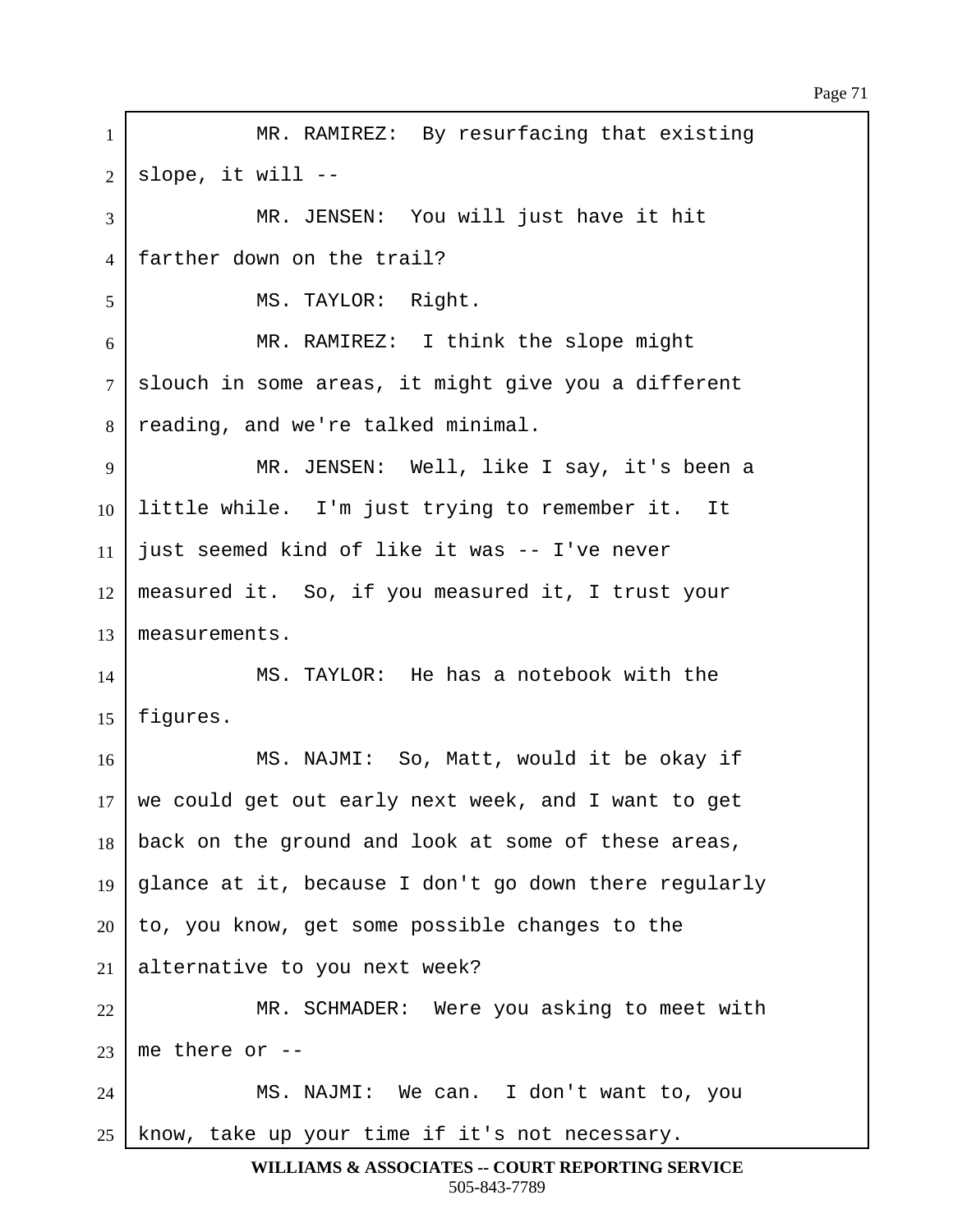| $\mathbf{1}$   | MR. SCHMADER: No, no. If sometime during              |
|----------------|-------------------------------------------------------|
| $\overline{2}$ | the week next week, if individuals are able to go out |
| 3              | and verify and come up with some good alternative     |
| $\overline{4}$ | connections, that would be extremely helpful. And     |
| 5              | I'll take the markup any way you want it. It can be   |
| 6              | verbal, it can be a scan. Any way you want.           |
| $\tau$         | MR. JENSEN: Yeah. I'll send you a                     |
| 8              | marked-up digital -- I mean, a scan.                  |
| 9              | MR. BARISH: And I will be out Monday and              |
| 10             | Tuesday.                                              |
| 11             | CO-CHAIR REED: So while we're making the              |
| 12             | arrangements here, I'm just going to end the Working  |
| 13             | Group Meeting, and you guys can make arrangements to  |
| 14             | do all of that.                                       |
| 15             | So I want to thank you for your attendance.           |
| 16             | And with that, look forward to seeing you at the      |
| 17             | public meeting on August 11th, and the Bosque         |
| 18             | Working Group meeting is adjourned. Thank you all.    |
| 19             | (The Bosque Working Group meeting was                 |
| 20             | concluded at $3:14$ p.m.)                             |
| 21             |                                                       |
| 22             |                                                       |
| 23             |                                                       |
| 24             |                                                       |
| 25             |                                                       |